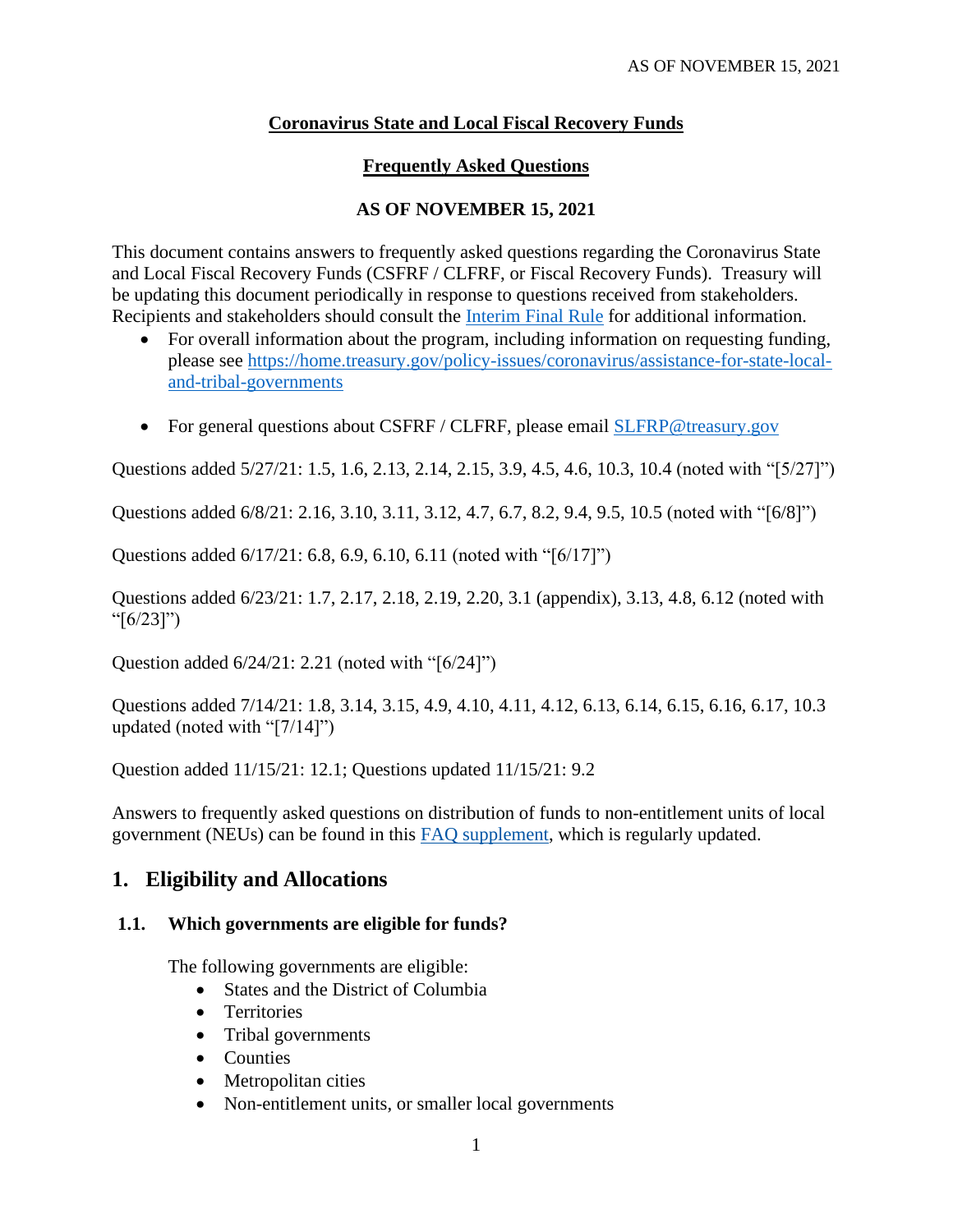#### **1.2. Which governments receive funds directly from Treasury?**

Treasury will distribute funds directly to each eligible state, territory, metropolitan city, county, or Tribal government. Smaller local governments that are classified as nonentitlement units will receive funds through their applicable state government.

#### **1.3. Are special-purpose units of government eligible to receive funds?**

Special-purpose units of local government will not receive funding allocations; however, a state, territory, local, or Tribal government may transfer funds to a special-purpose unit of government. Special-purpose districts perform specific functions in the community, such as fire, water, sewer or mosquito abatement districts.

#### **1.4. How are funds being allocated to Tribal governments, and how will Tribal governments find out their allocation amounts?<sup>1</sup>**

\$20 billion of Fiscal Recovery Funds was reserved for Tribal governments. The American Rescue Plan Act specifies that \$1 billion will be allocated evenly to all eligible Tribal governments. The remaining \$19 billion will be distributed using an allocation methodology based on enrollment and employment.

There will be two payments to Tribal governments. Each Tribal government's first payment will include (i) an amount in respect of the \$1 billion allocation that is to be divided equally among eligible Tribal governments and (ii) each Tribal government's pro rata share of the Enrollment Allocation. Tribal governments will be notified of their allocation amount and delivery of payment 4-5 days after completing request for funds in the Treasury Submission Portal. The deadline to make the initial request for funds was June 21, 2021.

The second payment will include a Tribal government's pro rata share of the Employment Allocation. There is a \$1,000,000 minimum employment allocation for Tribal governments. In late-June, Tribal governments will receive an email notification to re-enter the Treasury Submission Portal to confirm or amend their 2019 employment numbers that were submitted to the Department of the Treasury for the CARES Act's Coronavirus Relief Fund. To receive an Employment Allocation, including the minimum employment allocation, Tribal governments must confirm employment numbers by July 23, 2021. Treasury will calculate employment allocations for those Tribal governments that confirmed or submitted amended employment numbers by the deadline. In August, Treasury will communicate to Tribal governments the amount of their portion of the Employment Allocation and the anticipated date for the second payment.

<sup>&</sup>lt;sup>1</sup> The answer to this question was updated on July 19, 2021.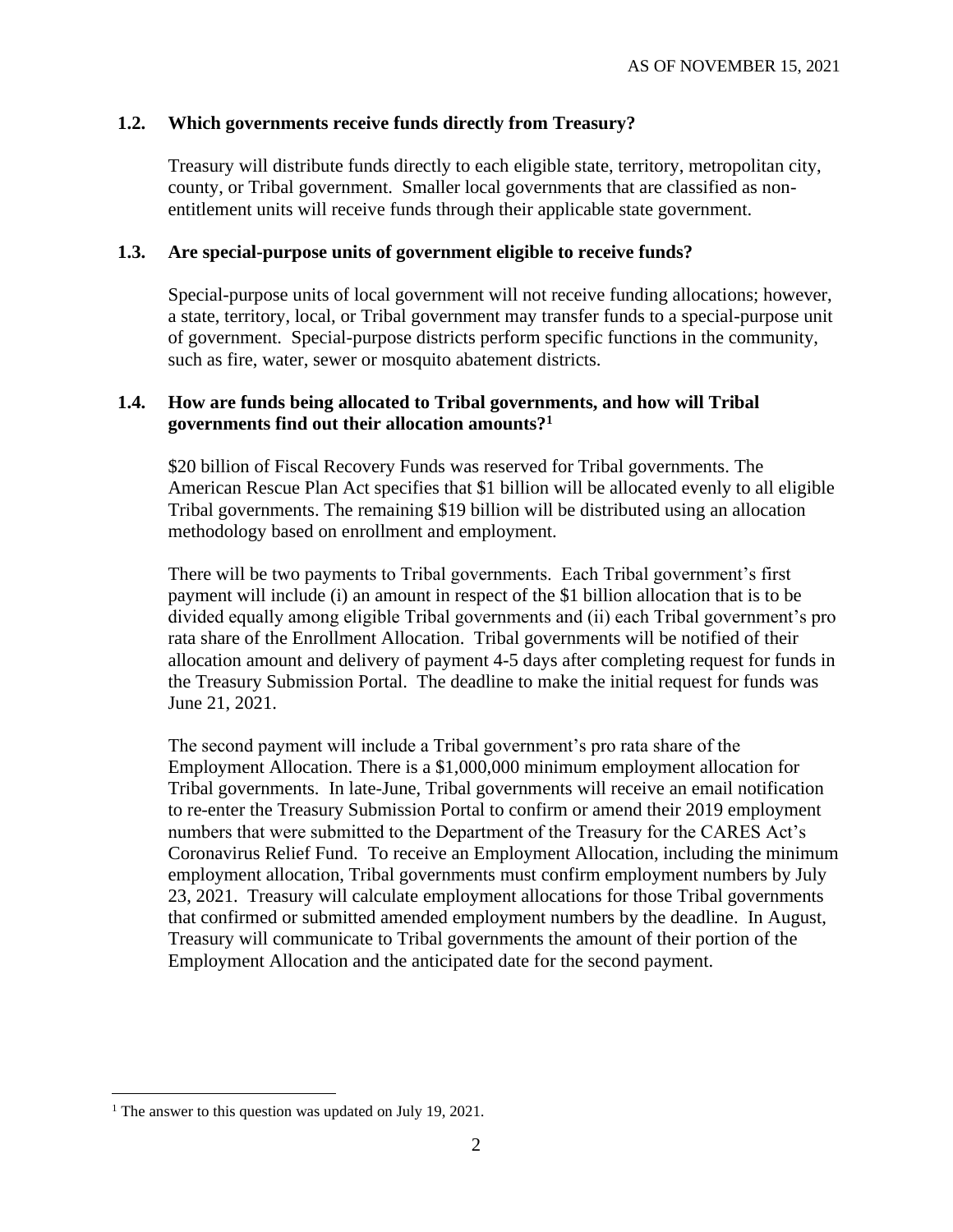#### <span id="page-2-0"></span>**1.5. My county is a unit of general local government with population under 50,000. Will my county receive funds directly from Treasury? [5/27]**

Yes. All counties that are units of general local government will receive funds directly from Treasury and should apply via the [online portal.](https://home.treasury.gov/policy-issues/coronavirus/assistance-for-state-local-and-tribal-governments/state-and-local-fiscal-recovery-fund/request-funding) The list of county allocations is available [here.](https://home.treasury.gov/system/files/136/fiscalrecoveryfunds_countyfunding_2021.05.10-1a-508A.pdf)

#### <span id="page-2-1"></span>**1.6. My local government expected to be classified as a non-entitlement unit. Instead, it was classified as a metropolitan city. Why? [5/27]**

The American Rescue Plan Act defines, for purposes of the Coronavirus Local Fiscal Recovery Fund (CLFRF), metropolitan cities to include those that are currently metropolitan cities under the Community Development Block Grant (CDBG) program but also those cities that relinquish or defer their status as a metropolitan city for purposes of the CDBG program. This would include, by way of example, cities that are principal cities of their metropolitan statistical area, even if their population is less than 50,000. In other words, a city that is eligible to be a metropolitan city under the CDBG program is eligible as a metropolitan city under the CLFRF, regardless of how that city has elected to participate in the CDBG program.

Unofficial allocation estimates produced by other organizations may have classified certain local governments as non-entitlement units of local government. However, based on the statutory definitions, some of these local governments should have been classified as metropolitan cities.

## <span id="page-2-2"></span>**1.7. In order to receive and use Fiscal Recovery Funds, must a recipient government maintain a declaration of emergency relating to COVID-19? [6/23]**

No. Neither the statute establishing the CSFRF/CLFRF nor the Interim Final Rule requires recipients to maintain a local declaration of emergency relating to COVID-19.

## <span id="page-2-3"></span>**1.8. Can non-profit or private organizations receive funds? If so, how? [7/14]**

Yes. Under section 602(c)(3) of the Social Security Act, a State, territory, or Tribal government may transfer funds to a "private nonprofit organization . . . , a Tribal organization . . . , a public benefit corporation involved in the transportation of passengers or cargo, or a special-purpose unit of State or local government." Similarly, section  $603(c)(3)$  authorizes a local government to transfer funds to the same entities (other than Tribal organizations). The Interim Final Rule clarifies that the lists of transferees in sections  $602(c)(3)$  and  $603(c)(3)$  are not exclusive, and recipients may transfer funds to constituent units of government or private entities beyond those specified in the statute. A transferee receiving a transfer from a recipient under sections  $602(c)(3)$  and  $603(c)(3)$  will be considered to be a subrecipient and will be expected to comply with all subrecipient reporting requirements.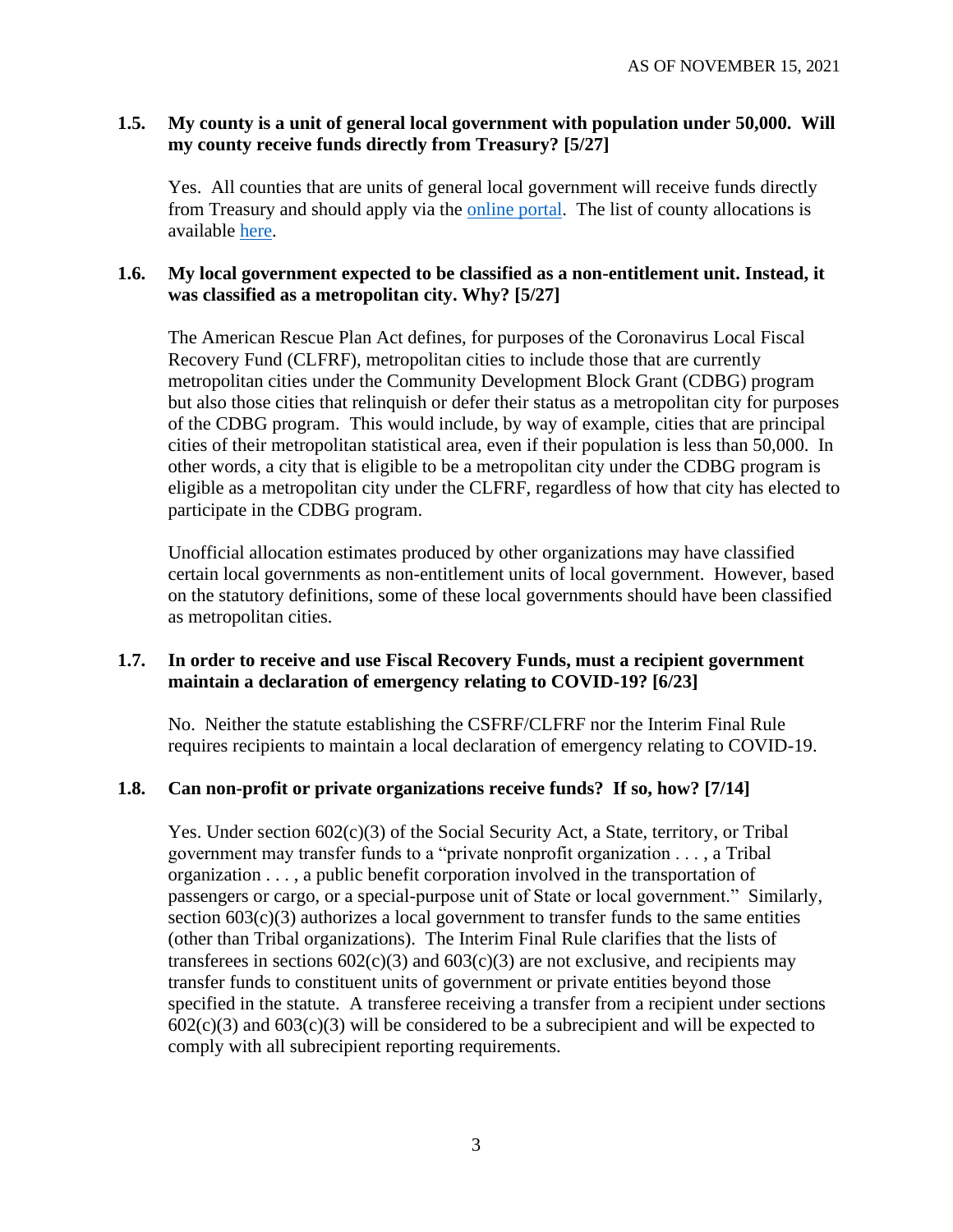The ARPA does not authorize Treasury to provide CSFRF/CLFRF funds directly to nonprofit or private organizations. Thus, non-profit or private organizations should seek funds from CSFRF/CLFRF recipient(s) in their jurisdiction (e.g., a State, local, territorial, or Tribal government).

# **2. Eligible Uses – Responding to the Public Health Emergency / Negative Economic Impacts**

## **2.1. What types of COVID-19 response, mitigation, and prevention activities are eligible?**

A broad range of services are needed to contain COVID-19 and are eligible uses, including vaccination programs; medical care; testing; contact tracing; support for isolation or quarantine; supports for vulnerable populations to access medical or public health services; public health surveillance (e.g., monitoring case trends, genomic sequencing for variants); enforcement of public health orders; public communication efforts; enhancement to health care capacity, including through alternative care facilities; purchases of personal protective equipment; support for prevention, mitigation, or other services in congregate living facilities (e.g., nursing homes, incarceration settings, homeless shelters, group living facilities) and other key settings like schools; ventilation improvements in congregate settings, health care settings, or other key locations; enhancement of public health data systems; and other public health responses. Capital investments in public facilities to meet pandemic operational needs are also eligible, such as physical plant improvements to public hospitals and health clinics or adaptations to public buildings to implement COVID-19 mitigation tactics.

### **2.2. If a use of funds was allowable under the Coronavirus Relief Fund (CRF) to respond to the public health emergency, may recipients presume it is also allowable under CSFRF/CLFRF?**

Generally, funding uses eligible under CRF as a response to the direct public health impacts of COVID-19 will continue to be eligible under CSFRF/CLFRF, with the following two exceptions: (1) the standard for eligibility of public health and safety payrolls has been updated; and (2) expenses related to the issuance of tax-anticipation notes are not an eligible funding use.

### **2.3. If a use of funds is not explicitly permitted in the Interim Final Rule as a response to the public health emergency and its negative economic impacts, does that mean it is prohibited?**

The Interim Final Rule contains a non-exclusive list of programs or services that may be funded as responding to COVID-19 or the negative economic impacts of the COVID-19 public health emergency, along with considerations for evaluating other potential uses of Fiscal Recovery Funds not explicitly listed. The Interim Final Rule also provides flexibility for recipients to use Fiscal Recovery Funds for programs or services that are not identified on these non-exclusive lists but which meet the objectives of section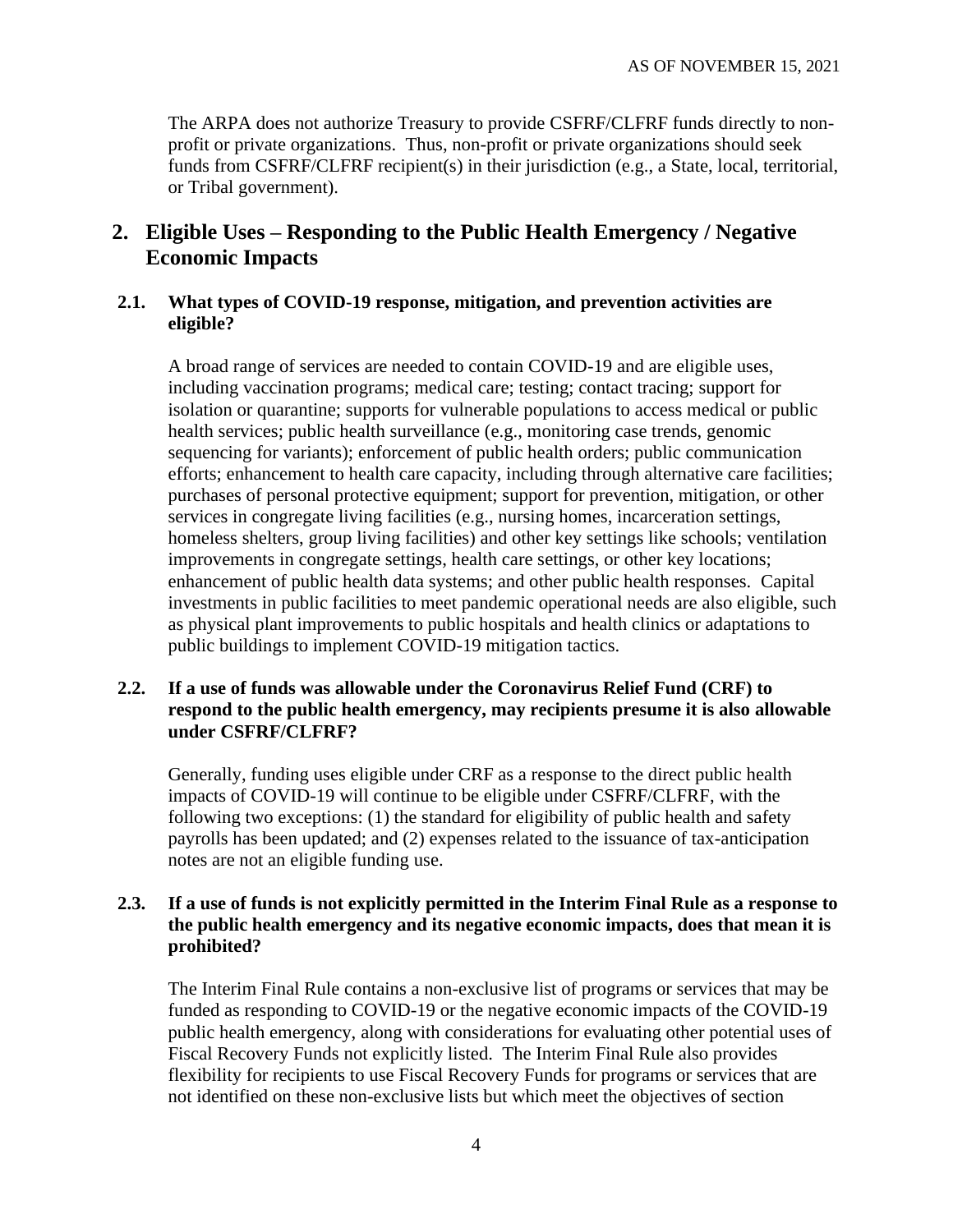$602(c)(1)(A)$  or  $603(c)(1)(A)$  by responding to the COVID-19 public health emergency with respect to COVID-19 or its negative economic impacts.

#### **2.4. May recipients use funds to respond to the public health emergency and its negative economic impacts by replenishing state unemployment funds?**

Consistent with the approach taken in the CRF, recipients may make deposits into the state account of the Unemployment Trust Fund up to the level needed to restore the prepandemic balances of such account as of January 27, 2020, or to pay back advances received for the payment of benefits between January 27, 2020 and the date when the Interim Final Rule is published in the Federal Register.

#### **2.5. What types of services are eligible as responses to the negative economic impacts of the pandemic?**

Eligible uses in this category include assistance to households; small businesses and nonprofits; and aid to impacted industries.

Assistance to households includes, but is not limited to: food assistance; rent, mortgage, or utility assistance; counseling and legal aid to prevent eviction or homelessness; cash assistance; emergency assistance for burials, home repairs, weatherization, or other needs; internet access or digital literacy assistance; or job training to address negative economic or public health impacts experienced due to a worker's occupation or level of training.

Assistance to small business and non-profits includes, but is not limited to:

- loans or grants to mitigate financial hardship such as declines in revenues or impacts of periods of business closure, for example by supporting payroll and benefits costs, costs to retain employees, mortgage, rent, or utilities costs, and other operating costs;
- Loans, grants, or in-kind assistance to implement COVID-19 prevention or mitigation tactics, such as physical plant changes to enable social distancing, enhanced cleaning efforts, barriers or partitions, or COVID-19 vaccination, testing, or contact tracing programs; and
- Technical assistance, counseling, or other services to assist with business planning needs

## **2.6. May recipients use funds to respond to the public health emergency and its negative economic impacts by providing direct cash transfers to households?**

Yes, provided the recipient considers whether, and the extent to which, the household has experienced a negative economic impact from the pandemic. Additionally, cash transfers must be reasonably proportional to the negative economic impact they are intended to address. Cash transfers grossly in excess of the amount needed to address the negative economic impact identified by the recipient would not be considered to be a response to the COVID-19 public health emergency or its negative impacts. In particular, when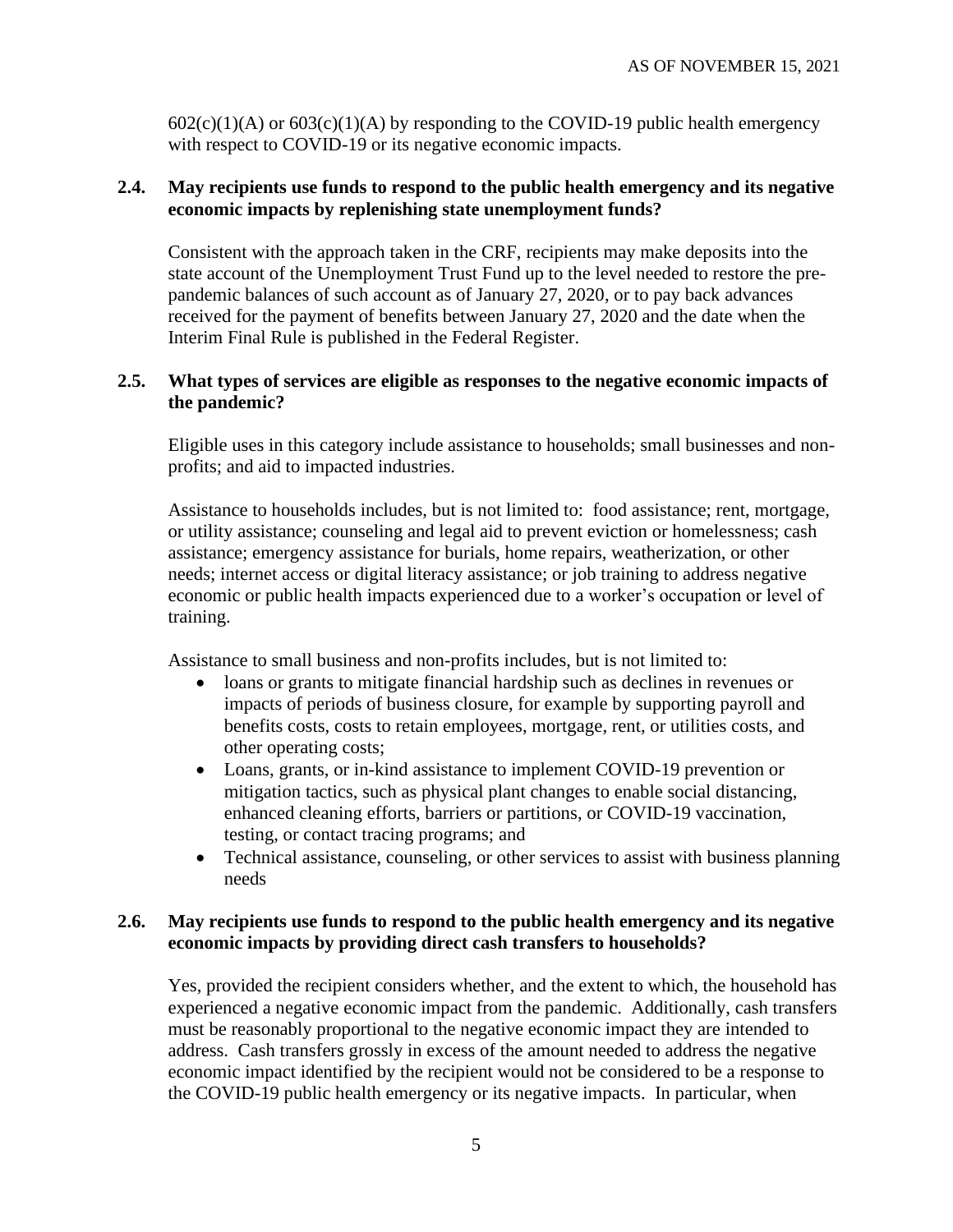considering appropriate size of permissible cash transfers made in response to the COVID-19 public health emergency, state, local, territorial, and Tribal governments may consider and take guidance from the per person amounts previously provided by the federal government in response to the COVID crisis.

## **2.7. May funds be used to reimburse recipients for costs incurred by state and local governments in responding to the public health emergency and its negative economic impacts prior to passage of the American Rescue Plan?**

Use of Fiscal Recovery Funds is generally forward looking. The Interim Final Rule permits funds to be used to cover costs incurred beginning on March 3, 2021.

#### **2.8. May recipients use funds for general economic development or workforce development?**

Generally, not. Recipients must demonstrate that funding uses directly address a negative economic impact of the COVID-19 public health emergency, including funds used for economic or workforce development. For example, job training for unemployed workers may be used to address negative economic impacts of the public health emergency and be eligible.

### **2.9. How can recipients use funds to assist the travel, tourism, and hospitality industries?**

Aid provided to tourism, travel, and hospitality industries should respond to the negative economic impacts of the pandemic. For example, a recipient may provide aid to support safe reopening of businesses in the tourism, travel and hospitality industries and to districts that were closed during the COVID-19 public health emergency, as well as aid a planned expansion or upgrade of tourism, travel and hospitality facilities delayed due to the pandemic.

Tribal development districts are considered the commercial centers for tribal hospitality, gaming, tourism and entertainment industries.

## **2.10. May recipients use funds to assist impacted industries other than travel, tourism, and hospitality?**

Yes, provided that recipients consider the extent of the impact in such industries as compared to tourism, travel, and hospitality, the industries enumerated in the statute. For example, nationwide the leisure and hospitality industry has experienced an approximately 17 percent decline in employment and 24 percent decline in revenue, on net, due to the COVID-19 public health emergency. Recipients should also consider whether impacts were due to the COVID-19 pandemic, as opposed to longer-term economic or industrial trends unrelated to the pandemic.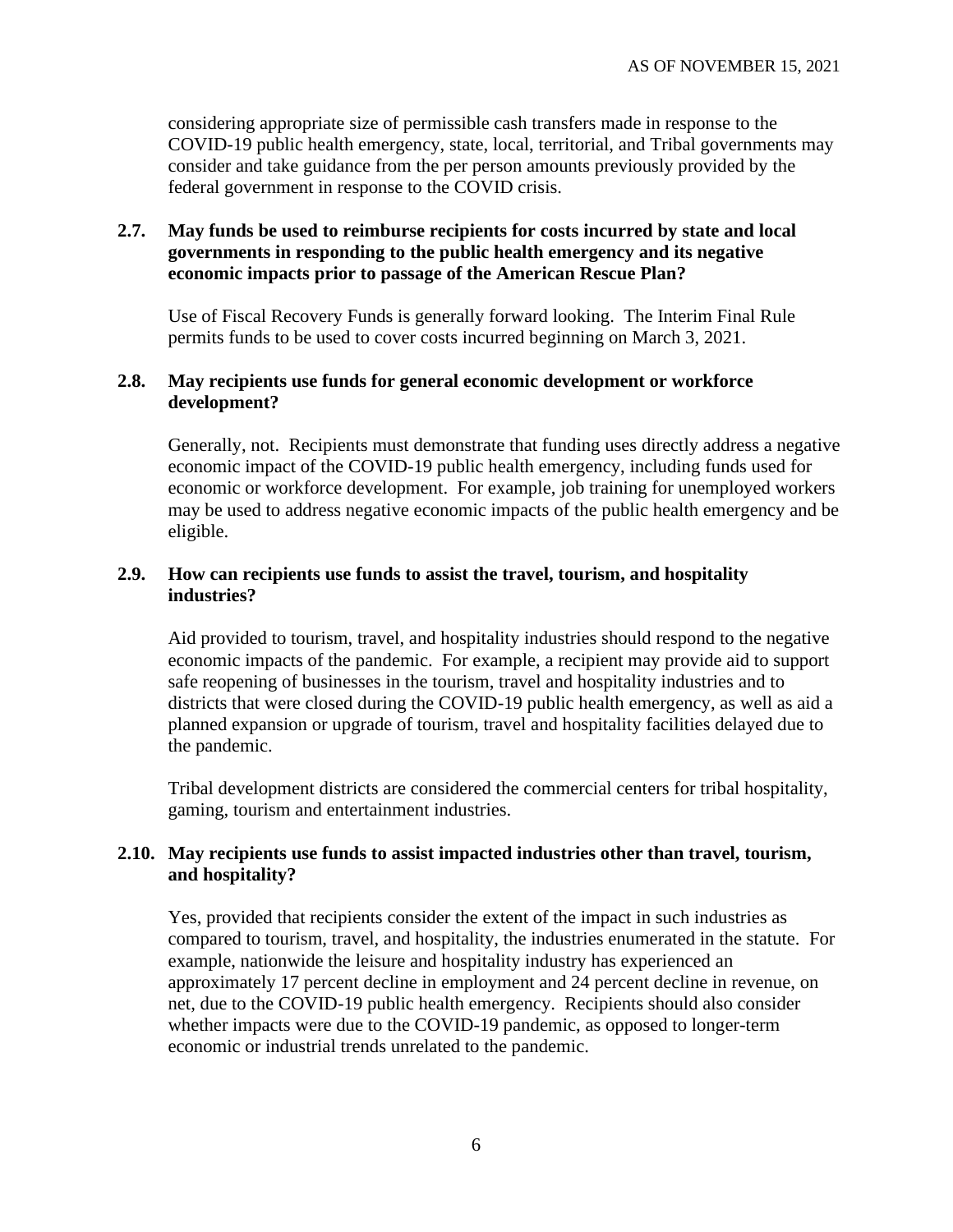Recipients should maintain records to support their assessment of how businesses or business districts receiving assistance were affected by the negative economic impacts of the pandemic and how the aid provided responds to these impacts.

#### **2.11. How does the Interim Final Rule help address the disparate impact of COVID-19 on certain populations and geographies?**

In recognition of the disproportionate impacts of the COVID-19 virus on health and economic outcomes in low-income and Native American communities, the Interim Final Rule identifies a broader range of services and programs that are considered to be in response to the public health emergency when provided in these communities. Specifically, Treasury will presume that certain types of services are eligible uses when provided in a Qualified Census Tract (QCT), to families living in QCTs, or when these services are provided by Tribal governments.

Recipients may also provide these services to other populations, households, or geographic areas disproportionately impacted by the pandemic. In identifying these disproportionately-impacted communities, recipients should be able to support their determination for how the pandemic disproportionately impacted the populations, households, or geographic areas to be served.

Eligible services include:

- Addressing health disparities and the social determinants of health, including: community health workers, public benefits navigators, remediation of lead paint or other lead hazards, and community violence intervention programs;
- Building stronger neighborhoods and communities, including: supportive housing and other services for individuals experiencing homelessness, development of affordable housing, and housing vouchers and assistance relocating to neighborhoods with higher levels of economic opportunity;
- Addressing educational disparities exacerbated by COVID-19, including: early learning services, increasing resources for high-poverty school districts, educational services like tutoring or afterschool programs, and supports for students' social, emotional, and mental health needs; and
- Promoting healthy childhood environments, including: child care, home visiting programs for families with young children, and enhanced services for child welfare-involved families and foster youth.

## **2.12. May recipients use funds to pay for vaccine incentive programs (e.g., cash or in-kind transfers, lottery programs, or other incentives for individuals who get vaccinated)?**

Yes. Under the Interim Final Rule, recipients may use Coronavirus State and Local Fiscal Recovery Funds to respond to the COVID-19 public health emergency, including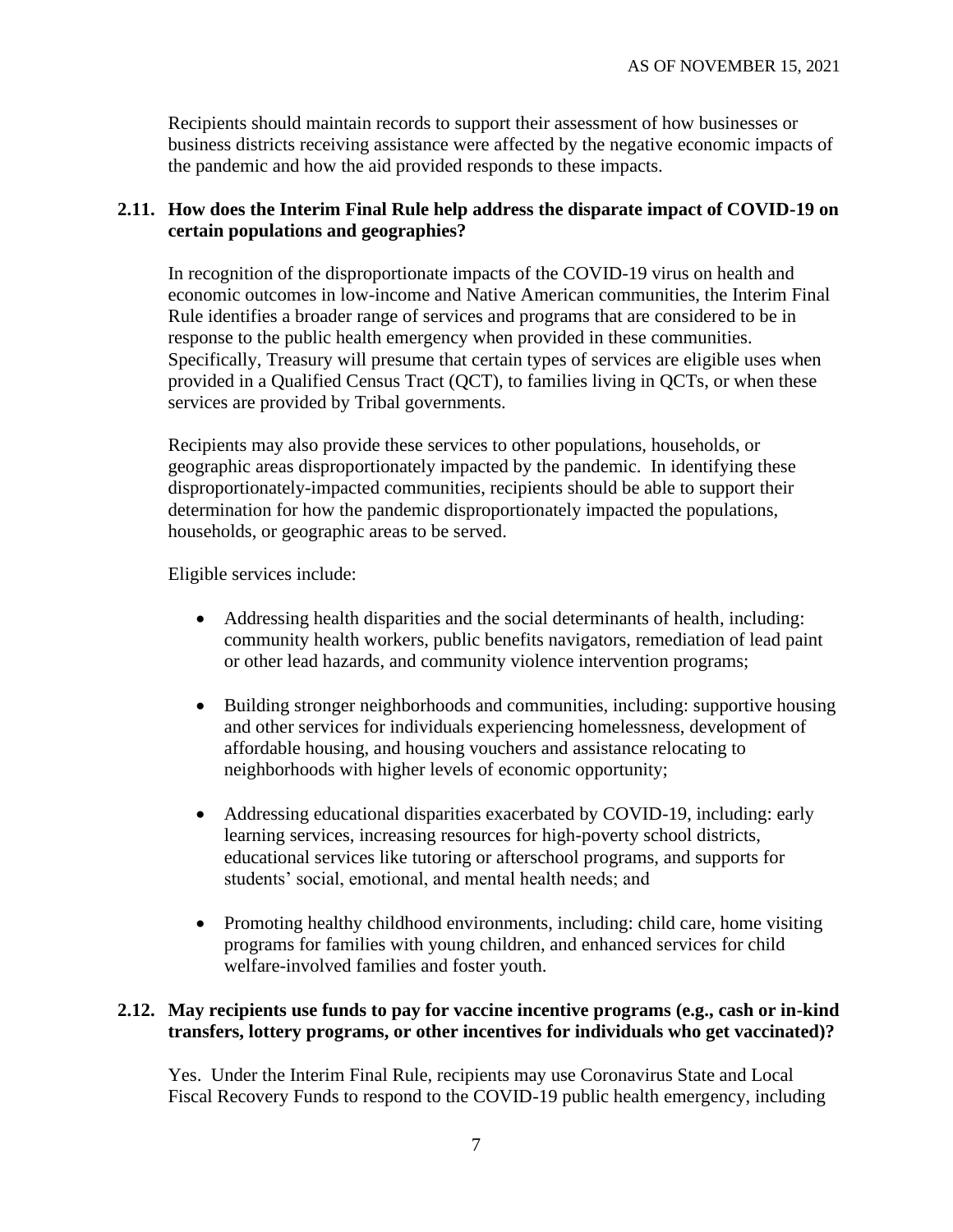expenses related to COVID-19 vaccination programs. See 31 CFR 35.6(b)(1)(i). Programs that provide incentives reasonably expected to increase the number of people who choose to get vaccinated, or that motivate people to get vaccinated sooner than they otherwise would have, are an allowable use of funds so long as such costs are reasonably proportional to the expected public health benefit.

#### <span id="page-7-0"></span>**2.13. May recipients use funds to pay "back to work incentives" (e.g., cash payments for newly employed workers after a certain period of time on the job)? [5/27]**

Yes. Under the Interim Final Rule, recipients may use Coronavirus State and Local Fiscal Recovery Funds to provide assistance to unemployed workers. See 31 CFR 35.6(b)(4). This assistance can include job training or other efforts to accelerate rehiring and thus reduce unemployment, such as childcare assistance, assistance with transportation to and from a jobsite or interview, and incentives for newly employed workers.

## <span id="page-7-1"></span>**2.14. The Coronavirus Relief Fund (CRF) included as an eligible use: "Payroll expenses for public safety, public health, health care, human services, and similar employees whose services are substantially dedicated to mitigating or responding to the COVID-19 public health emergency." What has changed in CSFRF/CLFRF, and what type of documentation is required under CSFRF/CLFRF? [5/27]**

Many of the expenses authorized under the Coronavirus Relief Fund are also eligible uses under the CSFRF/CLFRF. However, in the case of payroll expenses for public safety, public health, health care, human services, and similar employees (hereafter, public health and safety staff), the CSFRF/CLFRF does differ from the CRF. This change reflects the differences between the ARPA and CARES Act and recognizes that the response to the COVID-19 public health emergency has changed and will continue to change over time. In particular, funds may be used for payroll and covered benefits expenses for public safety, public health, health care, human services, and similar employees, including first responders, to the extent that the employee's time that is dedicated to responding to the COVID-19 public health emergency.

For administrative convenience, the recipient may consider a public health and safety employee to be entirely devoted to mitigating or responding to the COVID-19 public health emergency, and therefore fully covered, if the employee, or his or her operating unit or division, is primarily dedicated (e.g., more than half of the employee's time is dedicated) to responding to the COVID-19 public health emergency.

Recipients may use presumptions for assessing whether an employee, division, or operating unit is primarily dedicated to COVID-19 response. The recipient should maintain records to support its assessment, such as payroll records, attestations from supervisors or staff, or regular work product or correspondence demonstrating work on the COVID-19 response. Recipients need not routinely track staff hours. Recipients should periodically reassess their determinations.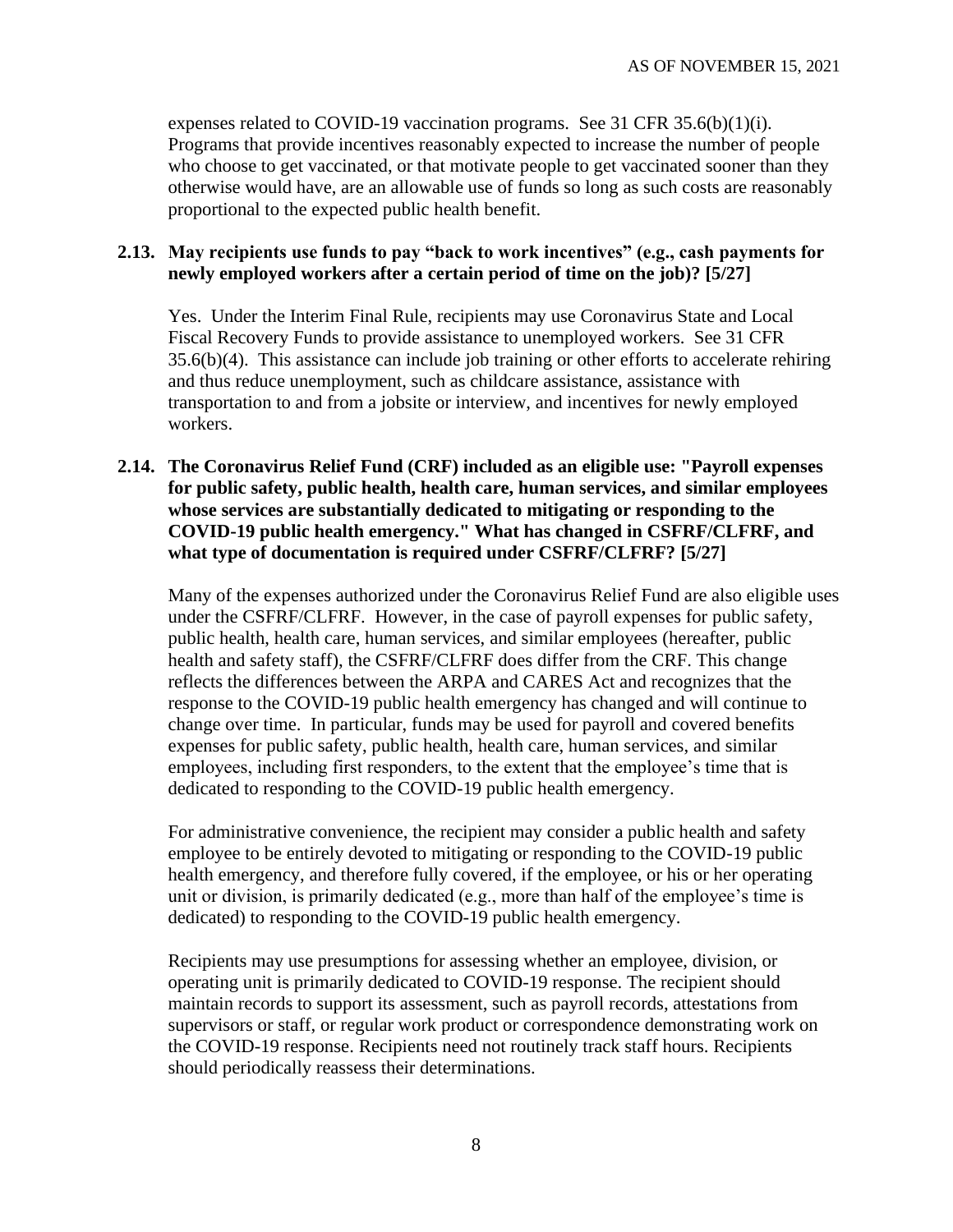## <span id="page-8-0"></span>**2.15. What staff are included in "public safety, public health, health care, human services, and similar employees"? Would this include, for example, 911 operators, morgue staff, medical examiner staff, or EMS staff? [5/27]**

As discussed in the Interim Final Rule, funds may be used for payroll and covered benefits expenses for public safety, public health, health care, human services, and similar employees, for the portion of the employee's time that is dedicated to responding to the COVID-19 public health emergency.

Public safety employees would include police officers (including state police officers), sheriffs and deputy sheriffs, firefighters, emergency medical responders, correctional and detention officers, and those who directly support such employees such as dispatchers and supervisory personnel. Public health employees would include employees involved in providing medical and other health services to patients and supervisory personnel, including medical staff assigned to schools, prisons, and other such institutions, and other support services essential for patient care (e.g., laboratory technicians, medical examiner or morgue staff) as well as employees of public health departments directly engaged in matters related to public health and related supervisory personnel. Human services staff include employees providing or administering social services; public benefits; child welfare services; and child, elder, or family care, as well as others.

## <span id="page-8-1"></span>**2.16. May recipients use funds to establish a public jobs program? [6/8]**

Yes. The Interim Final Rule permits a broad range of services to unemployed or underemployed workers and other individuals that suffered negative economic impacts from the pandemic. That can include public jobs programs, subsidized employment, combined education and on-the-job training programs, or job training to accelerate rehiring or address negative economic or public health impacts experienced due to a worker's occupation or level of training. The broad range of permitted services can also include other employment supports, such as childcare assistance or assistance with transportation to and from a jobsite or interview.

The Interim Final Rule includes as an eligible use re-hiring public sector staff up to the government's level of pre-pandemic employment. "Public sector staff" would not include individuals participating in a job training or subsidized employment program administered by the recipient.

## <span id="page-8-2"></span>**2.17. The Interim Final Rule states that "assistance or aid to individuals or businesses that did not experience a negative economic impact from the public health emergency would not be an eligible use under this category." Are recipients required to demonstrate that each individual or business experienced a negative economic impact for that individual or business to receive assistance? [6/23]**

Not necessarily. The Interim Final Rule allows recipients to demonstrate a negative economic impact on a population or group and to provide assistance to households or businesses that fall within that population or group. In such cases, the recipient need only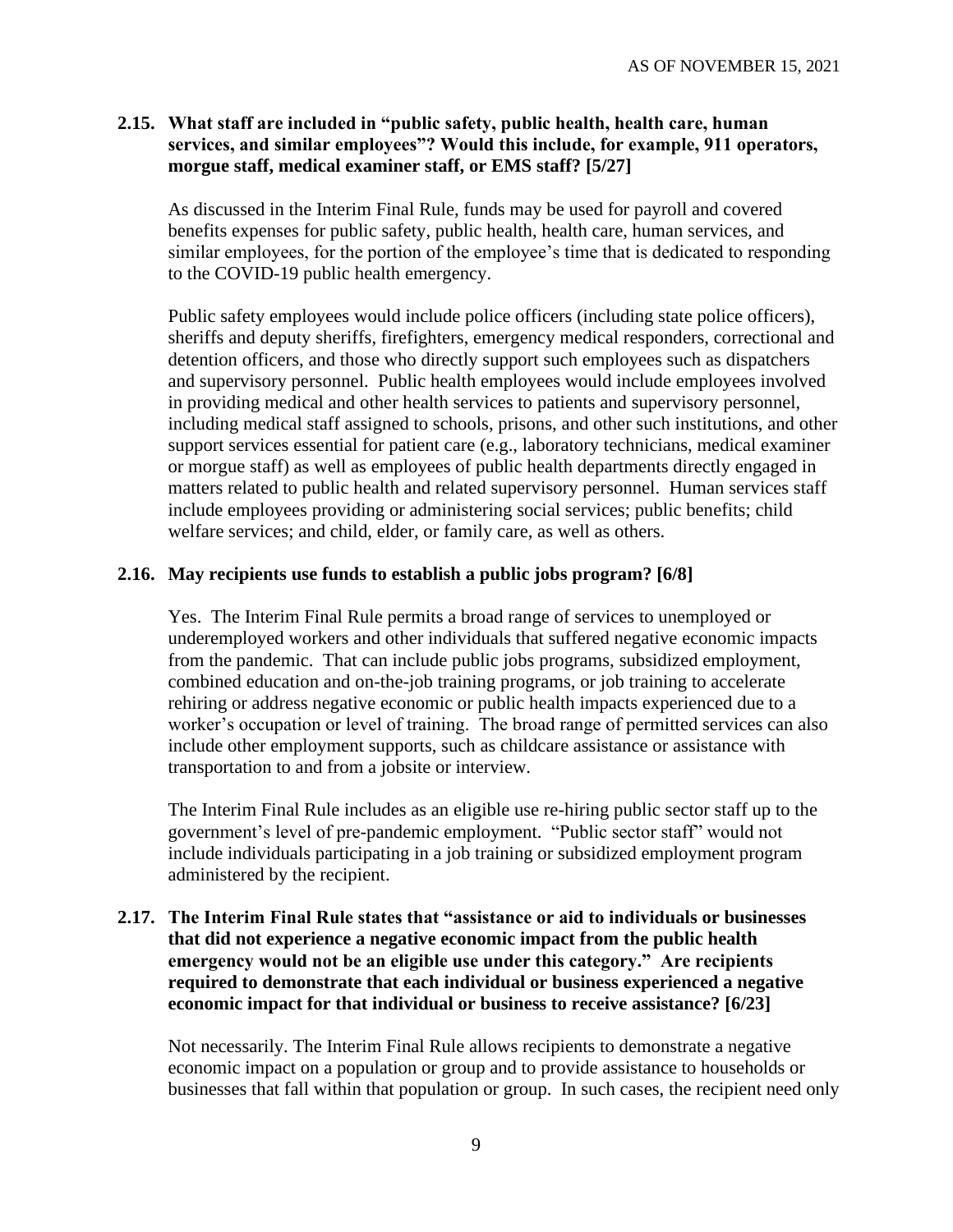demonstrate that the household or business is within the population or group that experienced a negative economic impact.

For assistance to households, the Interim Final Rule states, "In assessing whether a household or population experienced economic harm as a result of the pandemic, a recipient may presume that a household or population that experienced unemployment or increased food or housing insecurity or is low- or moderate-income experienced negative economic impacts resulting from the pandemic." This would allow, for example, an internet access assistance program for all low- or moderate-income households, but would not require the recipient to demonstrate or document that each individual low- or moderate income household experienced a negative economic impact from the COVID-19 public health emergency apart from being low- or -moderate income.

For assistance to small businesses, the Interim Final Rule states that assistance may be provided to small businesses, including loans, grants, in-kind assistance, technical assistance or other services, to respond to the negative economic impacts of the COVID-19 public health emergency. In providing assistance to small businesses, recipients must design a program that responds to the negative economic impacts of the COVID-19 public health emergency, including by identifying how the program addresses the identified need or impact faced by small businesses. This can include assistance to adopt safer operating procedures, weather periods of closure, or mitigate financial hardship resulting from the COVID-19 public health emergency.

As part of program design and to ensure that the program responds to the identified need, recipients may consider additional criteria to target assistance to businesses in need, including to small businesses. Assistance may be targeted to businesses facing financial insecurity, with substantial declines in gross receipts (e.g., comparable to measures used to assess eligibility for the Paycheck Protection Program), or facing other economic harm due to the pandemic, as well as businesses with less capacity to weather financial hardship, such as the smallest businesses, those with less access to credit, or those serving disadvantaged communities. For example, a recipient could find based on local data or research that the smallest businesses faced sharply increased risk of bankruptcy and develop a program to respond; such a program would only need to document a population or group-level negative economic impact, and eligibility criteria to limit access to the program to that population or group (in this case, the smallest businesses).

In addition, recognizing the disproportionate impact of the pandemic on disadvantaged communities, the Interim Final Rule also identifies a set of services that are presumptively eligible when provided in a Qualified Census Tract (QCT); to families and individuals living in QCTs; to other populations, households, or geographic areas identified by the recipient as disproportionately impacted by the pandemic; or when these services are provided by Tribal governments. For more information on the set of presumptively eligible services, see the Interim Final Rule section on *Building Stronger Communities through Investments in Housing and Neighborhoods* and FAQ 2.11.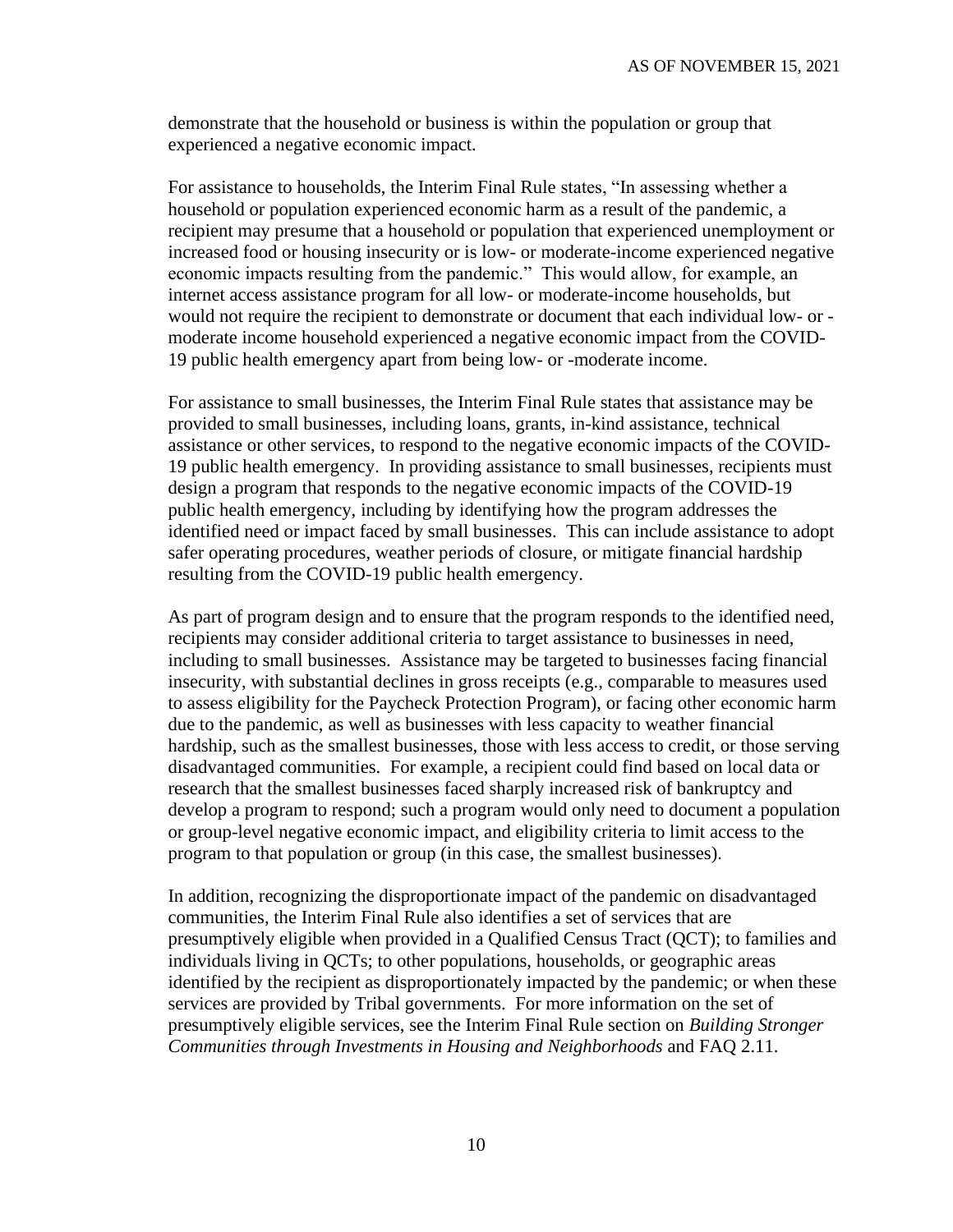### <span id="page-10-0"></span>**2.18. Would investments in improving outdoor spaces (e.g. parks) be an eligible use of funds as a response to the public health emergency and/or its negative economic impacts? [6/23]**

There are multiple ways that investments in improving outdoor spaces could qualify as eligible uses; several are highlighted below, though there may be other ways that a specific investment in outdoor spaces would meet eligible use criteria.

First, in recognition of the disproportionate negative economic impacts on certain communities and populations, the Interim Final Rule identifies certain types of services that are eligible uses when provided in a Qualified Census Tract (QCT), to families and individuals living in QCTs, or when these services are provided by Tribal governments. Recipients may also provide these services to other populations, households, or geographic areas disproportionately impacted by the pandemic.

These programs and services include services designed to build stronger neighborhoods and communities and to address health disparities and the social determinants of health. The Interim Final Rule provides a non-exhaustive list of eligible services to respond to the needs of communities disproportionately impacted by the pandemic, and recipients may identify other uses of funds that do so, consistent with the Rule's framework. For example, investments in parks, public plazas, and other public outdoor recreation spaces may be responsive to the needs of disproportionately impacted communities by promoting healthier living environments and outdoor recreation and socialization to mitigate the spread of COVID-19.

Second, recipients may provide assistance to small businesses in all communities. Assistance to small businesses could include support to enhance outdoor spaces for COVID-19 mitigation (e.g., restaurant patios) or to improve the built environment of the neighborhood (e.g., façade improvements).

Third, many governments saw significantly increased use of parks during the pandemic that resulted in damage or increased maintenance needs. The Interim Final Rule recognizes that "decrease[s to] a state or local government's ability to effectively administer services" can constitute a negative economic impact of the pandemic.

#### <span id="page-10-1"></span>**2.19. Would expenses to address a COVID-related backlog in court cases be an eligible use of funds as a response to the public health emergency? [6/23]**

The Interim Final Rule recognizes that "decrease<sup>[s to]</sup> a state or local government's ability to effectively administer services," such as cuts to public sector staffing levels, can constitute a negative economic impact of the pandemic. During the COVID-19 public health emergency, many courts were unable to operate safely during the pandemic and, as a result, now face significant backlogs. Court backlogs resulting from inability of courts to safely operate during the COVID-19 pandemic decreased the government's ability to administer services. Therefore, steps to reduce these backlogs, such as implementing COVID-19 safety measures to facilitate court operations, hiring additional court staff or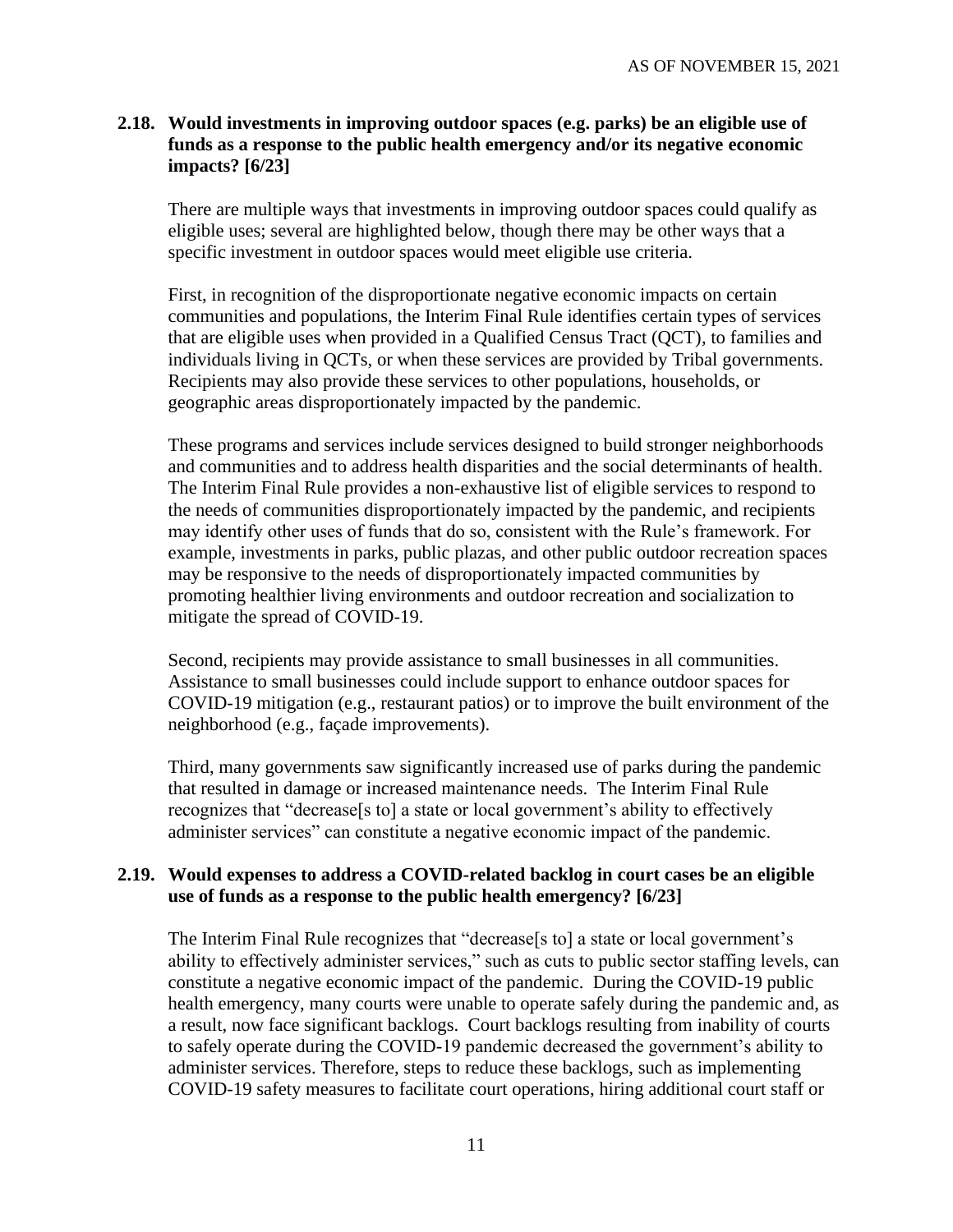attorneys to increase speed of case resolution, and other expenses to expedite case resolution are eligible uses.

#### <span id="page-11-0"></span>**2.20. Can funds be used to assist small business startups as a response to the negative economic impact of COVID-19? [6/23]**

As discussed in the Interim Final Rule, recipients may provide assistance to small businesses that responds to the negative economic impacts of COVID-19. The Interim Final Rule provides a non-exclusive list of potential assistance mechanisms, as well as considerations for ensuring that such assistance is responsive to the negative economic impacts of COVID-19.

Treasury acknowledges a range of potential circumstances in which assisting small business startups could be responsive to the negative economic impacts of COVID-19, including for small businesses and individuals seeking to start small businesses after the start of the COVID-19 public health emergency. For example:

- A recipient could assist small business startups with additional costs associated with COVID-19 mitigation tactics (e.g., barriers or partitions; enhanced cleaning; or physical plant changes to enable greater use of outdoor space).
- A recipient could identify and respond to a negative economic impact of COVID-19 on new small business startups; for example, if it could be shown that small business startups in a locality were facing greater difficult accessing credit than prior to the pandemic, faced increased costs to starting the business due to the pandemic, or that the small business had lost expected startup capital due to the pandemic.
- The Interim Final Rule also discusses eligible uses that provide support for individuals who have experienced a negative economic impact from the COVID-19 public health emergency, including uses that provide job training for unemployed individuals. These initiatives also may support small business startups and individuals seeking to start small businesses.

## <span id="page-11-1"></span>**2.21. Can funds be used for eviction prevention efforts or housing stability services? [6/24]**

Yes. Responses to the negative economic impacts of the pandemic include "rent, mortgage, or utility assistance [and] counseling and legal aid to prevent eviction or homelessness." This includes housing stability services that enable eligible households to maintain or obtain housing, such as housing counseling, fair housing counseling, case management related to housing stability, outreach to households at risk of eviction or promotion of housing support programs, housing related services for survivors of domestic abuse or human trafficking, and specialized services for individuals with disabilities or seniors that supports their ability to access or maintain housing.

This also includes legal aid such as legal services or attorney's fees related to eviction proceedings and maintaining housing stability, court-based eviction prevention or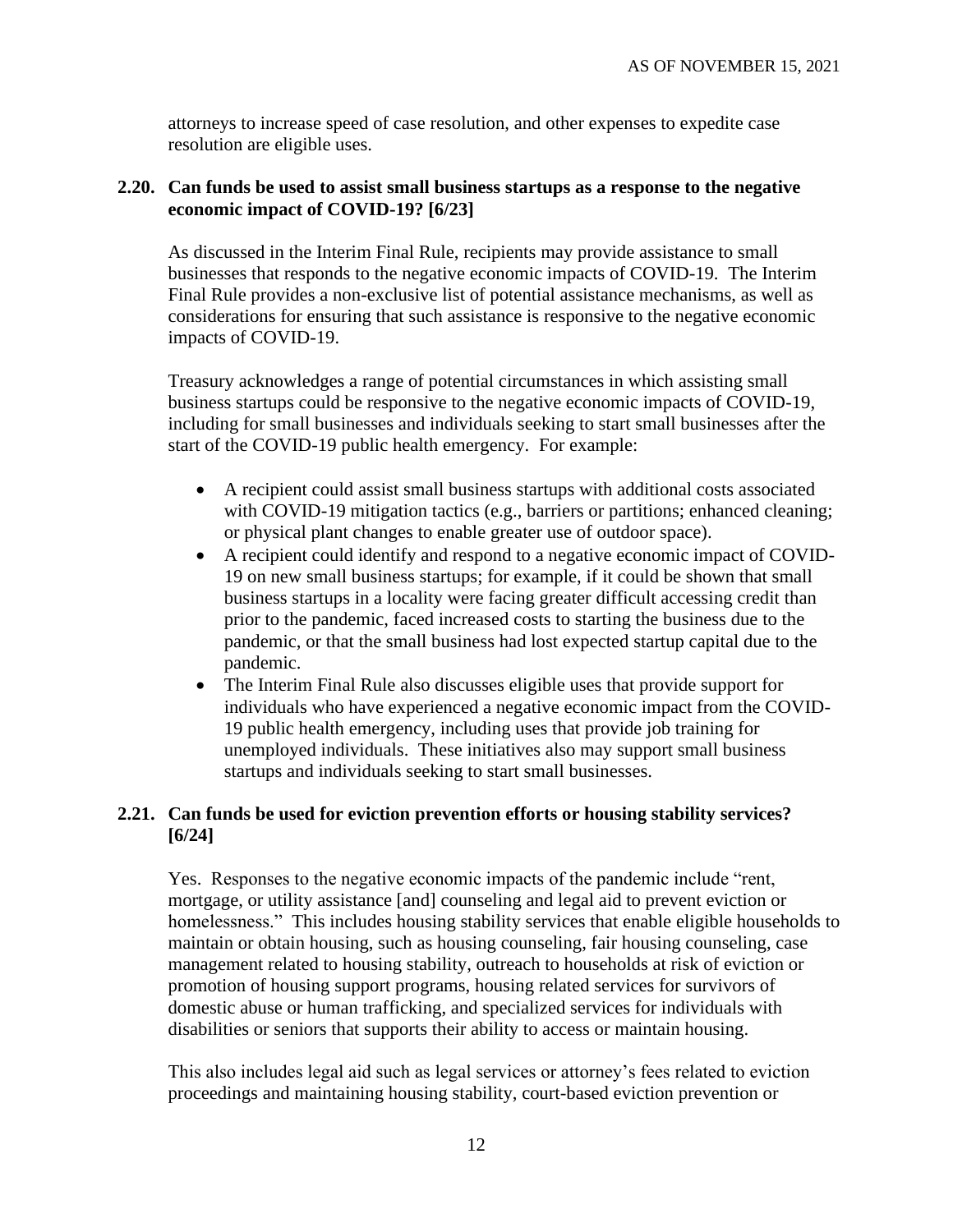eviction diversion programs, and other legal services that help households maintain or obtain housing.

Recipients may transfer funds to, or execute grants or contracts with, court systems, nonprofits, and a wide range of other organizations to implement these strategies.

# **3. Eligible Uses – Revenue Loss**

## <span id="page-12-0"></span>**3.1. How is revenue defined for the purpose of this provision? [\[appendix](#page-42-0) added 6/23]**

The Interim Final Rule adopts a definition of "General Revenue" that is based on, but not identical, to the Census Bureau's concept of "General Revenue from Own Sources" in the Annual Survey of State and Local Government Finances.

General Revenue includes revenue from taxes, current charges, and miscellaneous general revenue. It excludes refunds and other correcting transactions, proceeds from issuance of debt or the sale of investments, agency or private trust transactions, and revenue generated by utilities and insurance trusts. General revenue also includes intergovernmental transfers between state and local governments, but excludes intergovernmental transfers from the Federal government, including Federal transfers made via a state to a locality pursuant to the CRF or the Fiscal Recovery Funds.

Tribal governments may include all revenue from Tribal enterprises and gaming operations in the definition of General Revenue.

Please see the [appendix](#page-42-0) for a diagram of the Interim Final Rule's definition of General Revenue within the Census Bureau's revenue classification structure.

## **3.2. Will revenue be calculated on an entity-wide basis or on a source-by-source basis (e.g. property tax, income tax, sales tax, etc.)?**

Recipients should calculate revenue on an entity-wide basis. This approach minimizes the administrative burden for recipients, provides for greater consistency across recipients, and presents a more accurate representation of the net impact of the COVID- 19 public health emergency on a recipient's revenue, rather than relying on financial reporting prepared by each recipient, which vary in methodology used and which generally aggregates revenue by purpose rather than by source.

## **3.3. Does the definition of revenue include outside concessions that contract with a state or local government?**

Recipients should classify revenue sources as they would if responding to the U.S. Census Bureau's Annual Survey of State and Local Government Finances. According to the Census Bureau's [Government Finance and Employment Classification manual,](https://www2.census.gov/govs/pubs/classification/2006_classification_manual.pdf) the following is an example of current charges that would be included in a state or local government's general revenue from own sources: "Gross revenue of facilities operated by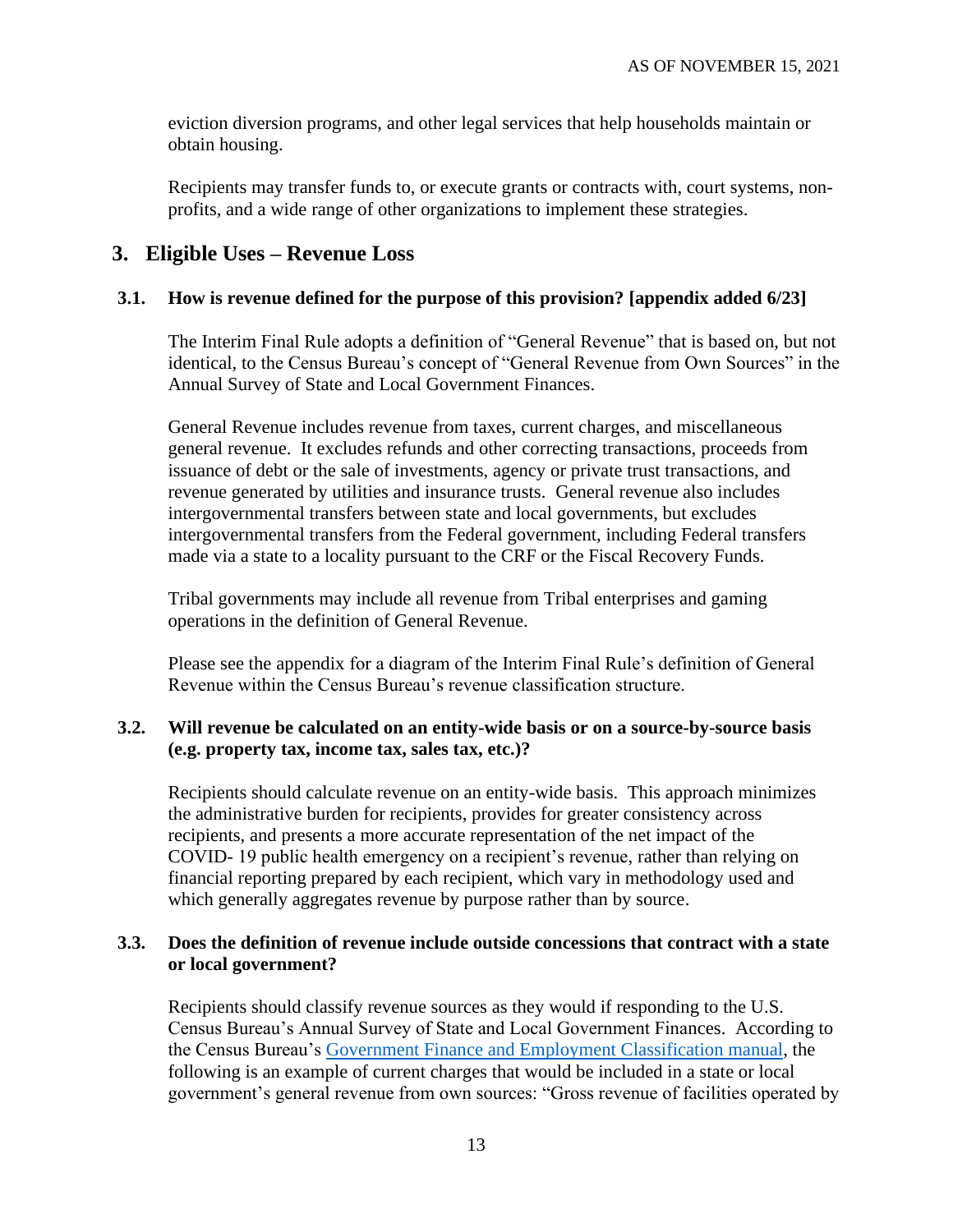a government (swimming pools, recreational marinas and piers, golf courses, skating rinks, museums, zoos, etc.); auxiliary facilities in public recreation areas (camping areas, refreshment stands, gift shops, etc.); lease or use fees from stadiums, auditoriums, and community and convention centers; and rentals from concessions at such facilities."

#### **3.4. What is the time period for estimating revenue loss? Will revenue losses experienced prior to the passage of the Act be considered?**

Recipients are permitted to calculate the extent of reduction in revenue as of four points in time: December 31, 2020; December 31, 2021; December 31, 2022; and December 31, 2023. This approach recognizes that some recipients may experience lagged effects of the pandemic on revenues.

Upon receiving Fiscal Recovery Fund payments, recipients may immediately calculate revenue loss for the period ending December 31, 2020.

#### **3.5. What is the formula for calculating the reduction in revenue?**

A reduction in a recipient's General Revenue equals:

Max {[Base Year Revenue\* (1+Growth Adjustment) $\frac{(n_t)}{(12)}$ ] - Actual General Revenue<sub>t</sub>; 0}

Where:

*Base Year Revenue* is General Revenue collected in the most recent full fiscal year prior to the COVD-19 public health emergency.

*Growth Adjustment* is equal to the greater of 4.1 percent (or 0.041) and the recipient's average annual revenue growth over the three full fiscal years prior to the COVID-19 public health emergency.

*n* equals the number of months elapsed from the end of the base year to the calculation date.

*Actual General Revenue* is a recipient's actual general revenue collected during 12-month period ending on each calculation date.

Subscript *t* denotes the calculation date.

#### **3.6. Are recipients expected to demonstrate that reduction in revenue is due to the COVID-19 public health emergency?**

In the Interim Final Rule, any diminution in actual revenue calculated using the formula above would be presumed to have been "due to" the COVID-19 public health emergency. This presumption is made for administrative ease and in recognition of the broad-based economic damage that the pandemic has wrought.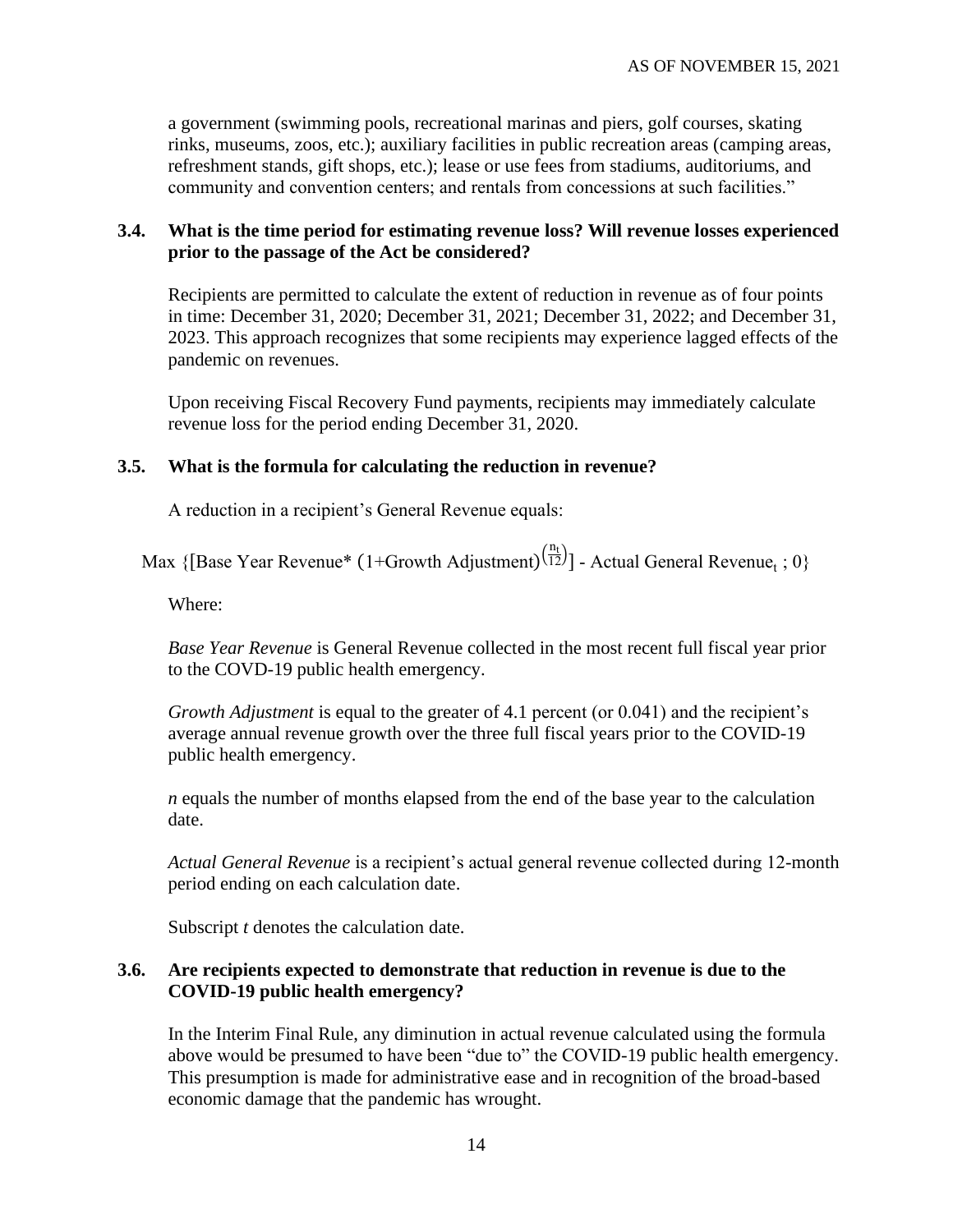#### **3.7. May recipients use pre-pandemic projections as a basis to estimate the reduction in revenue?**

No. Treasury is disallowing the use of projections to ensure consistency and comparability across recipients and to streamline verification. However, in estimating the revenue shortfall using the formula above, recipients may incorporate their average annual revenue growth rate in the three full fiscal years prior to the public health emergency.

#### <span id="page-14-1"></span>**3.8. Once a recipient has identified a reduction in revenue, are there any restrictions on how recipients use funds up to the amount of the reduction?**

The Interim Final Rule gives recipients broad latitude to use funds for the provision of government services to the extent of reduction in revenue. Government services can include, but are not limited to, maintenance of infrastructure or pay-go spending for building new infrastructure, including roads; modernization of cybersecurity, including hardware, software, and protection of critical infrastructure; health services; environmental remediation; school or educational services; and the provision of police, fire, and other public safety services.

However, paying interest or principal on outstanding debt, replenishing rainy day or other reserve funds, or paying settlements or judgments would not be considered provision of a government service, since these uses of funds do not entail direct provision of services to citizens. This restriction on paying interest or principal on any outstanding debt instrument, includes, for example, short-term revenue or tax anticipation notes, or paying fees or issuance costs associated with the issuance of new debt. In addition, the overarching restrictions on all program funds (e.g., restriction on pension deposits, restriction on using funds for non-federal match where barred by regulation or statute) would apply.

## <span id="page-14-0"></span>**3.9. How do I know if a certain type of revenue should be counted for the purpose of computing revenue loss? [5/27]**

As discussed in FAQ [#3.1,](#page-12-0) the Interim Final Rule adopts a definition of "General Revenue" that is based on, but not identical, to the Census Bureau's concept of "General Revenue from Own Sources" in the Annual Survey of State and Local Government Finances.

Recipients should refer to the definition of "General Revenue" included in the Interim Final Rule. See 31 CFR 35.3. If a recipient is unsure whether a particular revenue source is included in the Interim Final Rule's definition of "General Revenue," the recipient may consider the classification and instructions used to complete the Census Bureau's Annual Survey.

For example, parking fees would be classified as a Current Charge for the purpose of the Census Bureau's Annual Survey, and the Interim Final Rule's concept of "General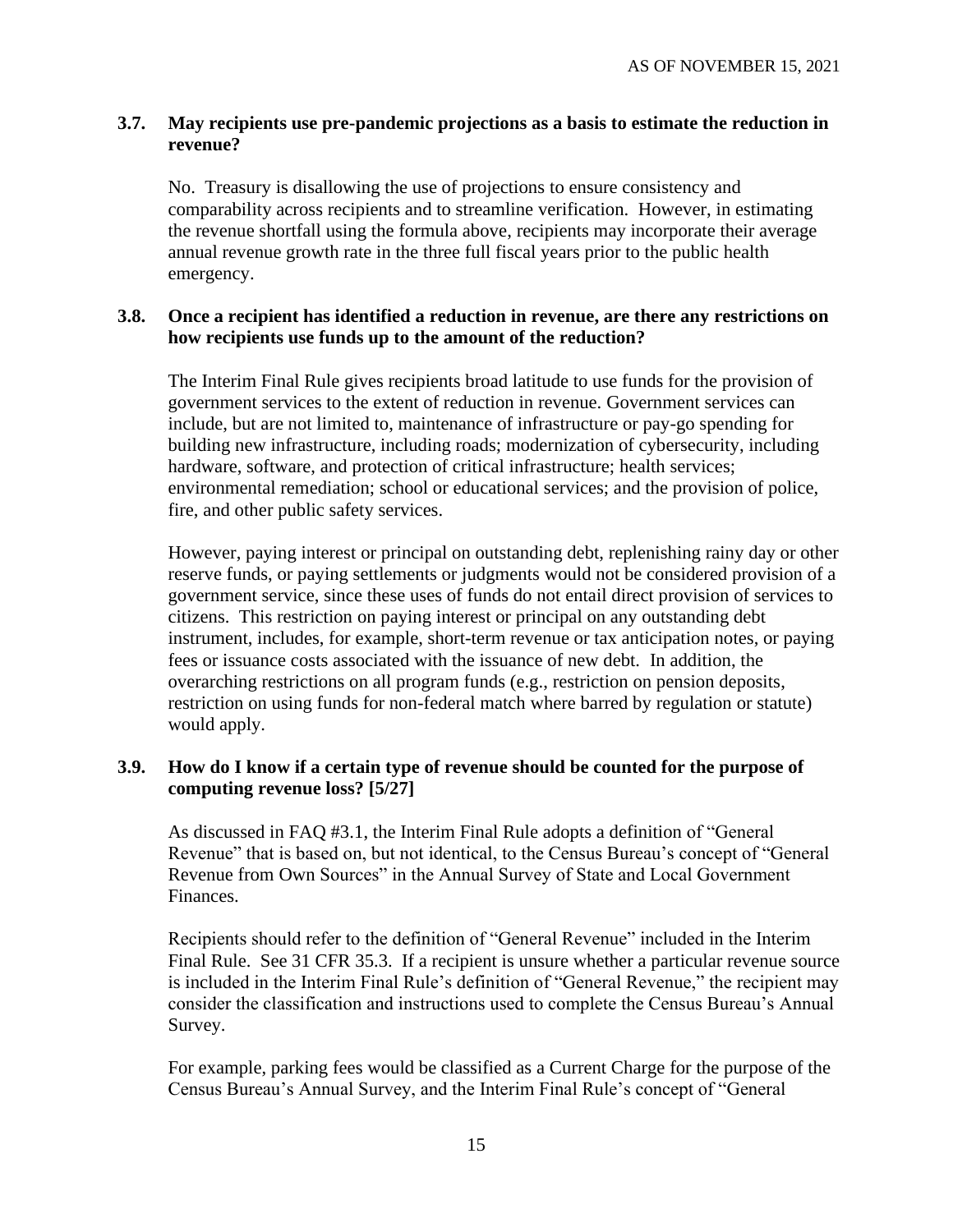Revenue" includes all Current Charges. Therefore, parking fees would be included in the Interim Final Rule's concept of "General Revenue."

The Census Bureau's Government Finance and Employment Classification manual is available [here.](https://www2.census.gov/govs/pubs/classification/2006_classification_manual.pdf)

#### <span id="page-15-0"></span>**3.10. In calculating revenue loss, are recipients required to use audited financials? [6/8]**

Where audited data is not available, recipients are not required to obtain audited data. Treasury expects all information submitted to be complete and accurate. See 31 CFR  $35.4(c)$ .

#### <span id="page-15-1"></span>**3.11. In calculating revenue loss, should recipients use their own data, or Census data? [6/8]**

Recipients should use their own data sources to calculate general revenue, and do not need to rely on published revenue data from the Census Bureau. Treasury acknowledges that due to differences in timing, data sources, and definitions, recipients' self-reported general revenue figures may differ somewhat from those published by the Census Bureau.

#### <span id="page-15-2"></span>**3.12. Should recipients calculate revenue loss on a cash basis or an accrual basis? [6/8]**

Recipients may provide data on a cash, accrual, or modified accrual basis, provided that recipients are consistent in their choice of methodology throughout the covered period and until reporting is no longer required.

## <span id="page-15-3"></span>**3.13. In identifying intergovernmental revenue for the purpose of calculating General Revenue, should recipients exclude all federal funding, or just federal funding related to the COVID-19 response? How should local governments treat federal funds that are passed through states or other entities, or federal funds that are intermingled with other funds? [6/23]**

In calculating General Revenue, recipients should exclude all intergovernmental transfers from the federal government. This includes, but is not limited to, federal transfers made via a state to a locality pursuant to the Coronavirus Relief Fund or Fiscal Recovery Funds. To the extent federal funds are passed through states or other entities or intermingled with other funds, recipients should attempt to identify and exclude the federal portion of those funds from the calculation of General Revenue on a best-efforts basis.

## <span id="page-15-4"></span>**3.14. What entities constitute a government for the purpose of calculating revenue loss? [7/14]**

In determining whether a particular entity is part of a recipient's government for purposes of measuring a recipient's government revenue, recipients should identify all the entities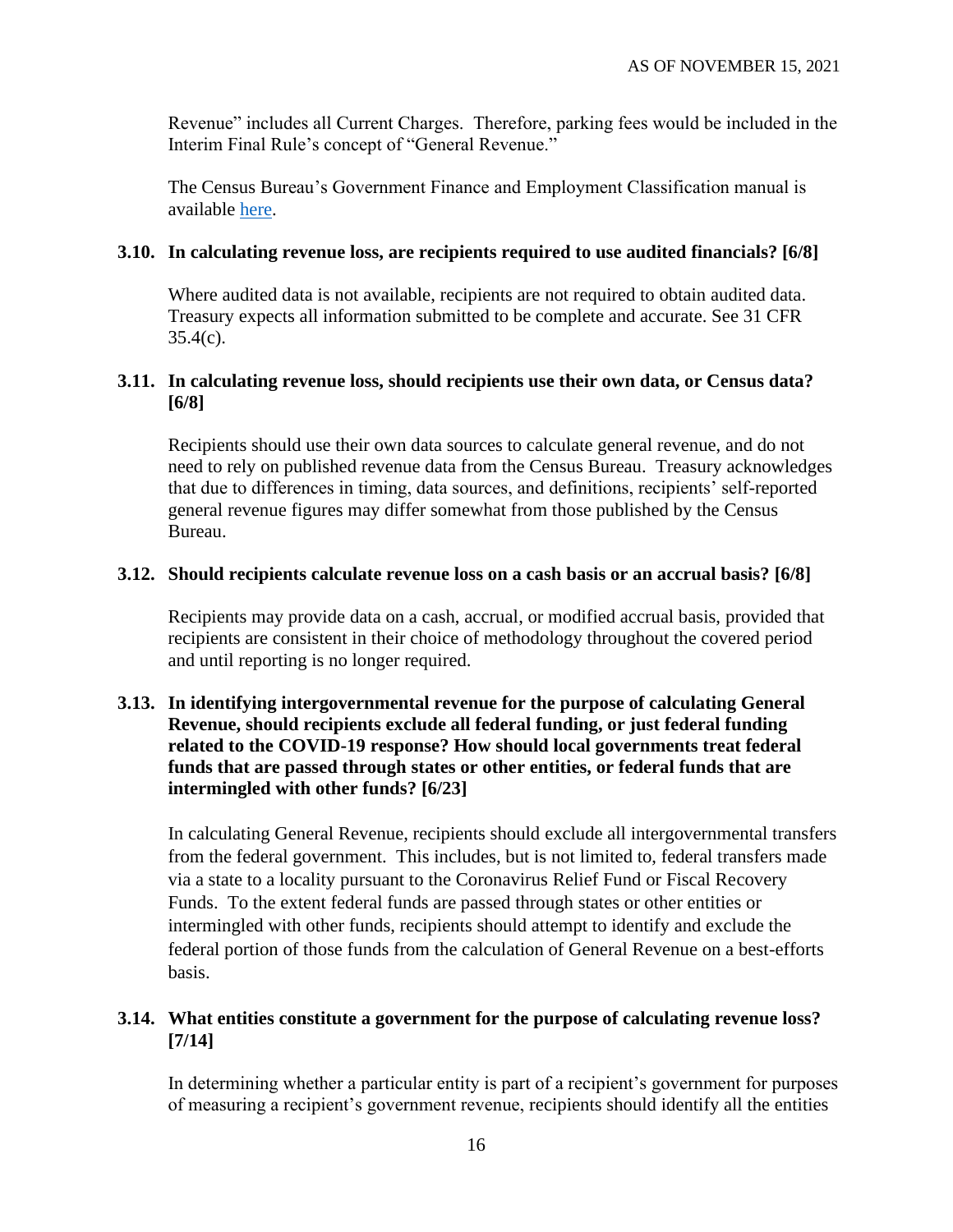included in their government and the general revenue attributable to these entities on a best-efforts basis. Recipients are encouraged to consider how their administrative structure is organized under state and local statutes. In cases in which the autonomy of certain authorities, commissions, boards, districts, or other entities is not readily distinguishable from the recipient's government, recipients may adopt the Census Bureau's criteria for judging whether an entity is independent from, or a constituent of, a given government. For an entity to be independent, it generally meets all four of the following conditions:

- The entity is an organized entity and possesses corporate powers, such as perpetual succession, the right to sue and be sued, having a name, the ability to make contracts, and the ability to acquire and dispose of property.
- The entity has governmental character, meaning that it provides public services, or wields authority through a popularly elected governing body or officers appointed by public officials. A high degree of responsibility to the public, demonstrated by public reporting requirements or by accessibility of records for public inspection, also evidences governmental character.
- The entity has substantial fiscal independence, meaning it can determine its budget without review and modification by other governments. For instance, the entity can determine its own taxes, charges, and debt issuance without another government's supervision.
- The entity has substantial administrative independence, meaning it has a popularly elected governing body, or has a governing body representing two or more governments, or, in the event its governing body is appointed by another government, the entity performs functions that are essentially different from those of, and are not subject to specification by, its creating government.

If an entity does not meet all four of these conditions, a recipient may classify the entity as part of the recipient's government and assign the portion of General Revenue that corresponds to the entity.

To further assist recipients in applying the forgoing criteria, recipients may refer to the Census Bureau's *[Individual State Descriptions: 2017 Census of Governments](https://www.census.gov/library/publications/2019/econ/2017isd.html)* publication, which lists specific entities and classes of entities classified as either independent (defined by Census as "special purpose governments") or constituent (defined by Census as "dependent agencies") on a state-by-state basis. Recipients should note that the Census Bureau's lists are not exhaustive and that Census classifications are based on an analysis of state and local statutes as of 2017 and subject to the Census Bureau's judgement. Though not included in the Census Bureau's publication, state colleges and universities are generally classified as dependent agencies of state governments by the Census Bureau.

If an entity is determined to be part of the recipient's government, the recipient must also determine whether the entity's revenue is covered by the Interim Final Rule's definition of "general revenue." For example, some cash flows may be outside the definition of "general revenue." In addition, note that the definition of general revenue includes Tribal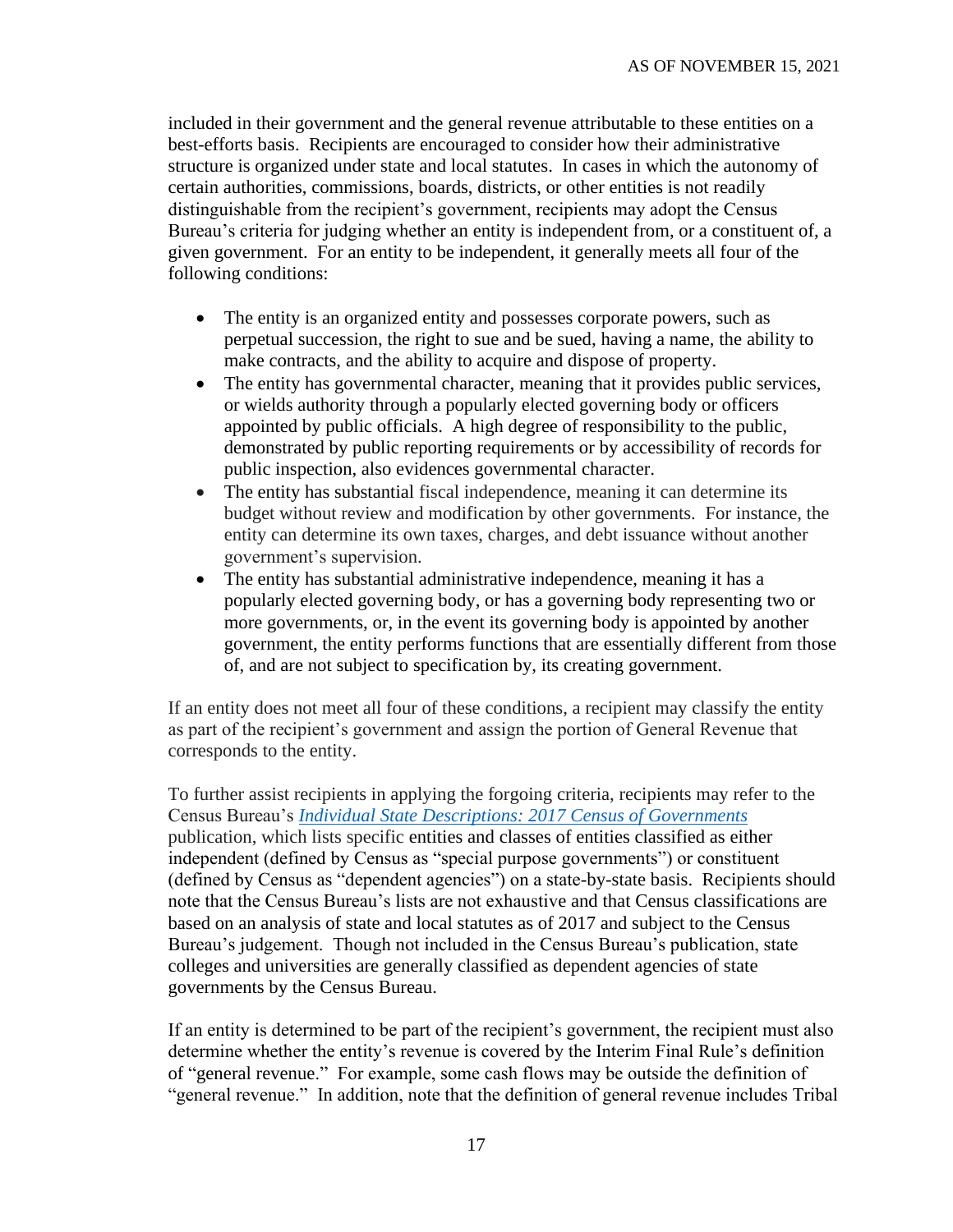enterprises in the case of Tribal governments. Refer to FAQ [3.1](#page-12-0) (and the [Appendix](#page-42-0)) for the components included in General Revenue.

#### <span id="page-17-0"></span>**3.15. The Interim Final Rule's definition of General Revenue excludes revenue generated by utilities. Can you please clarify the definition of utility revenue? [7/14]**

As noted in FAQs [3.1](#page-12-0) and [3.9,](#page-14-0) the Interim Final Rule adopts a definition of "general revenue" that is based on, but not identical to, the Census Bureau's concept of "General Revenue from Own Sources" in the Annual Survey of State and Local Government Finances. Recipients should refer to the definition of "general revenue" included in the Interim Final Rule. See 31 CFR 35.3. If a recipient is unsure whether a particular revenue source is included in the Interim Final Rule's definition of "general revenue," the recipient may consider the classification and instructions used to complete the Census Bureau's Annual Survey.

According to the Census Bureau's [Government Finance and Employment Classification](https://www2.census.gov/govs/pubs/classification/2006_classification_manual.pdf)  [manual,](https://www2.census.gov/govs/pubs/classification/2006_classification_manual.pdf) utility revenue is defined as "[g]ross receipts from sale of utility commodities or services to the public or other governments by publicly-owned and controlled utilities." This includes revenue from operations of publicly-owned and controlled water supply systems, electric power systems, gas supply systems, and public mass transit systems (see pages 4-45 and 4-46 of the manual for more detail).

Except for these four types of utilities, revenues from all commercial-type activities of a recipient's government (e.g., airports, educational institutions, lotteries, public hospitals, public housing, parking facilities, port facilities, sewer or solid waste systems, and toll roads and bridges) are covered by the Interim Final Rule's definition of "general revenue." If a recipient is unsure whether a particular entity performing one of these commercial-type activities can be considered part of the recipient's government, please see FAQ [3.14.](#page-15-4)

## **4. Eligible Uses – General**

# **4.1. May recipients use funds to replenish a budget stabilization fund, rainy day fund, or similar reserve account?**

No. Funds made available to respond to the public health emergency and its negative economic impacts are intended to help meet pandemic response needs and provide immediate stabilization for households and businesses. Contributions to rainy day funds and similar reserves funds would not address these needs or respond to the COVID-19 public health emergency, but would rather be savings for future spending needs. Similarly, funds made available for the provision of governmental services (to the extent of reduction in revenue) are intended to support direct provision of services to citizens. Contributions to rainy day funds are not considered provision of government services, since such expenses do not directly relate to the provision of government services.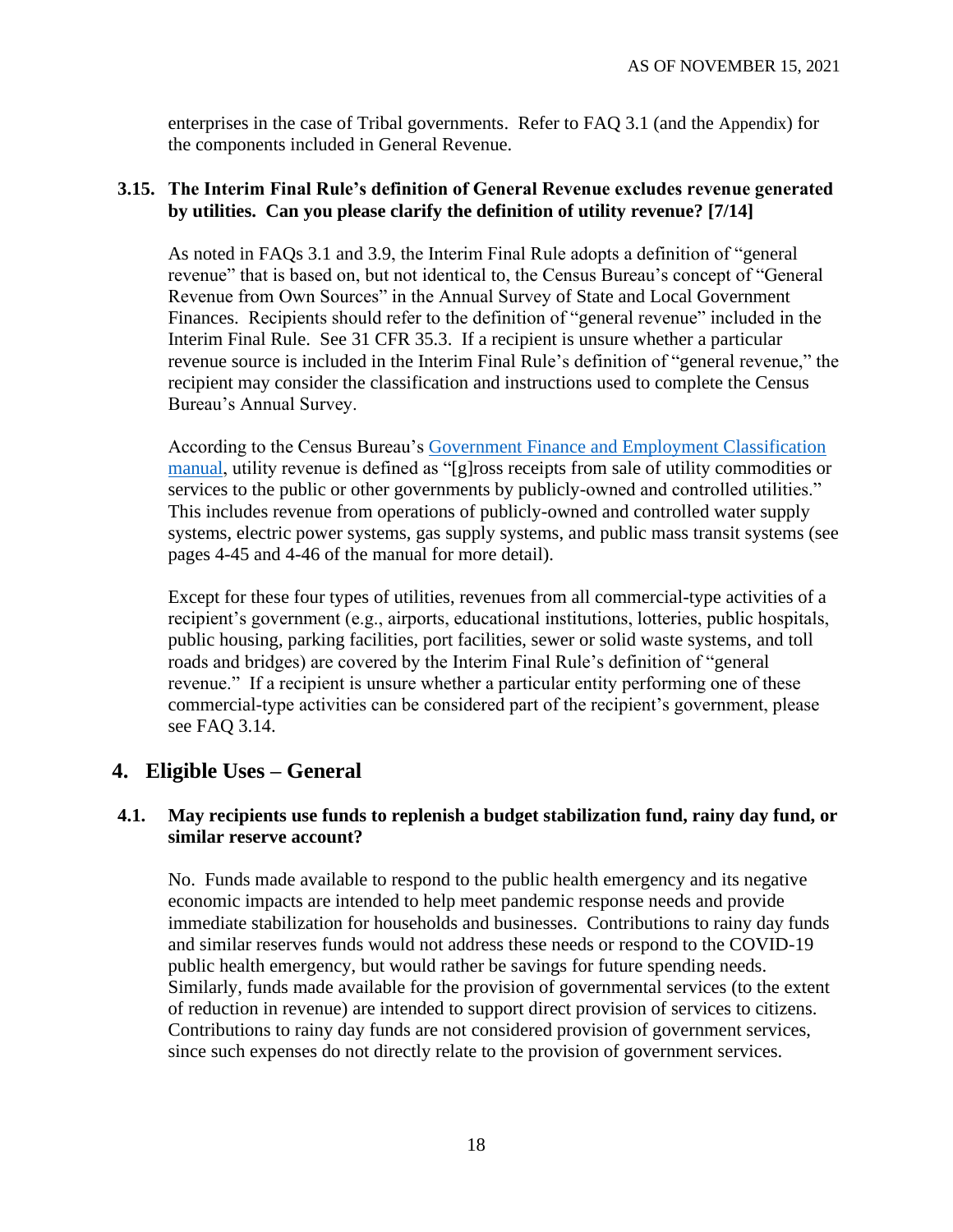#### <span id="page-18-2"></span>**4.2. May recipients use funds to invest in infrastructure other than water, sewer, and broadband projects (e.g. roads, public facilities)?**

Under  $602(c)(1)(C)$  or  $603(c)(1)(C)$ , recipients may use funds for maintenance of infrastructure or pay-go spending for building of new infrastructure as part of the general provision of government services, to the extent of the estimated reduction in revenue due to the public health emergency.

Under  $602(c)(1)(A)$  or  $603(c)(1)(A)$ , a general infrastructure project typically would not be considered a response to the public health emergency and its negative economic impacts unless the project responds to a specific pandemic-related public health need (e.g., investments in facilities for the delivery of vaccines) or a specific negative economic impact of the pandemic (e.g., affordable housing in a Qualified Census Tract).

#### **4.3. May recipients use funds to pay interest or principal on outstanding debt?**

No. Expenses related to financing, including servicing or redeeming notes, would not address the needs of pandemic response or its negative economic impacts. Such expenses would also not be considered provision of government services, as these financing expenses do not directly provide services or aid to citizens.

This applies to paying interest or principal on any outstanding debt instrument, including, for example, short-term revenue or tax anticipation notes, or paying fees or issuance costs associated with the issuance of new debt.

### **4.4. May recipients use funds to satisfy nonfederal matching requirements under the Stafford Act? May recipients use funds to satisfy nonfederal matching requirements generally?**

Fiscal Recovery Funds are subject to pre-existing limitations in other federal statutes and regulations and may not be used as non-federal match for other Federal programs whose statute or regulations bar the use of Federal funds to meet matching requirements. For example, expenses for the state share of Medicaid are not an eligible use. For information on FEMA programs, please [see here.](https://www.fema.gov/press-release/20210203/fema-statement-100-cost-share)

#### <span id="page-18-0"></span>**4.5. Are governments required to submit proposed expenditures to Treasury for approval? [5/27]**

No. Recipients are not required to submit planned expenditures for prior approval by Treasury. Recipients are subject to the requirements and guidelines for eligible uses contained in the Interim Final Rule.

#### <span id="page-18-1"></span>**4.6. How do I know if a specific use is eligible? [5/27]**

Fiscal Recovery Funds must be used in one of the four eligible use categories specified in the American Rescue Plan Act and implemented in the Interim Final Rule: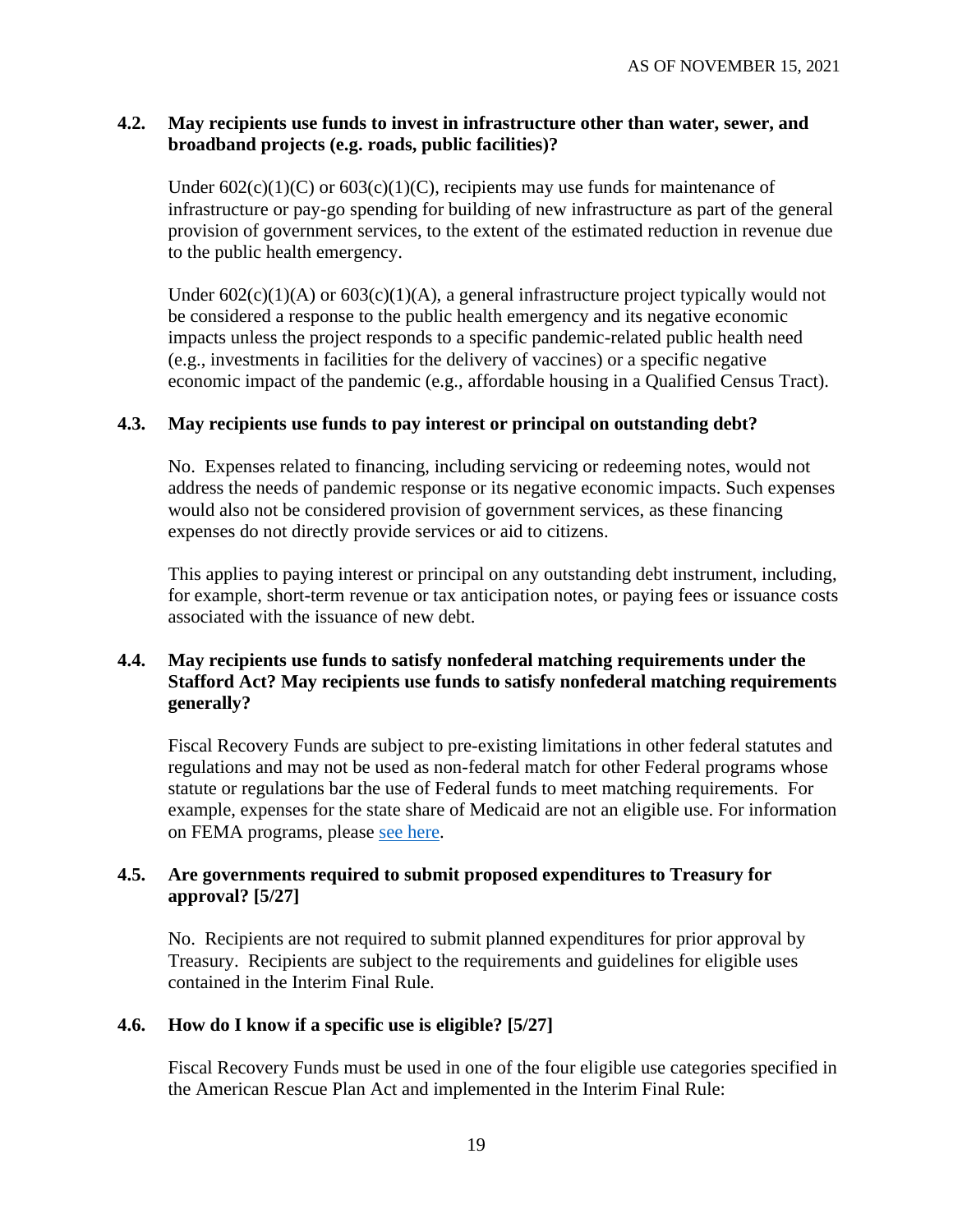- a) To respond to the public health emergency or its negative economic impacts, including assistance to households, small businesses, and nonprofits, or aid to impacted industries such as tourism, travel, and hospitality;
- b) To respond to workers performing essential work during the COVID-19 public health emergency by providing premium pay to eligible workers;
- c) For the provision of government services to the extent of the reduction in revenue due to the COVID–19 public health emergency relative to revenues collected in the most recent full fiscal year prior to the emergency; and
- d) To make necessary investments in water, sewer, or broadband infrastructure.

Recipients should consult Section II of the Interim Final Rule for additional information on eligible uses. For recipients evaluating potential uses under (a), the Interim Final Rule contains a non-exclusive list of programs or services that may be funded as responding to COVID-19 or the negative economic impacts of the COVID-19 public health emergency, along with considerations for evaluating other potential uses of Fiscal Recovery Funds not explicitly listed. See Section II of the Interim Final Rule for additional discussion.

For recipients evaluating potential uses under (c), the Interim Final Rule gives recipients broad latitude to use funds for the provision of government services to the extent of reduction in revenue. See FAQ [#3.8](#page-14-1) for additional discussion.

For recipients evaluating potential uses under (b) and (d), see Sections [5](#page-25-1) and [6.](#page-26-0)

<span id="page-19-0"></span>**4.7. Do restrictions on using Coronavirus State and Local Fiscal Recovery Funds to cover costs incurred beginning on March 3, 2021 apply to costs incurred by the recipient (e.g., a State, local, territorial, or Tribal government) or to costs incurred by households, businesses, and individuals benefiting from assistance provided using Coronavirus State and Local Fiscal Recovery Funds? [6/8]**

The Interim Final Rule permits funds to be used to cover costs incurred beginning on March 3, 2021. This limitation applies to costs incurred by the recipient (i.e., the state, local, territorial, or Tribal government receiving funds). However, recipients may use Coronavirus State and Local Fiscal Recovery Funds to provide assistance to households, businesses, and individuals within the eligible use categories described in the Interim Final Rule for economic harms experienced by those households, businesses, and individuals prior to March 3, 2021. For example,

• Public Health/Negative Economic Impacts – Recipients may use Coronavirus State and Local Fiscal Recovery Funds to provide assistance to households – such as rent, mortgage, or utility assistance – for economic harms experienced or costs incurred by the household prior to March 3, 2021 (e.g., rental arrears from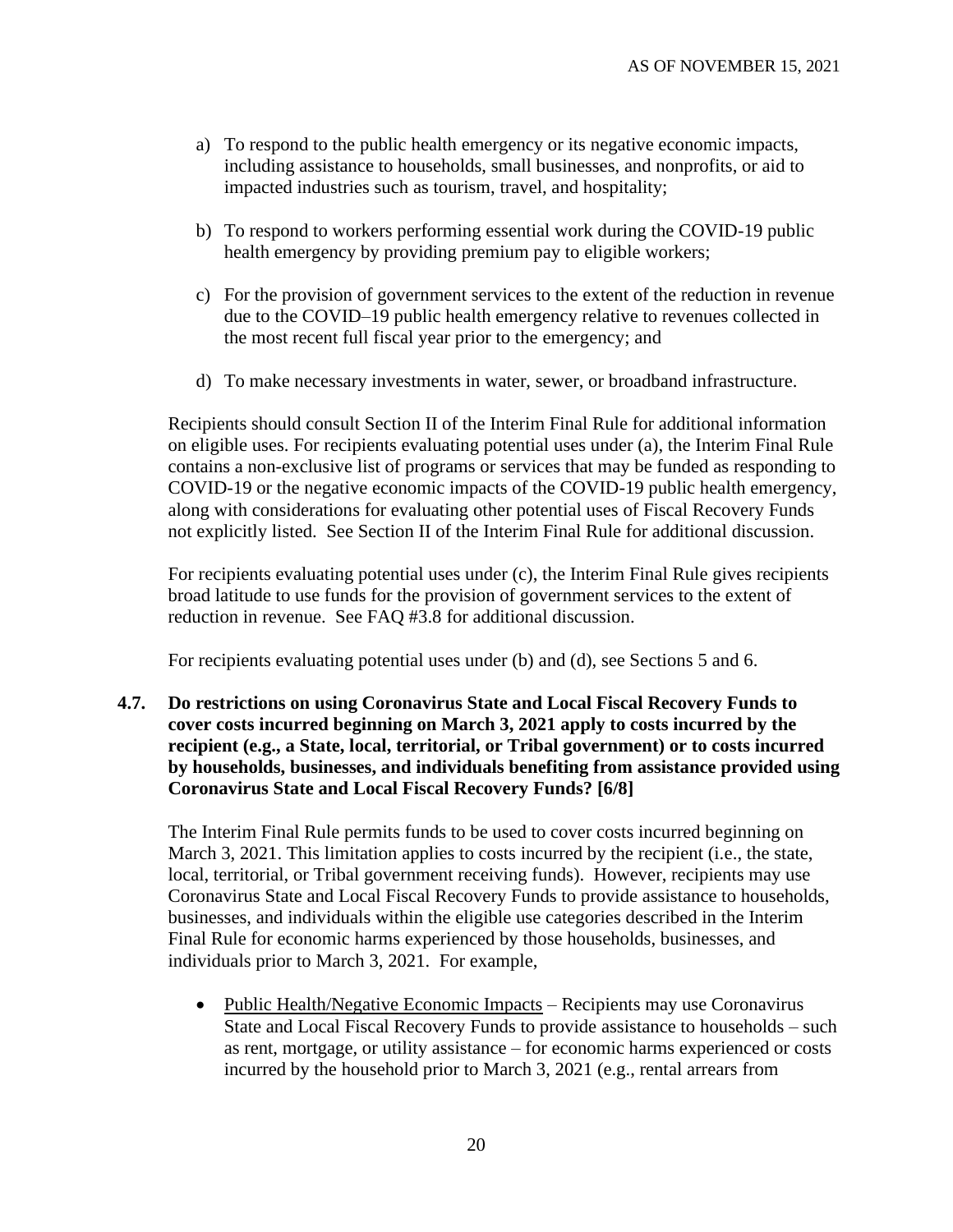preceding months), provided that the cost of providing assistance to the household was not incurred by the recipient prior to March 3, 2021.

- Premium Pay Recipients may provide premium pay retrospectively for work performed at any time since the start of the COVID-19 public health emergency. Such premium pay must be "in addition to" wages and remuneration already received and the obligation to provide such pay must not have been incurred by the recipient prior to March 3, 2021.
- Revenue Loss The Interim Final Rule gives recipients broad latitude to use funds for the provision of government services to the extent of reduction in revenue. The calculation of lost revenue begins with the recipient's revenue in the last full fiscal year prior to the COVID-19 public health emergency and includes the 12-month period ending December 31, 2020. However, use of funds for government services must be forward looking for costs incurred by the recipient after March 3, 2021.
- Investments in Water, Sewer, and Broadband Recipients may use Coronavirus State and Local Fiscal Recovery Funds to make necessary investments in water, sewer, and broadband. See FAQ Section [6.](#page-26-0) Recipients may use Coronavirus State and Local Fiscal Recovery Funds to cover costs incurred for eligible projects planned or started prior to March 3, 2021, provided that the project costs covered by the Coronavirus State and Local Fiscal Recovery Funds were incurred after March 3, 2021.

## <span id="page-20-0"></span>**4.8. How can I use CSFRF/CLFRF funds to prevent and respond to crime, and support public safety in my community? [6/23]**

Under Treasury's Interim Final Rule, there are many ways in which the State and Local Fiscal Recovery Funds ("Funds") under the American Rescue Plan Act can support communities working to reduce and respond to increased violence due to the pandemic. Among the eligible uses of the Funds are restoring of public sector staff to their prepandemic levels and responses to the public health crisis and negative economic impacts resulting from the pandemic. The Interim Final Rule provides several ways for recipients to "respond to" this pandemic-related gun violence, ranging from community violence intervention programs to mental health services to hiring of public safety personnel.

Below are some examples of how Fiscal Recovery Funds can be used to address public safety:

- In all communities, recipients may use resources to rehire police officers and other public servants to restore law enforcement and courts to their pre-pandemic levels. Additionally, Funds can be used for expenses to address COVID-related court backlogs, including hiring above pre-pandemic levels, as a response to the public health emergency. See FAQ [2.19.](#page-10-1)
- In communities where an increase in violence or increased difficulty in accessing or providing services to respond to or mitigate the effects of violence, is a result of the pandemic they may use funds to address that harm. This spending may include: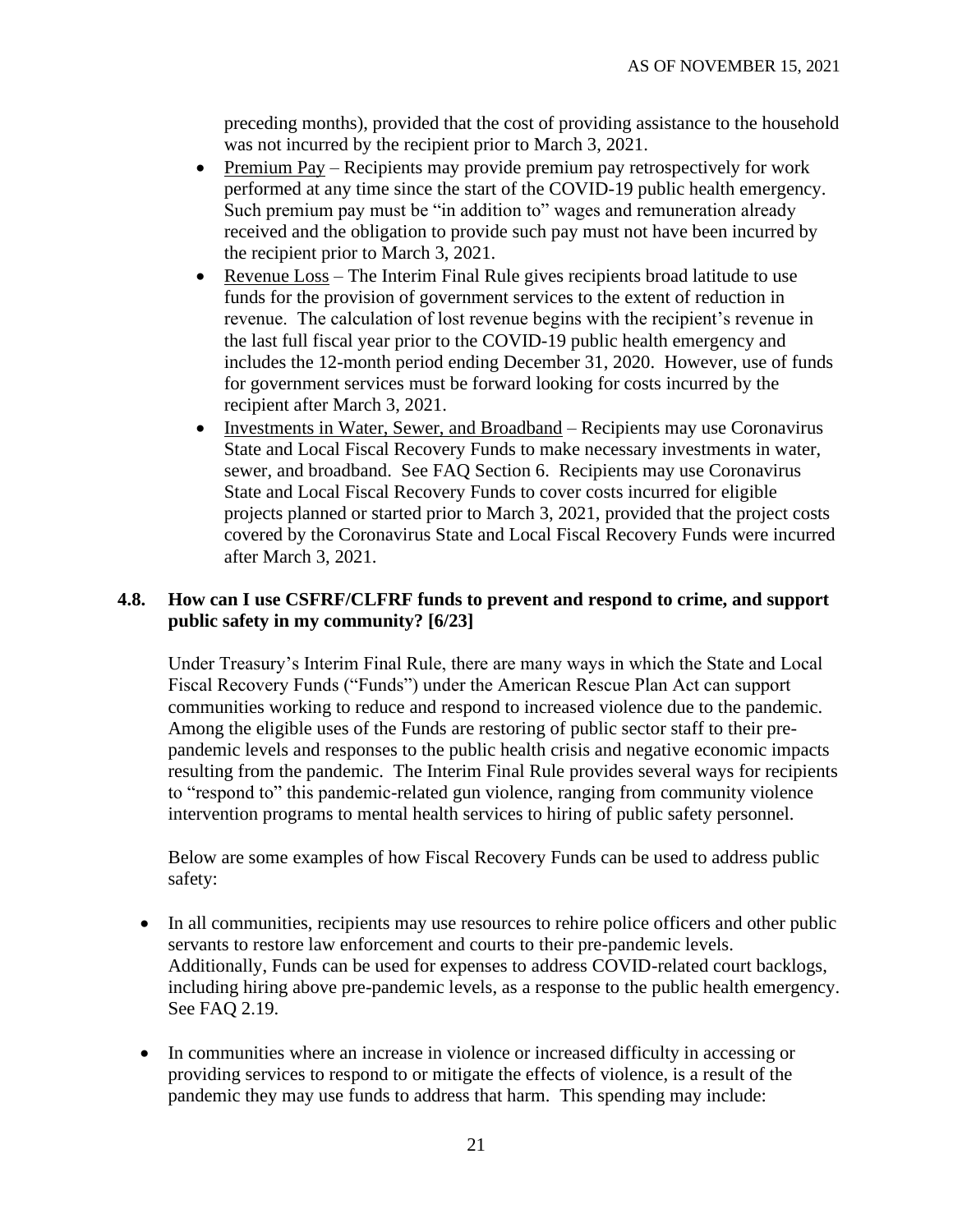- o Hiring law enforcement officials even above pre-pandemic levels or paying overtime where the funds are directly focused on advancing community policing strategies in those communities experiencing an increase in gun violence associated with the pandemic
- o Community Violence Intervention (CVI) programs, including capacity building efforts at CVI programs like funding and training additional intervention workers
- o Additional enforcement efforts to reduce gun violence exacerbated by the pandemic, including prosecuting gun traffickers, dealers, and other parties contributing to the supply of crime guns, as well as collaborative federal, state, and local efforts to identify and address gun trafficking channels

o Investing in technology and equipment to allow law enforcement to more efficiently and effectively respond to the rise in gun violence resulting from the pandemic As discussed in the Interim Final Rule, uses of CSFRF/CLFRF funds that respond to an identified harm must be related and reasonably proportional to the extent and type of harm experienced; uses that bear no relation or are grossly disproportionate to the type or extent of harm experienced would not be eligible uses.

• Recipients may also use funds up to the level of revenue loss for government services, including those outlined above.

Recognizing that the pandemic exacerbated mental health and substance use disorder needs in many communities, eligible public health services include mental health and other behavioral health services, which are a critical component of a holistic public safety approach. This could include:

- Mental health services and substance use disorder services, including for individuals experiencing trauma exacerbated by the pandemic, such as:
	- Community-based mental health and substance use disorder programs that deliver evidence-based psychotherapy, crisis support services, medications for opioid use disorder, and/or recovery support
	- School-based social-emotional support and other mental health services
- Referrals to trauma recovery services for crime victims.

Recipients also may use Funds to respond to the negative economic impacts of the public health emergency, including:

- Assistance programs to households or populations facing negative economic impacts of the public health emergency, including:
	- Assistance to support economic security, including for the victims of crime;
	- Housing assistance, including rent, utilities, and relocation assistance;
	- Assistance with food, including Summer EBT and nutrition programs; and
	- Employment or job training services to address negative economic or public health impacts experienced due to a worker's occupation or level of training.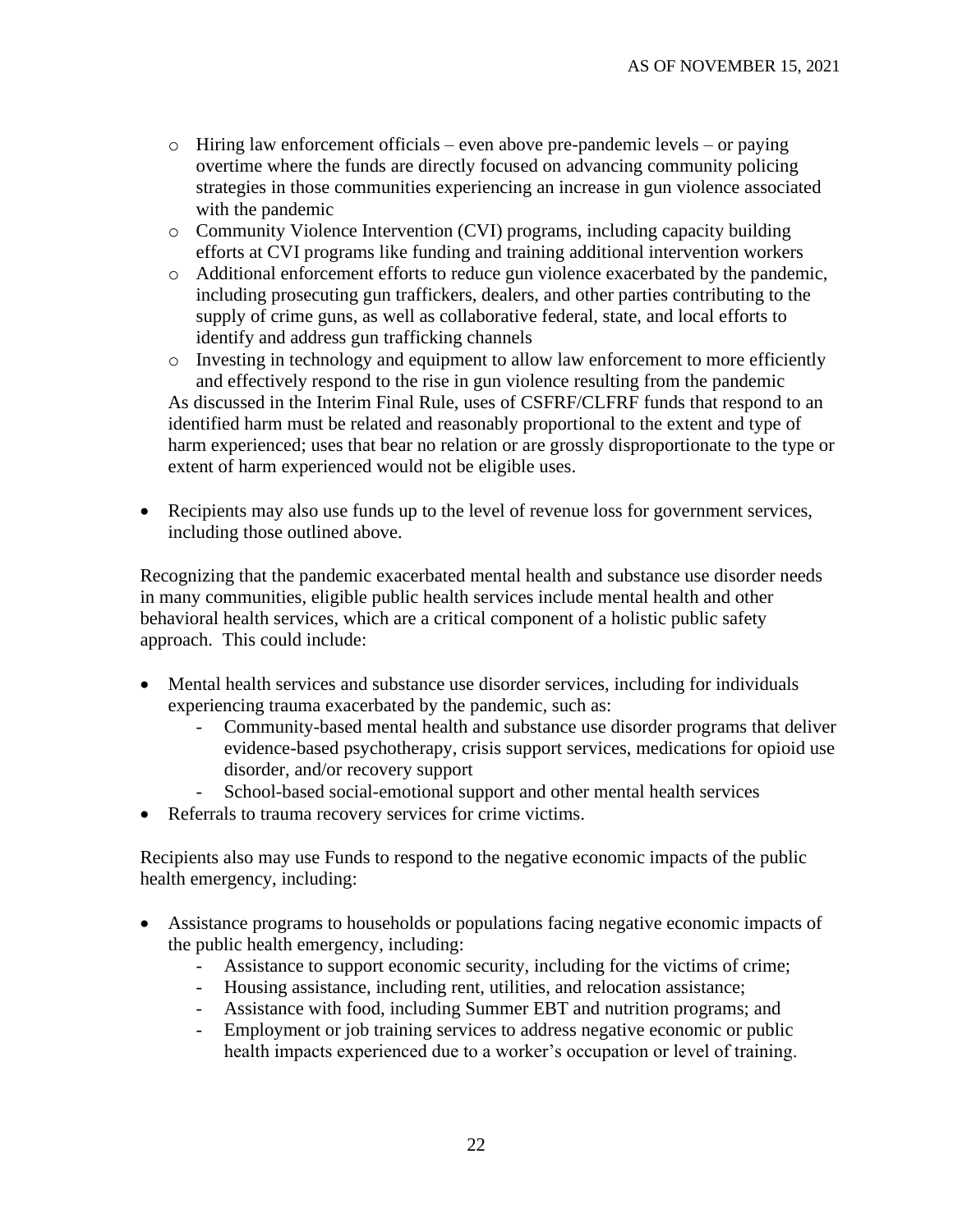- Assistance to unemployed workers, including:
	- Subsidized jobs, including for young people. Summer youth employment programs directly address the negative economic impacts of the pandemic on young people and their families and communities;
	- Programs that provide paid training and/or work experience targeted primarily to (1) formerly incarcerated individuals, and/or (2) communities experiencing high levels of violence exacerbated by the pandemic;
	- Programs that provide workforce readiness training, apprenticeship or preapprenticeship opportunities, skills development, placement services, and/or coaching and mentoring; and
	- Associated wraparound services, including for housing, health care, and food.

Recognizing the disproportionate impact of the pandemic on certain communities, a broader range of services are eligible in those communities than would otherwise be available in communities not experiencing a pandemic-related increase in crime or gun violence. These eligible uses aim to address the pandemic's exacerbation of public health and economic disparities and include services to address health and educational disparities, support neighborhoods and affordable housing, and promote healthy childhood environments. The Interim Final Rule provides a non-exhaustive list of eligible services in these categories.

These services automatically qualify as eligible uses when provided in Qualified Census Tracts (QCTs), low-income areas designated by HUD; to families in QCTs; or by Tribal governments. Outside of these areas, recipient governments can also identify and serve households, populations, and geographic areas disproportionately impacted by the pandemic.

Services under this category could include:

- Programs or services that address or mitigate the impacts of the COVID-19 public health emergency on education, childhood health and welfare, including:
	- o Summer education and enrichment programs in these communities, which include many communities currently struggling with high levels of violence;
	- o Programs that address learning loss and keep students productively engaged;
	- o Enhanced services for foster youths and home visiting programs; and
	- o Summer camps and recreation.
- Programs or services that provide or facilitate access to health and social services and address health disparities exacerbated by the pandemic. This includes Community Violence Intervention (CVI) programs, such as:
	- o Evidence-based practices like focused deterrence, street outreach, violence interrupters, and hospital-based violence intervention models, complete with wraparound services such as behavioral therapy, trauma recovery, job training, education, housing and relocation services, and financial assistance; and,
	- o Capacity-building efforts at CVI programs like funding more intervention workers; increasing their pay; providing training and professional development for intervention workers; and hiring and training workers to administer the programs.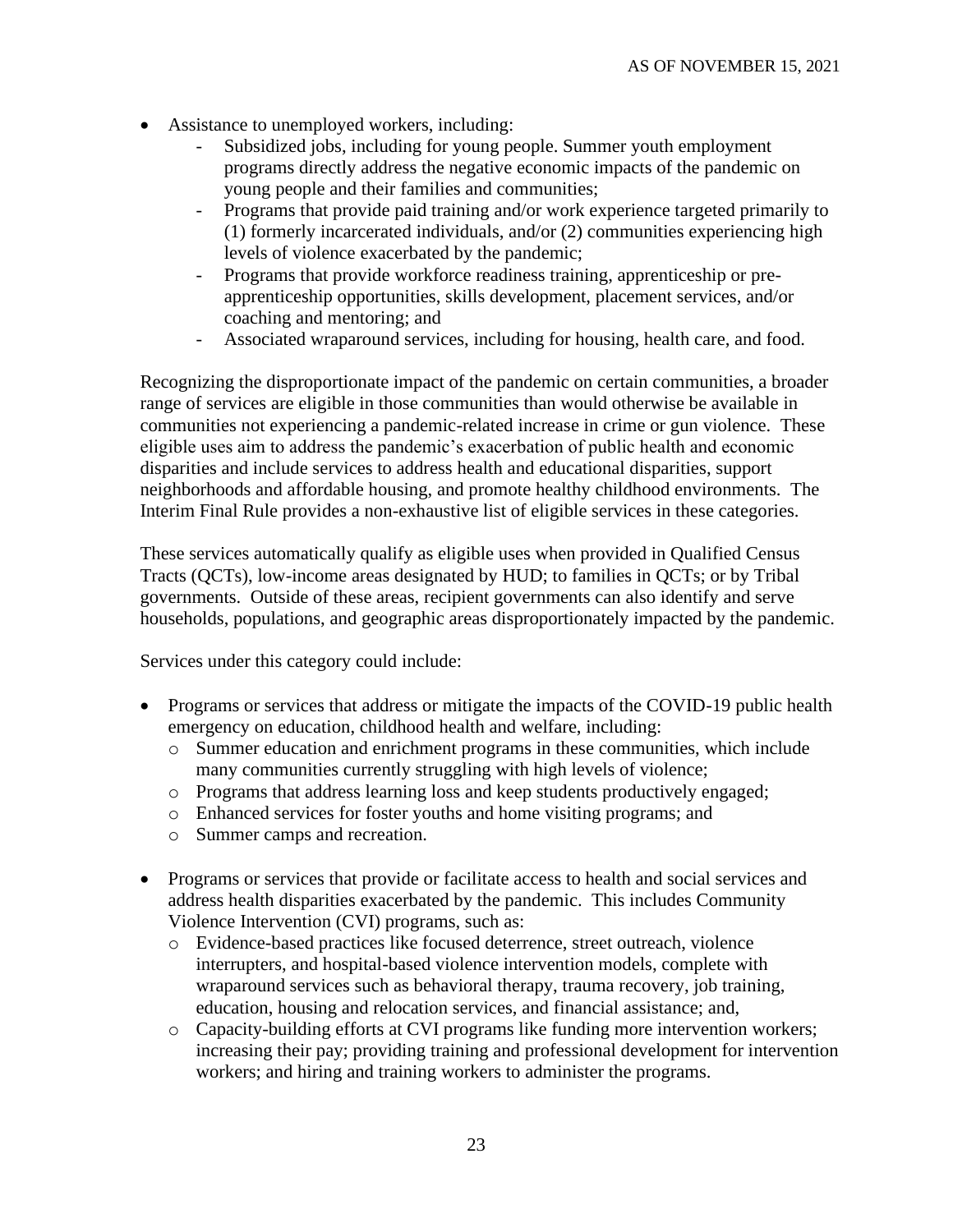Please refer to Treasury's Interim Final Rule for additional information.

## <span id="page-23-0"></span>**4.9. May recipients pool funds for regional projects? [7/14]**

Yes, provided that the project is itself an eligible use of funds and that recipients can track the use of funds in line with the reporting and compliance requirements of the CSFRF/CLFRF. In general, when pooling funds for regional projects, recipients may expend funds directly on the project or transfer funds to another government that is undertaking the project on behalf of multiple recipients. To the extent recipients undertake regional projects via transfer to another government, recipients would need to comply with the rules on transfers specified in the Interim Final Rule, Section V. A recipient may transfer funds to a government outside its boundaries (e.g., county transfers to a neighboring county), provided that the recipient can document that its jurisdiction receives a benefit proportionate to the amount contributed.

## <span id="page-23-1"></span>**4.10. May recipients fund a project with both ARP funds and other sources of funding (e.g., blending, braiding, or other pairing funding sources), including in conjunction with financing provided through a debt issuance? [7/14]**

Cost sharing or matching funds are not required under CSFRF/CLFRF. Funds may be used in conjunction with other funding sources, provided that the costs are eligible costs under each source program and are compliant with all other related statutory and regulatory requirements and policies. The recipient must comply with applicable reporting requirements for all sources of funds supporting the CSFRF/CLFRF projects, and with any requirements and restrictions on the use of funds from the supplemental funding sources and the CSFRF/CLFRF program. Specifically,

- All funds provided under the CSFRF/CLFRF program must be used for projects, investments, or services that are eligible under the CSFRF/CLFRF statute, Treasury's Interim Final Rule, and guidance. See 31 CFR 35.6-8; FAQ [4.6.](#page-18-1) CSFRF/CLFRF funds may not be used to fund an activity that is not, in its entirety, an eligible use under the CSFRF/CLFRF statute, Treasury's Interim Final Rule, and guidance. For example,
	- o CSFRF/CLFRF funds may be used in conjunction with other sources of funds to make an investment in water infrastructure, which is eligible under the CSLFRF statute, and Treasury's Interim Final Rule.
	- o CSFRF/CLFRF funds could not be used to fund the entirety of a water infrastructure project that was partially, although not entirely, an eligible use under Treasury's Interim Final Rule. However, the recipient could use CSFRF/CLFRF funds only for a smaller component project that does constitute an eligible use, while using other funds for the remaining portions of the larger planned water infrastructure project that do not constitute an eligible use. In this case, the "project" under this program would be only the eligible use component of the larger project.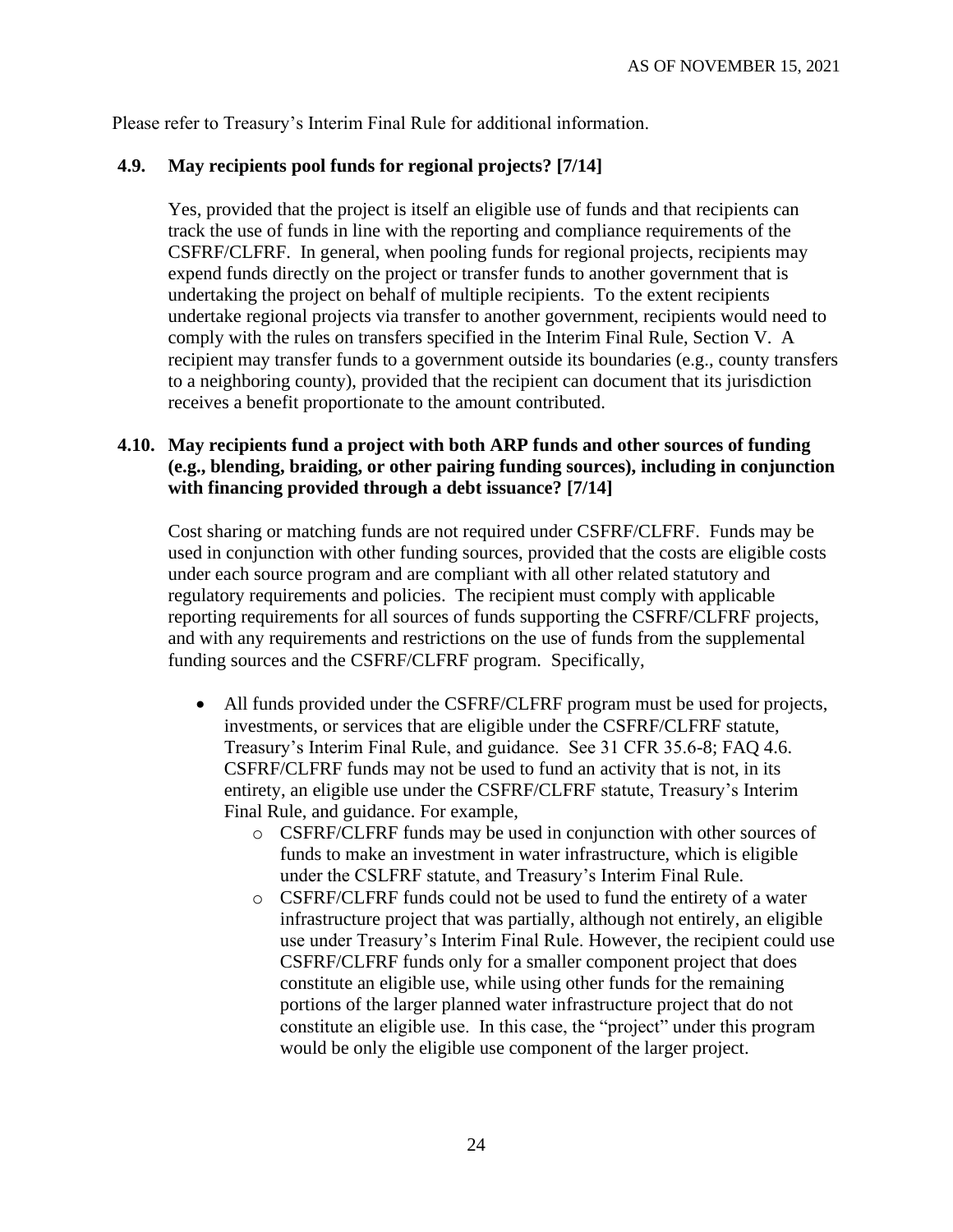• In addition, because CSFRF/CLFRF funds must be obligated by December 31, 2024, and expended by December 31, 2026, recipients must be able to, at a minimum, determine and report to Treasury on the amount of CSFRF/CLFRF funds obligated and expended and when such funds were obligated and expended.

## <span id="page-24-0"></span>**4.11. May Coronavirus State and Local Fiscal Recovery Funds be used to make loans or other extensions of credit ("loans"), including loans to small businesses and loans to finance necessary investments in water, sewer, and broadband infrastructure? [7/14]**

Yes. Coronavirus State and Local Fiscal Recovery Funds ("Funds") may be used to make loans, provided that the loan is an eligible use and the cost of the loan is tracked and reported in accordance with the points below. See 31 CFR 35.6. For example, a recipient may use Coronavirus State and Local Fiscal Recovery Funds to make loans to small businesses. See 31 CFR 35.6(b)(6). In addition, a recipient may use Funds to finance a necessary investment in water, sewer or broadband, as described in the Interim Final Rule. See 31 CFR 35.6(e).

Funds must be used to cover "costs incurred" by the recipient between March 3, 2021, and December 31, 2024, and Funds must be expended by December 31, 2026. See Section III.D of the Interim Final Rule; 31 CFR 35.5. Accordingly, recipients must be able to determine the amount of Funds used to make a loan.

- For loans that mature or are forgiven on or before December 31, 2026, the recipient must account for the use of funds on a cash flow basis, consistent with the approach to loans taken in the Coronavirus Relief Fund.
	- o Recipients may use Fiscal Recovery Funds to fund the principal of the loan and in that case must track repayment of principal and interest (i.e., "program income," as defined under 2 CFR 200).
	- o When the loan is made, recipients must report the principal of the loan as an expense.
	- o Repayment of principal may be re-used only for eligible uses, and subject to restrictions on timing of use of funds. Interest payments received prior to the end of the period of performance will be considered an addition to the total award and may be used for any purpose that is an eligible use of funds under the statute and IFR. Recipients are not subject to restrictions under 2 CFR 200.307(e)(1) with respect to such payments.
- For loans with maturities longer than December 31, 2026, the recipient may use Fiscal Recovery Funds for only the projected cost of the loan. Recipients may estimate the subsidy cost of the loan, which equals the expected cash flows associated with the loan discounted at the recipient's cost of funding. A recipient's cost of funding can be determined based on the interest rates of securities with a similar maturity to the cash flow being discounted that were either (i) recently issued by the recipient or (ii) recently issued by a unit of state, local, or Tribal government similar to the recipient. Recipients that have adopted the Current Expected Credit Loss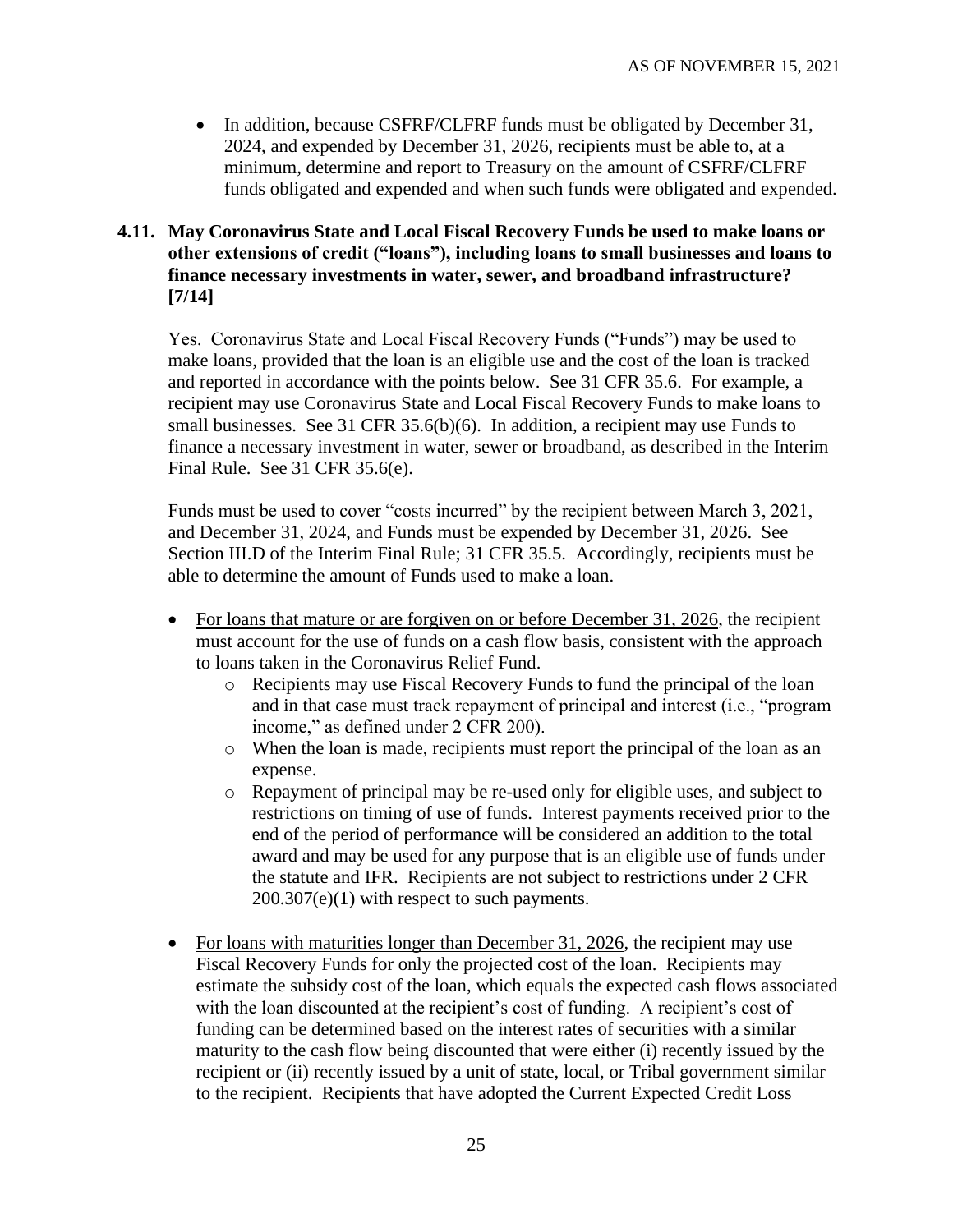(CECL) standard may also treat the cost of the loan as equal to the CECL-based expected credit losses over the life of the loan. Recipients may measure projected losses either once, at the time the loan is extended, or annually over the covered period.

Under either approach for measuring the amount of funds used to make loans with maturities longer than December 31, 2026, recipients would not be subject to restrictions under 2 CFR 200.307(e)(1) and need not separately track repayment of principal or interest.

Any contribution of Fiscal Recovery Funds to a revolving loan fund must follow the approach described above for loans with maturities longer than December 31, 2026. In other words, a recipient could contribute Fiscal Recovery Funds to a revolving loan fund, provided that the revolving loan fund makes loans that are eligible uses and the Fiscal Recovery Funds contributed represent the projected cost of loans made over the life of the revolving loan fund.

#### <span id="page-25-0"></span>**4.12. May funds be used for outreach to increase uptake of federal assistance like the Child Tax Credit or federal programs like SNAP? [7/14]**

Yes. Eligible uses to address negative economic impacts include work "to improve efficacy of programs addressing negative economic impacts, including through use of data analysis, targeted consumer outreach, improvements to data or technology infrastructure, and impact evaluations." See 31 CFR 35.6(b)(10). Of note, per the [CSFRF/CLFRF Reporting Guidance,](https://home.treasury.gov/system/files/136/SLFRF-Compliance-and-Reporting-Guidance.pdf) allowable use of funds for evaluations may also include other types of program evaluations focused on program improvement and evidence building. In addition, recipients may use funds to facilitate access to health and social services in populations and communities disproportionately impacted by the COVID-19 pandemic, including benefits navigators or marketing efforts to increase consumer uptake of federal tax credits, benefits, or assistance programs that respond to negative economic impacts of the pandemic. See 31 CFR 35.6(b)(12).

# <span id="page-25-1"></span>**5. Eligible Uses – Premium Pay**

#### **5.1. What criteria should recipients use in identifying essential workers to receive premium pay?**

Essential workers are those in critical infrastructure sectors who regularly perform inperson work, interact with others at work, or physically handle items handled by others.

Critical infrastructure sectors include healthcare, education and childcare, transportation, sanitation, grocery and food production, and public health and safety, among others, as provided in the Interim Final Rule. Governments receiving Fiscal Recovery Funds have the discretion to add additional sectors to this list, so long as the sectors are considered critical to protect the health and well-being of residents.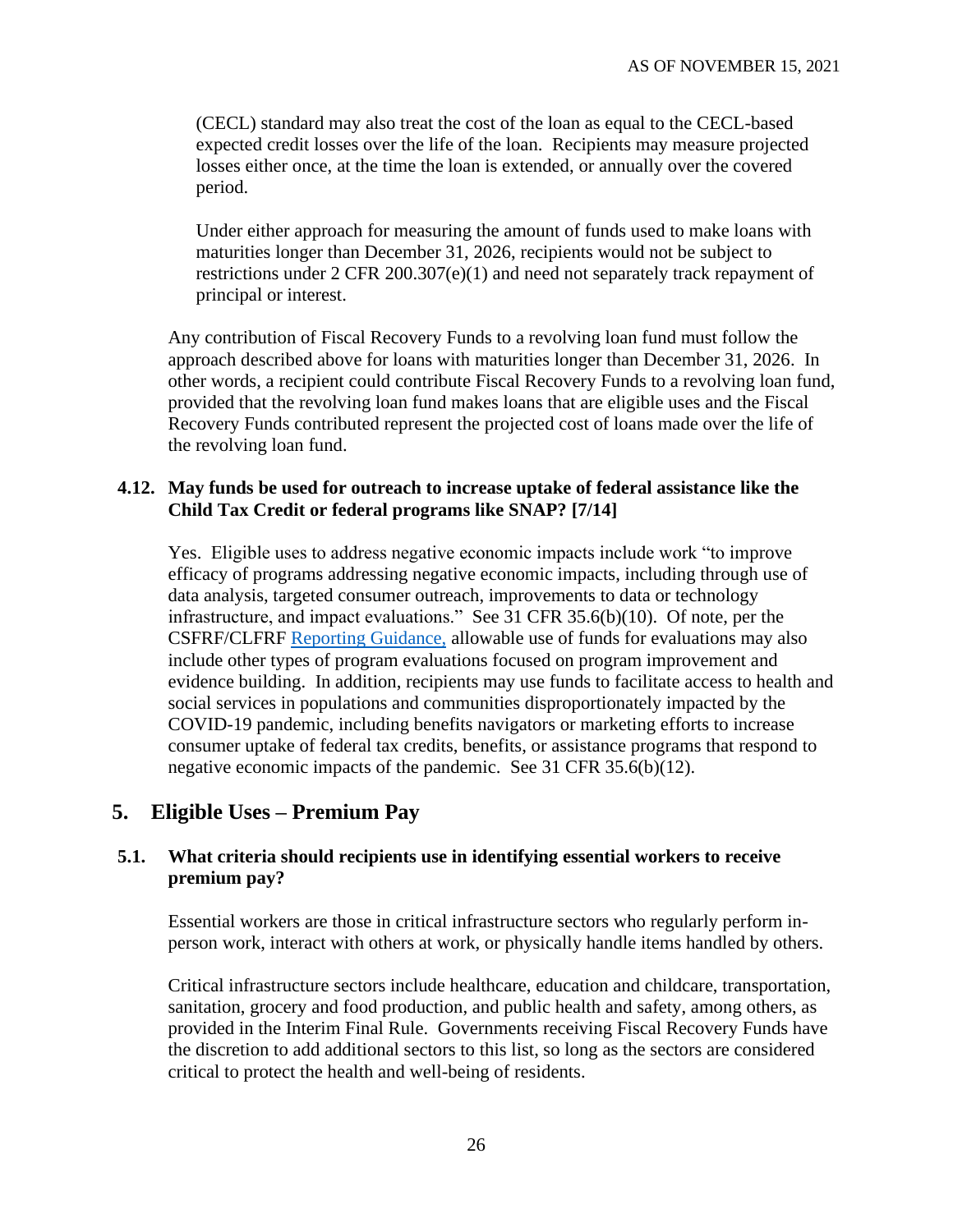The Interim Final Rule emphasizes the need for recipients to prioritize premium pay for lower income workers. Premium pay that would increase a worker's total pay above 150% of the greater of the state or county average annual wage requires specific justification for how it responds to the needs of these workers.

#### **5.2. What criteria should recipients use in identifying third-party employers to receive grants for the purpose of providing premium pay to essential workers?**

Any third-party employers of essential workers are eligible. Third-party contractors who employ essential workers in eligible sectors are also eligible for grants to provide premium pay. Selection of third-party employers and contractors who receive grants is at the discretion of recipients.

To ensure any grants respond to the needs of essential workers and are made in a fair and transparent manner, the rule imposes some additional reporting requirements for grants to third-party employers, including the public disclosure of grants provided.

#### **5.3. May recipients provide premium pay retroactively for work already performed?**

Yes. Treasury encourages recipients to consider providing premium pay retroactively for work performed during the pandemic, recognizing that many essential workers have not yet received additional compensation for their service during the pandemic.

# <span id="page-26-0"></span>**6. Eligible Uses – Water, Sewer, and Broadband Infrastructure**

#### **6.1. What types of water and sewer projects are eligible uses of funds?**

The Interim Final Rule generally aligns eligible uses of the Funds with the wide range of types or categories of projects that would be eligible to receive financial assistance through the Environmental Protection Agency's Clean Water State Revolving Fund (CWSRF) or Drinking Water State Revolving Fund (DWSRF).

Under the DWSRF, categories of [eligible projects](https://www.epa.gov/sites/production/files/2019-10/documents/dwsrf_eligibility_handbook_june_13_2017_updated_508_versioni.pdf) include: treatment, transmission and distribution (including lead service line replacement), source rehabilitation and decontamination, storage, consolidation, and new systems development.

Under the CWSRF, categories of [eligible projects](https://www.epa.gov/sites/production/files/2016-07/documents/overview_of_cwsrf_eligibilities_may_2016.pdf) include: construction of publiclyowned treatment works, nonpoint source pollution management, national estuary program projects, decentralized wastewater treatment systems, stormwater systems, water conservation, efficiency, and reuse measures, watershed pilot projects, energy efficiency measures for publicly-owned treatment works, water reuse projects, security measures at publicly-owned treatment works, and technical assistance to ensure compliance with the Clean Water Act.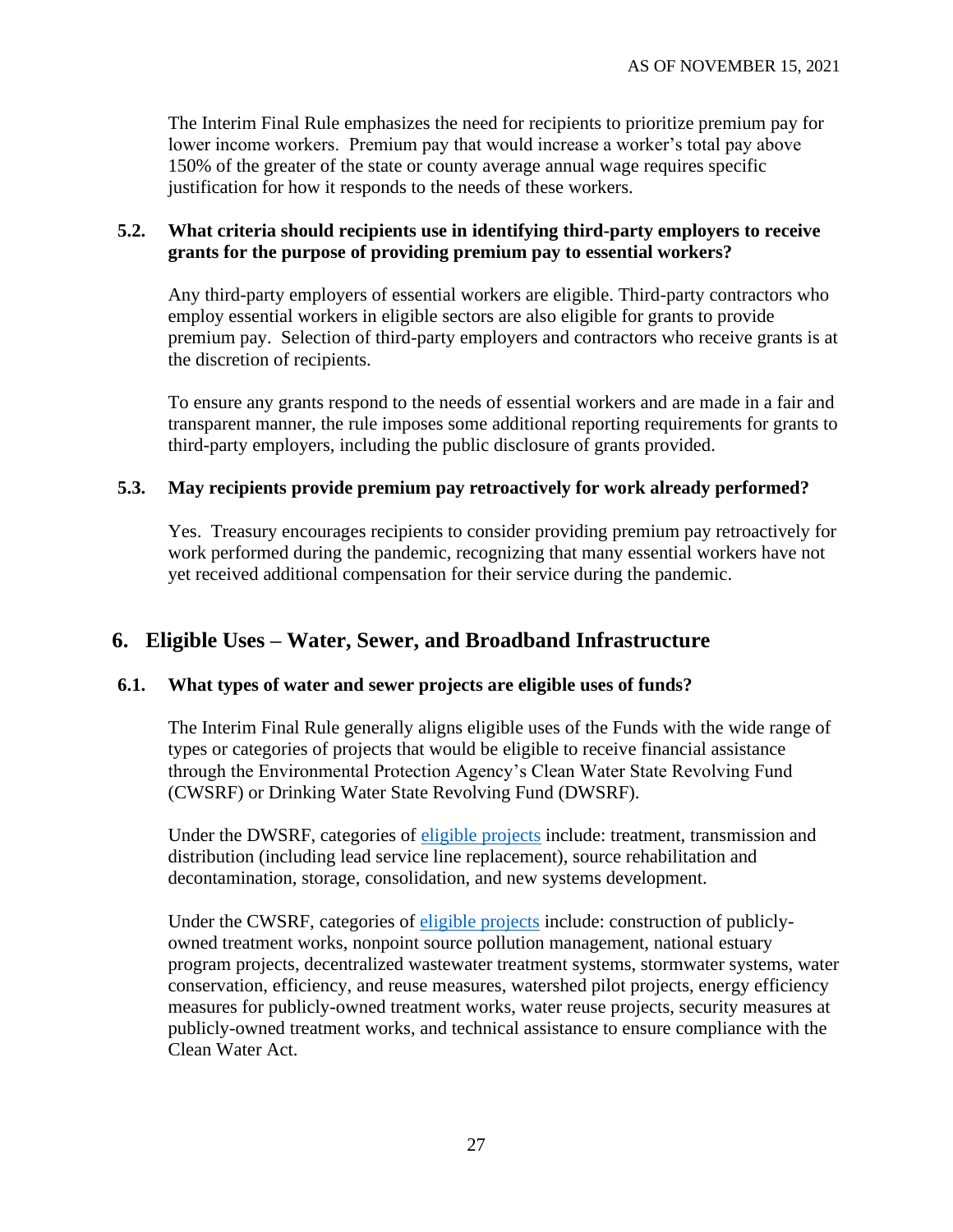As mentioned in the Interim Final Rule, eligible projects under the DWSRF and CWSRF support efforts to address climate change, as well as to meet cybersecurity needs to protect water and sewer infrastructure. Given the lifelong impacts of lead exposure for children, and the widespread nature of lead service lines, Treasury also encourages recipients to consider projects to replace lead service lines.

### **6.2. May construction on eligible water, sewer, or broadband infrastructure projects continue past December 31, 2024, assuming funds have been obligated prior to that date?**

Yes. Treasury is interpreting the requirement that costs be incurred by December 31, 2024 to only require that recipients have obligated the funds by such date. The period of performance will run until December 31, 2026, which will provide recipients a reasonable amount of time to complete projects funded with Fiscal Recovery Funds.

#### **6.3. May recipients use funds as a non-federal match for the Clean Water State Revolving Fund (CWSRF) or Drinking Water State Revolving Fund (DWSRF)?**

Recipients may not use funds as a state match for the CWSRF and DWSRF due to prohibitions in utilizing federal funds as a state match in the authorizing statutes and regulations of the CWSRF and DWSRF.

#### **6.4. Does the National Environmental Policy Act (NEPA) apply to eligible infrastructure projects?**

NEPA does not apply to Treasury's administration of the Funds. Projects supported with payments from the Funds may still be subject to NEPA review if they are also funded by other federal financial assistance programs.

#### **6.5. What types of broadband projects are eligible?**

The Interim Final Rule requires eligible projects to reliably deliver minimum speeds of 100 Mbps download and 100 Mbps upload. In cases where it is impracticable due to geography, topography, or financial cost to meet those standards, projects must reliably deliver at least 100 Mbps download speed, at least 20 Mbps upload speed, and be scalable to a minimum of 100 Mbps download speed and 100 Mbps upload speed.

Projects must also be designed to serve unserved or underserved households and businesses, defined as those that are not currently served by a wireline connection that reliably delivers at least 25 Mbps download speed and 3 Mbps of upload speed.

## **6.6. For broadband investments, may recipients use funds for related programs such as cybersecurity or digital literacy training?**

Yes. Recipients may use funds to provide assistance to households facing negative economic impacts due to Covid-19, including digital literacy training and other programs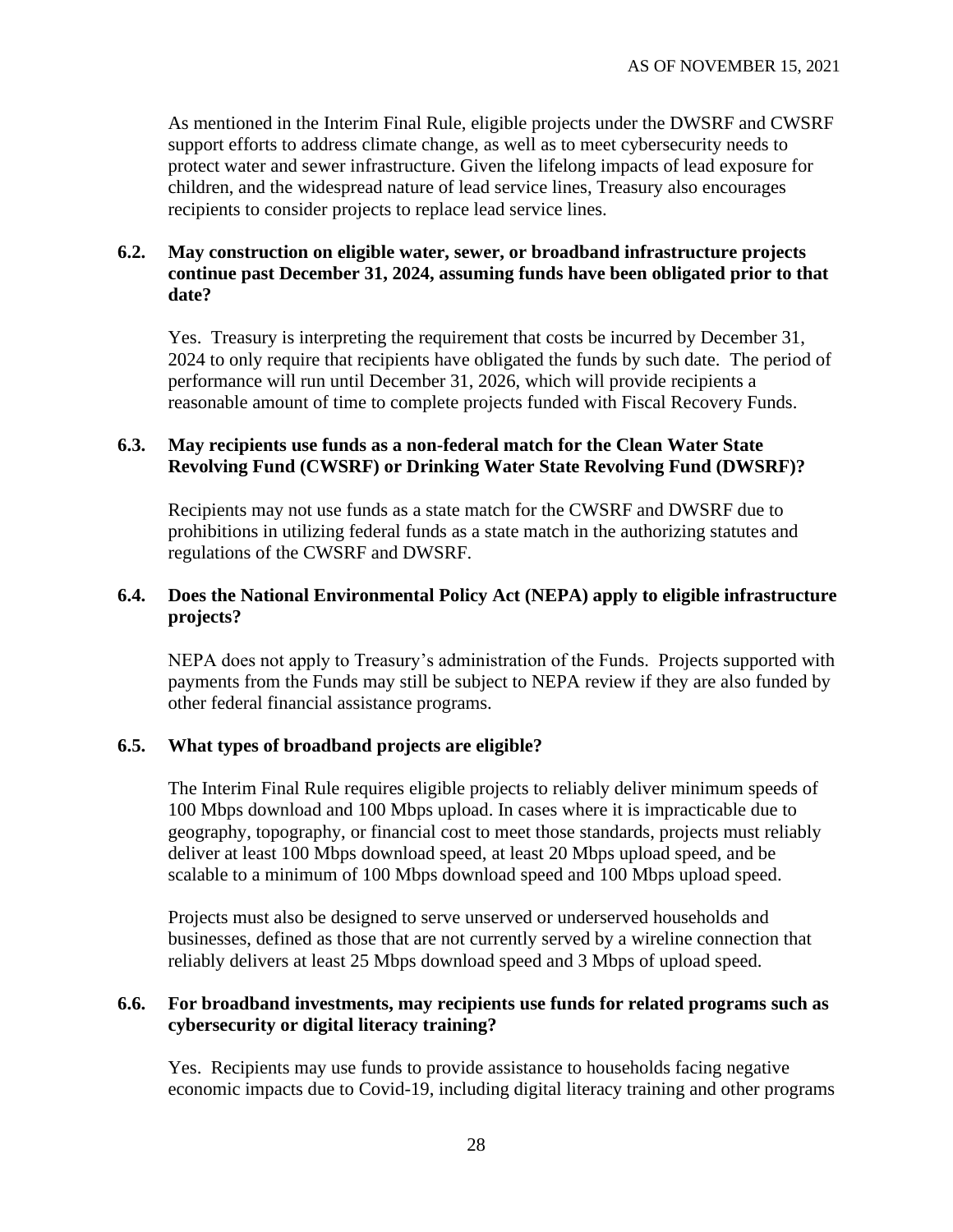that promote access to the Internet. Recipients may also use funds for modernization of cybersecurity, including hardware, software, and protection of critical infrastructure, as part of provision of government services up to the amount of revenue lost due to the public health emergency.

### <span id="page-28-0"></span>**6.7. How do I know if a water, sewer, or broadband project is an eligible use of funds? Do I need pre-approval? [6/8]**

Recipients do not need approval from Treasury to determine whether an investment in a water, sewer, or broadband project is eligible under CSFRF/CLFRF. Each recipient should review the Interim Final Rule (IFR), along with the preamble to the Interim Final Rule, in order to make its own assessment of whether its intended project meets the eligibility criteria in the IFR. A recipient that makes its own determination that a project meets the eligibility criteria as outlined in the IFR may pursue the project as a CSFRF/CLFRF project without pre-approval from Treasury. Local government recipients similarly do not need state approval to determine that a project is eligible under CSFRF/CLFRF. However, recipients should be cognizant of other federal or state laws or regulations that may apply to construction projects independent of CSFRF/CLFRF funding conditions and that may require pre-approval.

For water and sewer projects, the IFR refers to the EPA [Drinking Water](https://www.epa.gov/sites/production/files/2019-10/documents/dwsrf_eligibility_handbook_june_13_2017_updated_508_versioni.pdf) and [Clean Water](https://www.epa.gov/sites/production/files/2016-07/documents/overview_of_cwsrf_eligibilities_may_2016.pdf) State Revolving Funds (SRFs) for the categories of projects and activities that are eligible for funding. Recipients should look at the relevant federal statutes, regulations, and guidance issued by the EPA to determine whether a water or sewer project is eligible. Of note, the IFR does not incorporate any other requirements contained in the federal statutes governing the SRFs or any conditions or requirements that individual states may place on their use of SRFs.

### <span id="page-28-1"></span>**6.8. For broadband infrastructure investments, what does the requirement that infrastructure "be designed to" provide service to unserved or underserved households and businesses mean? [6/17]**

Designing infrastructure investments to provide service to unserved or underserved households or businesses means prioritizing deployment of infrastructure that will bring service to households or businesses that are not currently serviced by a wireline connection that reliably delivers at least 25 Mbps download speed and 3 Mbps of upload speed. To meet this requirement, states and localities should use funds to deploy broadband infrastructure projects whose objective is to provide service to unserved or underserved households or businesses. These unserved or underserved households or businesses do not need to be the only ones in the service area funded by the project.

## <span id="page-28-2"></span>**6.9. For broadband infrastructure to provide service to "unserved or underserved households or businesses," must every house or business in the service area be unserved or underserved? [6/17]**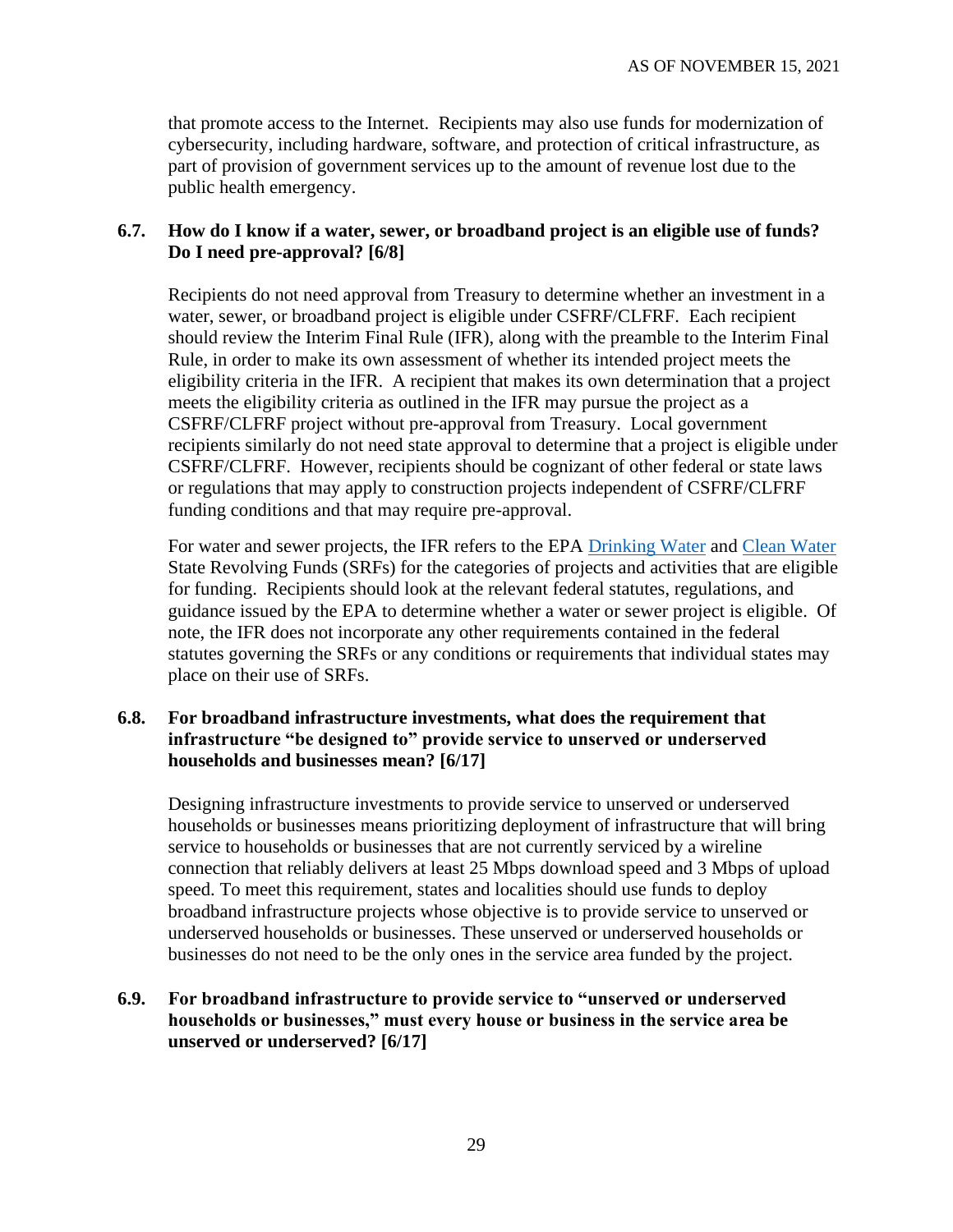No. It suffices that an objective of the project is to provide service to unserved or underserved households or businesses. Doing so may involve a holistic approach that provides service to a wider area in order, for example, to make the ongoing service of unserved or underserved households or businesses within the service area economical. Unserved or underserved households or businesses need not be the *only* households or businesses in the service area receiving funds.

### <span id="page-29-0"></span>**6.10. May recipients use payments from the Funds for "middle mile" broadband projects? [6/17]**

Yes. Under the Interim Final Rule, recipients may use payments from the Funds for "middle-mile projects," but Treasury encourages recipients to focus on projects that will achieve last-mile connections—whether by focusing on funding last-mile projects or by ensuring that funded middle-mile projects have potential or partnered last-mile networks that could or would leverage the middle-mile network.

#### <span id="page-29-1"></span>**6.11. For broadband infrastructure investments, what does the requirement to "reliably" meet or exceed a broadband speed threshold mean? [6/17]**

In the Interim Final Rule, the term "reliably" is used in two places: to identify areas that are eligible to be the subject of broadband infrastructure investments and to identify expectations for acceptable service levels for broadband investments funded by the Coronavirus State and Local Fiscal Recovery Funds. In particular:

- The IFR defines "unserved or underserved households or businesses" to mean one or more households or businesses that are not currently served by a wireline connection that reliably delivers at least 25 Mbps download speeds and 3 Mbps of upload speeds.
- The IFR provides that a recipient may use Coronavirus State and Local Fiscal Recovery Funds to make investments in broadband infrastructure that are designed to provide service to unserved or underserved households or businesses and that are designed to, upon completion: (i) reliably meet or exceed symmetrical 100 Mbps download speed and upload speeds; or (ii) in limited cases, reliably meet or exceed 100 Mbps download speed and between 20 Mbps and 100 Mbps upload speed and be scalable to a minimum of 100 Mbps download and upload speeds.

The use of "reliably" in the IFR provides recipients with significant discretion to assess whether the households and businesses in the area to be served by a project have access to wireline broadband service that can actually and consistently meet the specified thresholds of at least 25Mbps/3Mbps—i.e., to consider the actual experience of current wireline broadband customers that subscribe to services at or above the 25 Mbps/3 Mbps threshold. Whether there is a provider serving the area that advertises or otherwise claims to offer speeds that meet the 25 Mbps download and 3 Mbps upload speed thresholds is not dispositive.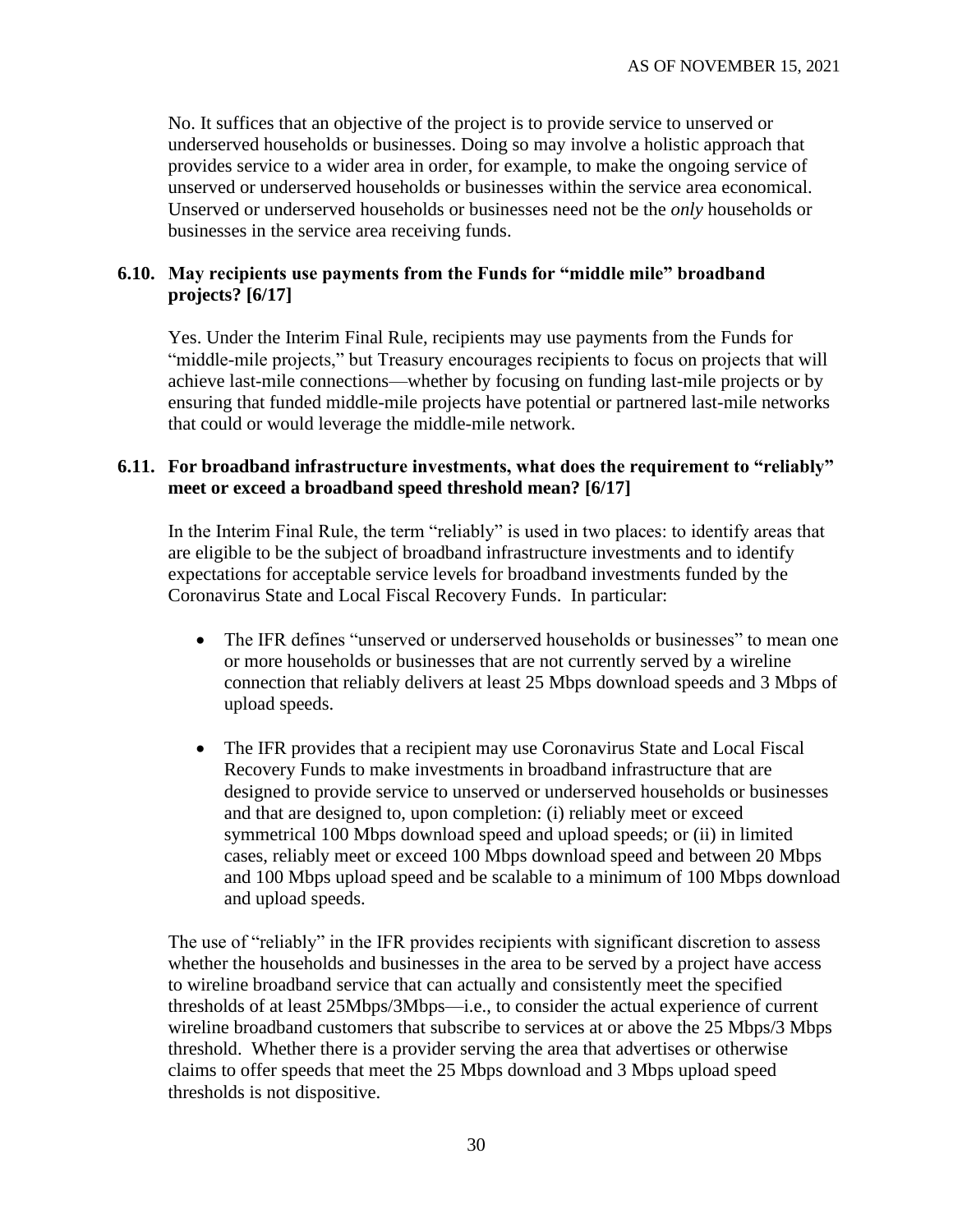When making these assessments, recipients may choose to consider any available data, including but not limited to documentation of existing service performance, federal and/or state-collected broadband data, user speed test results, interviews with residents and business owners, and any other information they deem relevant. In evaluating such data, recipients may take into account a variety of factors, including whether users actually receive service at or above the speed thresholds at all hours of the day, whether factors other than speed such as latency or jitter, or deterioration of the existing connections make the user experience unreliable, and whether the existing service is being delivered by legacy technologies, such as copper telephone lines (typically using Digital Subscriber Line technology) or early versions of cable system technology (DOCSIS 2.0 or earlier).

The IFR also provides recipients with significant discretion as to how they will assess whether the project itself has been designed to provide households and businesses with broadband services that meet, or even exceed, the speed thresholds provided in the rule.

#### <span id="page-30-0"></span>**6.12. May recipients use Funds for pre-project development for eligible water, sewer, and broadband projects? [6/23]**

Yes. To determine whether Funds can be used on pre-project development for an eligible water or sewer project, recipients should consult whether the pre-project development use or cost is eligible under the Drinking Water and Clean Water State Revolving Funds (CWSRF and DWSRF, respectively). Generally, the CWSRF and DWSRF often allow for pre-project development costs that are tied to an eligible project, as well as those that are reasonably expected to lead to a project. For example, the DWSRF [allows](https://www.epa.gov/sites/production/files/2017-06/documents/dwsrf_eligibility_handbook_june_13_2017_updated_508_version.pdf) for planning and evaluations uses, as well as numerous pre-project development costs, including costs associated with obtaining project authorization, planning and design, and project start-up like training and warranty for equipment. Likewise, the CWSRF [allows](https://www.epa.gov/sites/production/files/2016-07/documents/overview_of_cwsrf_eligibilities_may_2016.pdf) for broad pre-project development, including planning and assessment activities, such as cost and effectiveness analyses, water/energy audits and conservation plans, and capital improvement plans.

Similarly, pre-project development uses and costs for broadband projects should be tied to an eligible broadband project or reasonably expected to lead to such a project. For example, pre-project costs associated with planning and engineering for an eligible broadband infrastructure build-out is considered an eligible use of funds, as well as technical assistance and evaluations that would reasonably be expected to lead to commencement of an eligible project (e.g., broadband mapping for the purposes of finding an eligible area for investment).

All funds must be obligated within the statutory period between March 3, 2021 and December 31, 2024, and expended to cover such obligations by December 31, 2026.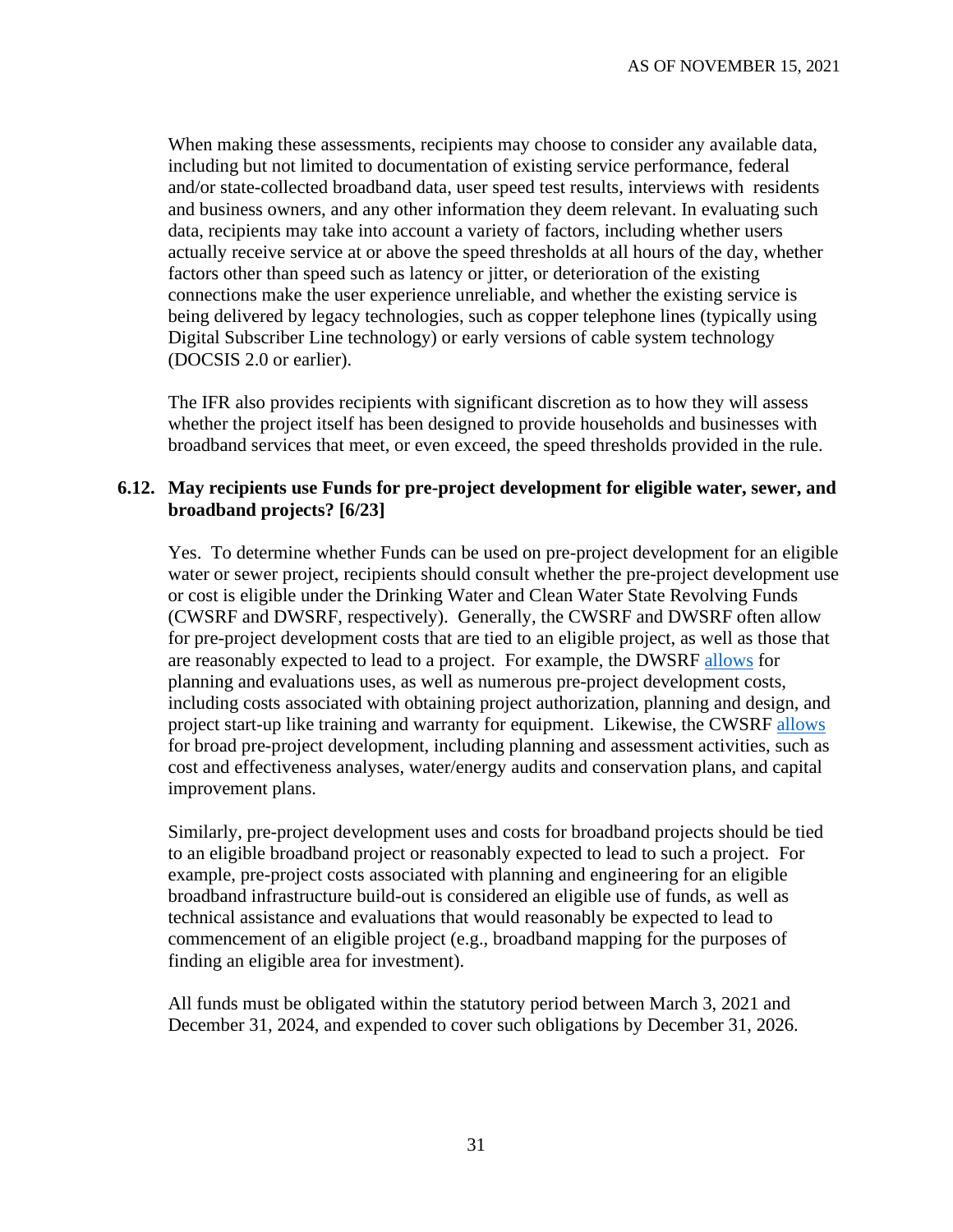#### <span id="page-31-0"></span>**6.13. May State and Local Fiscal Recovery Funds be used to support energy or electrification infrastructure that would be used to power new water treatment plants and wastewater systems? [7/14]**

The EPA's [Overview of Clean Water State Revolving Fund Eligibilities](https://www.epa.gov/sites/production/files/2016-07/documents/overview_of_cwsrf_eligibilities_may_2016.pdf) describes eligible energy-related projects. This includes a "[p]ro rata share of capital costs of offsite clean energy facilities that provide power to a treatment works." Thus, State and Local Fiscal Recovery Funds may be used to finance the generation and delivery of clean power to a wastewater system or a water treatment plant on a pro-rata basis. If the wastewater system or water treatment plant is the sole user of the clean energy, the full cost would be considered an eligible use of funds. If the clean energy provider provides power to other entities, only the proportionate share used by the water treatment plant or wastewater system would be an eligible use of State and Local Fiscal Recovery Funds.

### <span id="page-31-1"></span>**6.14. How should states and local governments assess whether a stormwater management project, such as a culvert replacement, is an eligible project for State and Local Fiscal Recovery Funds? [7/14]**

FAQ [6.7](#page-28-0) describes the overall approach that recipients may take to evaluate the eligibility of water or sewer projects. For stormwater management projects specifically, as noted in the EPA's [Overview of Clean Water State Revolving Fund Eligibilities,](https://www.epa.gov/sites/production/files/2016-07/documents/overview_of_cwsrf_eligibilities_may_2016.pdf) "Stormwater projects must have a water quality benefit." Thus, to be eligible under CSFRF/CLFRF, stormwater management projects should be designed to incorporate water quality benefits consistent with the goals of the Clean Water Act. [Summary of the Clean Water Act.](https://www.epa.gov/laws-regulations/summary-clean-water-act)

#### <span id="page-31-2"></span>**6.15. May recipients use Funds for road repairs and upgrades that occur in connection with an eligible water or sewer project? [7/14]**

Yes, recipients may use State and Local Fiscal Recovery Funds for road repairs and upgrades directly related to an eligible water or sewer project. For example, a recipient could use Funds to repair or re-pave a road following eligible sewer repair work beneath it. However, use of Funds for general infrastructure projects is subject to the limitations described in FAQ [4.2.](#page-18-2) Water and sewer infrastructure projects are often a single component of a broader transportation infrastructure project, for example, the implementation of stormwater infrastructure to meet Clean Water Act established water quality standards. In this example, the components of the infrastructure project that interact directly with the stormwater infrastructure project may be funded by Fiscal Recovery Funds.

#### <span id="page-31-3"></span>**6.16. May Funds be used to build or upgrade broadband connections to schools or libraries? [7/14]**

As outlined in the IFR, recipients may use Fiscal Recovery Funds to invest in broadband infrastructure that, wherever it is practicable to do so, is designed to deliver service that reliably meets or exceeds symmetrical upload and download speeds of 100 Mbps to households or businesses that are not currently serviced by a wireline connection that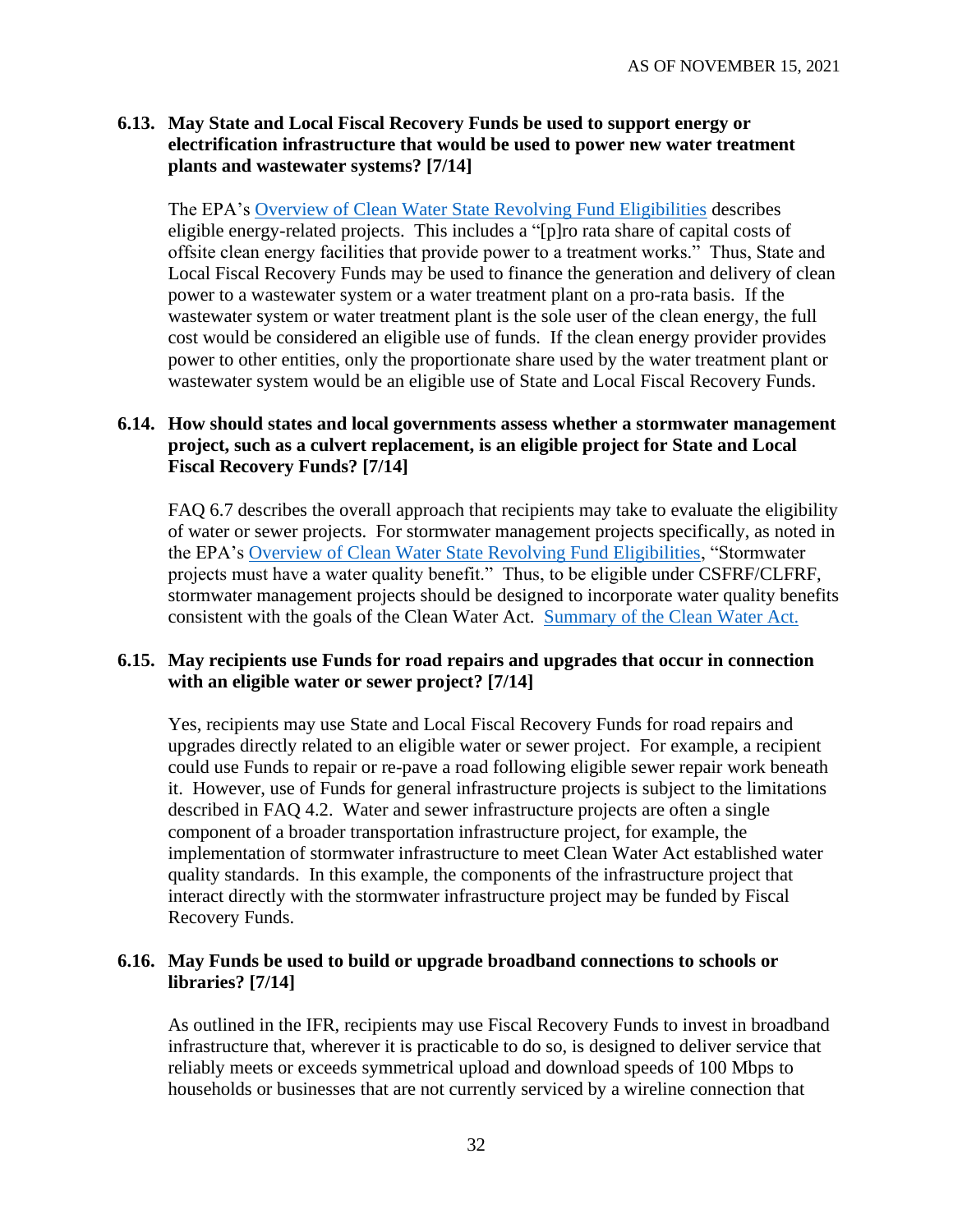reliably delivers at least 25 Mbps download speed and 3 Mbps of upload speed. Treasury interprets "businesses" in this context broadly to include non-residential users of broadband, including private businesses and institutions that serve the public, such as schools, libraries, healthcare facilities, and public safety organizations.

#### <span id="page-32-0"></span>**6.17. Are eligible infrastructure projects subject to the Davis-Bacon Act? [7/14]**

The Davis-Bacon Act requirements (prevailing wage rates) do not apply to projects funded solely with award funds from the CSFRF/CLFRF program, except for CSFRF/CLFRF-funded construction projects undertaken by the District of Columbia. The Davis-Bacon Act specifically applies to the District of Columbia when it uses federal funds (CSFRF/CLFRF funds or otherwise) to enter into contracts over \$2,000 for the construction, alteration, or repair (including painting and decorating) of public buildings or public works. Recipients may be otherwise subject to the requirements of the Davis-Bacon Act, when CSFRF/CLFRF award funds are used on a construction project in conjunction with funds from another federal program that requires enforcement of the Davis-Bacon Act. Additionally, corollary state prevailing-wage-in-construction laws (commonly known as "baby Davis-Bacon Acts") may apply to projects. Please refer to FAQ [4.10](#page-23-1) concerning projects funded with both CSFRF/CLFRF funds and other sources of funding.

Treasury has indicated in its Interim Final Rule that it is important that necessary investments in water, sewer, or broadband infrastructure be carried out in ways that produce high-quality infrastructure, avert disruptive and costly delays, and promote efficiency. Treasury encourages recipients to ensure that water, sewer, and broadband projects use strong labor standards, including project labor agreements and community benefits agreements that offer wages at or above the prevailing rate and include local hire provisions, not only to promote effective and efficient delivery of high-quality infrastructure projects, but also to support the economic recovery through strong employment opportunities for workers. Using these practices in construction projects may help to ensure a reliable supply of skilled labor that would minimize disruptions, such as those associated with labor disputes or workplace injuries. Treasury has also indicated in its reporting guidance that recipients will need to provide documentation of wages and labor standards for infrastructure projects over \$10 million,

and that that these requirements can be met with certifications that the project is in compliance with the Davis-Bacon Act (or related state laws, commonly known as "baby Davis-Bacon Acts") and subject to a project labor agreement. Please refer to the Reporting and Compliance Guidance, page 21, for more detailed information on the reporting requirement.

## **7. Non-Entitlement Units (NEUs)**

Answers to frequently asked questions on distribution of funds to NEUs can be found in this **FAQ** supplement, which is regularly updated.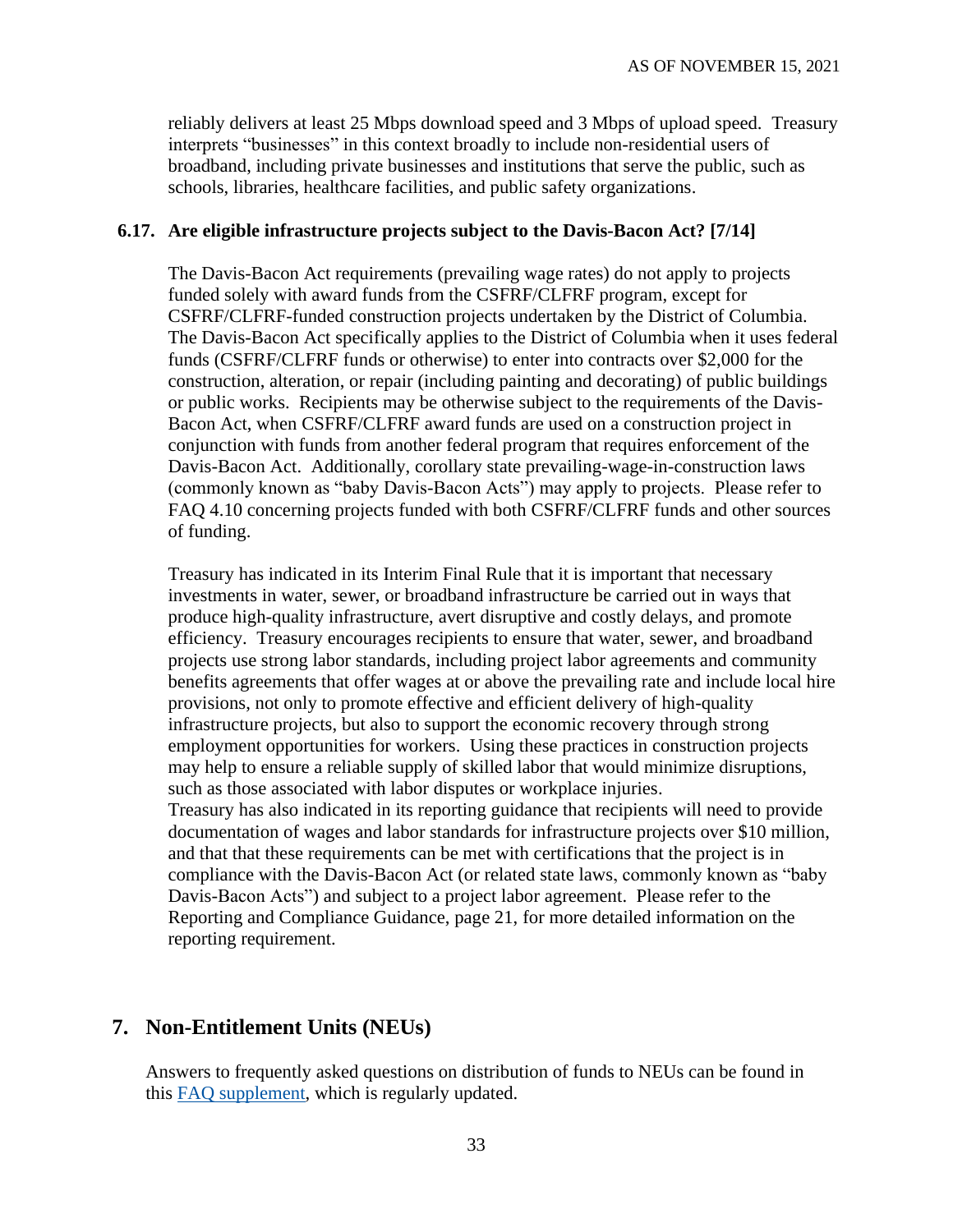# **8. Ineligible Uses**

#### **8.1. What is meant by a pension "deposit"? Can governments use funds for routine pension contributions for employees whose payroll and covered benefits are eligible expenses?**

Treasury interprets "deposit" in this context to refer to an extraordinary payment into a pension fund for the purpose of reducing an accrued, unfunded liability. More specifically, the interim final rule does not permit this assistance to be used to make a payment into a pension fund if both: (1) the payment reduces a liability incurred prior to the start of the COVID-19 public health emergency, and (2) the payment occurs outside the recipient's regular timing for making such payments.

Under this interpretation, a "deposit" is distinct from a "payroll contribution," which occurs when employers make payments into pension funds on regular intervals, with contribution amounts based on a pre-determined percentage of employees' wages and salaries. In general, if an employee's wages and salaries are an eligible use of Fiscal Recovery Funds, recipients may treat the employee's covered benefits as an eligible use of Fiscal Recovery Funds.

## <span id="page-33-0"></span>**8.2. May recipients use Fiscal Recovery Funds to fund Other Post-Employment Benefits (OPEB)? [6/8]**

OPEB refers to benefits other than pensions (see, e.g., [Governmental Accounting](https://www.gasb.org/jsp/GASB/Page/GASBBridgePage&cid=1176164129754)  [Standards Board, "Other Post-Employment Benefits"\)](https://www.gasb.org/jsp/GASB/Page/GASBBridgePage&cid=1176164129754). Treasury has determined that Sections  $602(c)(2)(B)$  and  $603(c)(2)$ , which refer only to pensions, do not prohibit CSFRF/CLFRF recipients from funding OPEB. Recipients of either the CSFRF/CLFRF may use funds for eligible uses, and a recipient seeking to use CSFRF/CLFRF funds for OPEB contributions would need to justify those contributions under one of the four eligible use categories.

# **9. Reporting**

On November 5, 2021, Treasury released updated [Guidance on Recipient Compliance and](https://home.treasury.gov/system/files/136/SLFRF-Compliance-and-Reporting-Guidance.pdf)  [Reporting Responsibilities for the Coronavirus State and Local Fiscal Recovery Funds.](https://home.treasury.gov/system/files/136/SLFRF-Compliance-and-Reporting-Guidance.pdf) Recipients should consult this guidance for additional detail and clarification on recipients' compliance and reporting responsibilities. A user guide will be provided with additional information associated with the submission of reports. .

#### **9.1. What records must be kept by governments receiving funds?**

Financial records and supporting documents related to the award must be retained for a period of five years after all funds have been expended or returned to Treasury,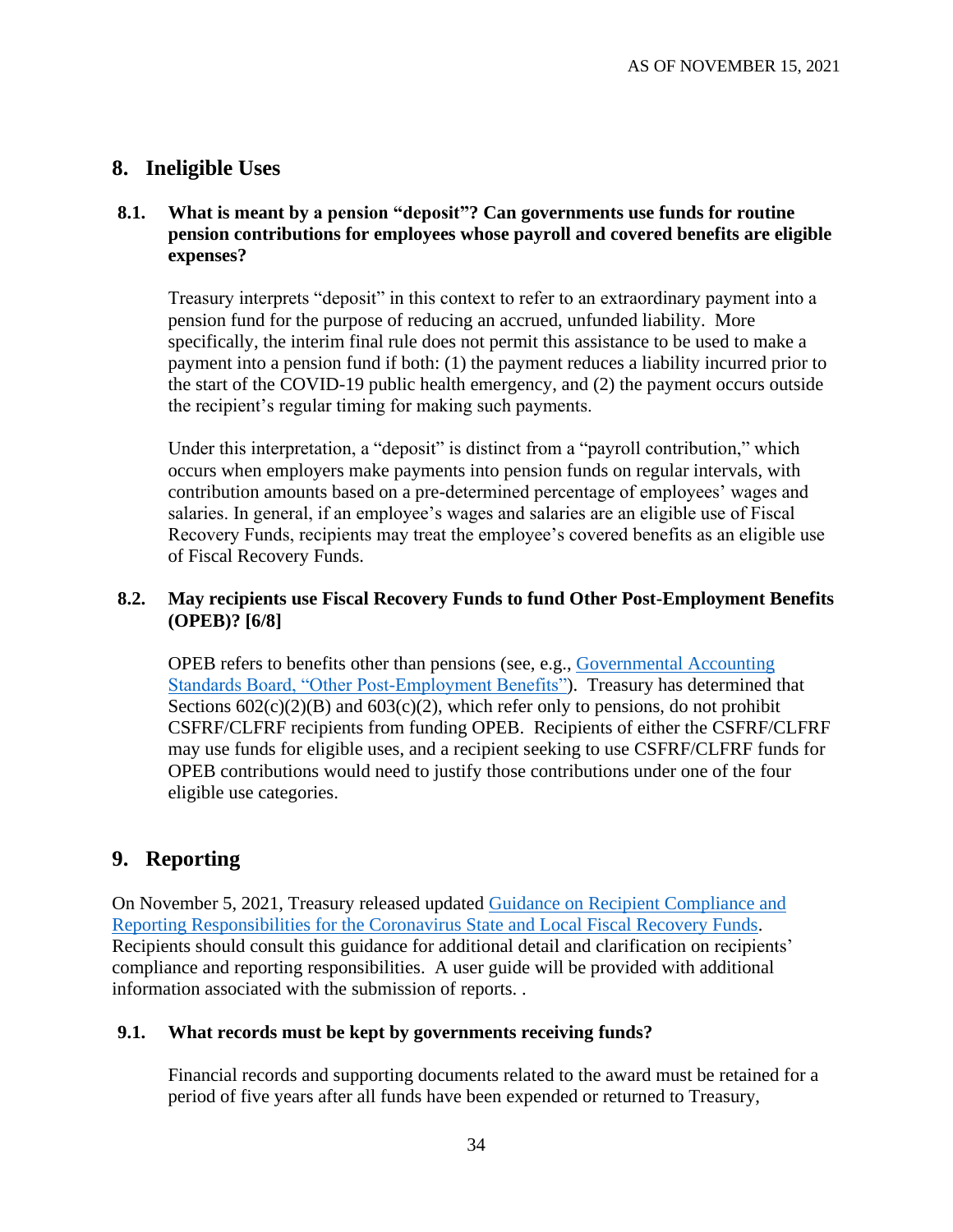whichever is later. This includes those which demonstrate the award funds were used for eligible purposes in accordance with the ARPA, Treasury's regulations implementing those sections, and Treasury's guidance on eligible uses of funds.

#### **9.2. What reporting will be required, and when will the first report be due?<sup>2</sup>**

Recipients will be required to submit an interim report, project and expenditure reports, and annual Recovery Plan Performance Reports as specified below, regarding their utilization of Coronavirus State and Local Fiscal Recovery Funds.

Interim reports: States (defined to include the District of Columbia), territories, metropolitan cities, counties, and Tribal governments will be required to submit one interim report. The interim report will include a recipient's expenditures by category at the summary level and for states, information related to distributions to non-entitlement units of local government must also be included in the interim report. The interim report covered activity from the date of award to July 31, 2021 and were due to Treasury by August 31, 2021 or 60 days after receiving funding if funding was received by October 15, 2021. Non-entitlement units of local government were not required to submit an interim report.

Project and Expenditure reports: State (defined to include the District of Columbia), territorial, metropolitan city, county, and Tribal governments will be required to submit project and expenditure reports. This report will include financial data, information on contracts and subawards over \$50,000, types of projects funded, and other information regarding a recipient's utilization of award funds.

Reports will be required quarterly for the following recipients:

- States and territories
- Metropolitan cities and counties with population over 250,000
- Metropolitan cities and counties with population less than 250,000 that received an award of more than \$10 million
- Tribal governments that received an award of more than \$30 million.

The initial project and expenditure report for quarterly recipients will be due January 31, 2022 and will cover the period of March 3, 2021 to December 31, 2021. The subsequent quarterly reports will cover one calendar quarter and must be submitted to Treasury within 30 days after the end of each calendar quarter.

Reports will be required annually for the following recipients:

- Metropolitan cities and counties with population less than 250,000 that received an award less than \$10 million,
- Tribal governments that received an award less than \$30 million
- Non-entitlement units of government

<sup>2</sup> This question was updated on November 15, 2021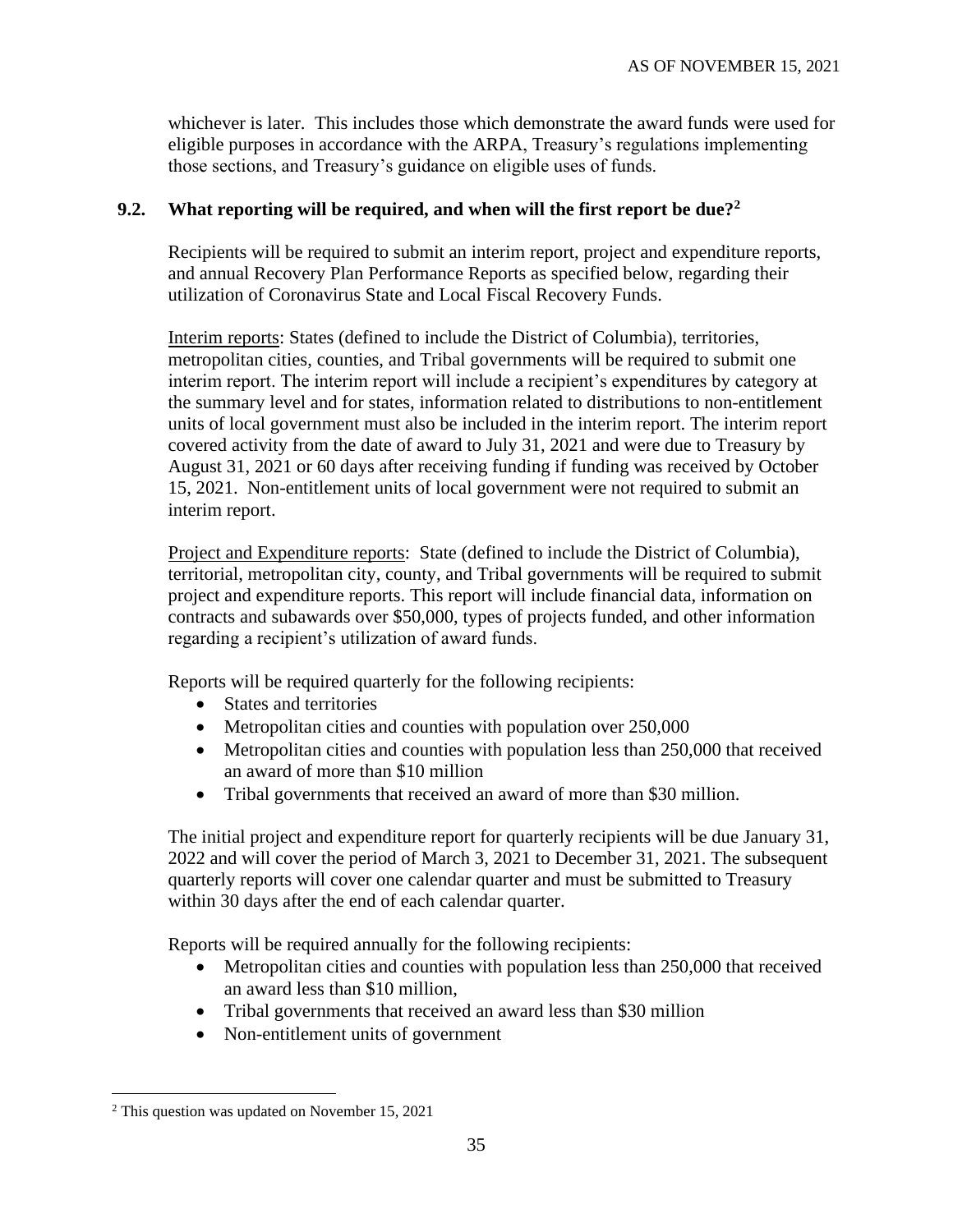The initial project and expenditure report for annual filers will be due April 30, 2022 and will cover the period of March 3, 2021 to March 31, 2022. The subsequent annual reports must be submitted to Treasury by April 30 each year.

The reports will include the same general data as those submitted by recipients of the Coronavirus Relief Fund, with some modifications to expenditure categories and the addition of data elements related to specific eligible uses.

Recovery Plan Performance Reports: States (defined to include the District of Columbia), territories, metropolitan cities, and counties with a population that exceeds 250,000 residents will also be required to submit an annual Recovery Plan Performance Report to Treasury. This report will include descriptions of the projects funded and information on the performance indicators and objectives of each award, helping local residents understand how their governments are using the substantial resources provided by Coronavirus State and Local Fiscal Recovery Funds program. The initial Recovery Plan Performance Report will cover activity from date of award to July 31, 2021 was due to Treasury by August 31, 2021 or 60 days after receiving funding. Thereafter, the Recovery Plan Performance Reports will cover a 12-month period and recipients will be required to submit the report to Treasury within 30 days after the end of the 12-month period. The second Recovery Plan Performance Report will cover the period from July 1, 2021 to June 30, 2022 and must be submitted to Treasury by July 31, 2022. Each annual Recovery Plan Performance Report must be posted on the public-facing website of the recipient. Local governments with fewer than 250,000 residents, Tribal governments, and non-entitlement units of local government are not required to develop a Recovery Plan Performance Report.

Please see the [Guidance on Recipient Compliance and Reporting Responsibilities](https://home.treasury.gov/system/files/136/SLFRF-Compliance-and-Reporting-Guidance.pdf) for more information.

#### **9.3. What provisions of the Uniform Guidance for grants apply to these funds? Will the Single Audit requirements apply?**

Most of the provisions of the Uniform Guidance (2 CFR Part 200) apply to this program, including the Cost Principles and Single Audit Act requirements. Recipients should refer to the Assistance Listing for detail on the specific provisions of the Uniform Guidance that do not apply to this program. The Assistance Listing will be available on beta.SAM.gov.

## <span id="page-35-0"></span>**9.4. Once a recipient has identified a reduction in revenue, how will Treasury track use of funds for the provision of government services? [6/8]**

The ARPA establishes four categories of eligible uses and further restrictions on the use of funds to ensure that Fiscal Recovery Funds are used within the four eligible use categories. The Interim Final Rule implements these restrictions, including the scope of the eligible use categories and further restrictions on tax cuts and deposits into pensions. Reporting requirements will align with this structure.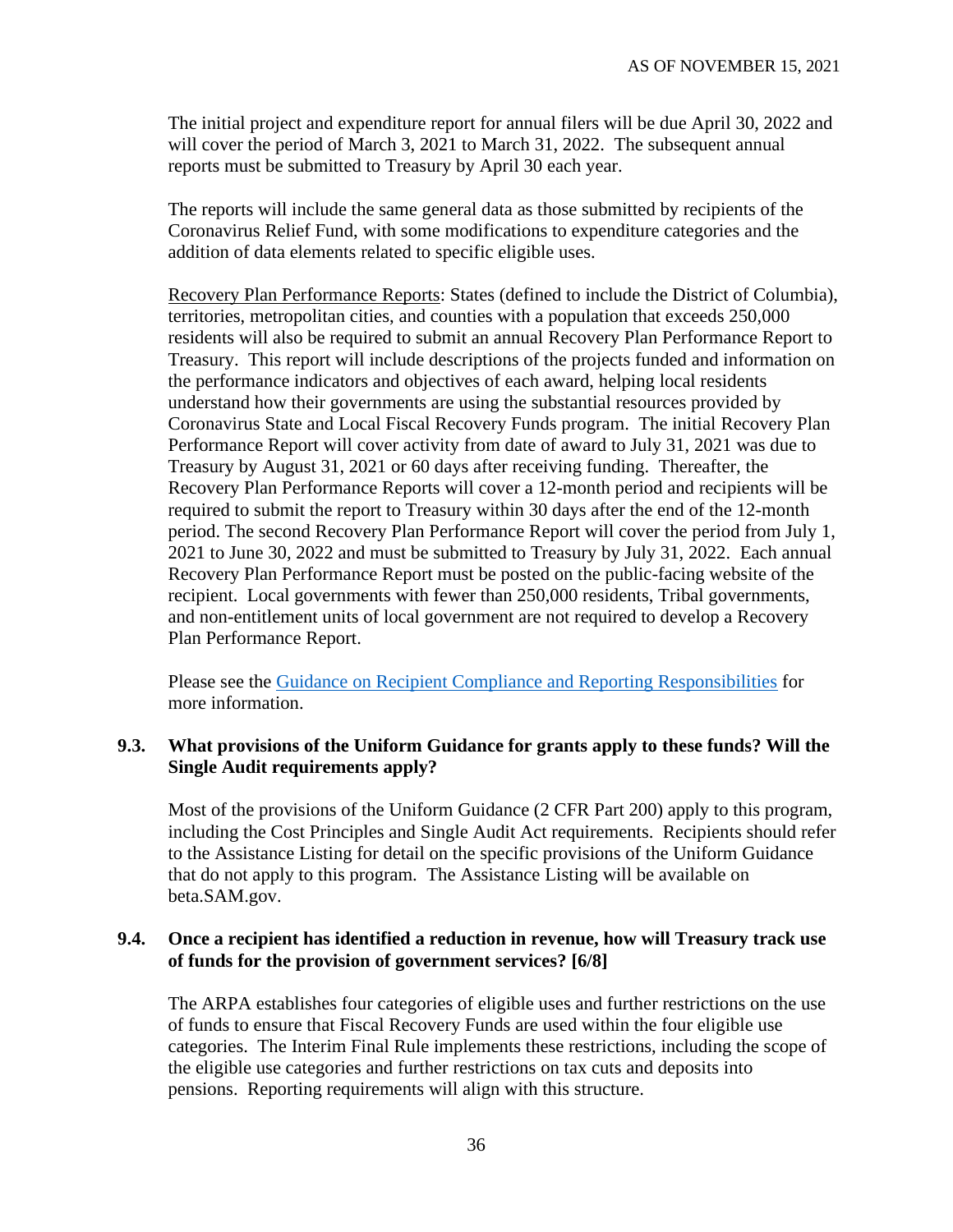Consistent with the broad latitude provided to recipients to use funds for government services to the extent of the reduction in revenue, recipients will be required to submit a description of services provided. As discussed in IFR, these services can include a broad range of services but may not be used directly for pension deposits, contributions to reserve funds, or debt service. Recipients may use sources of funding other than Fiscal Recovery Funds to make deposits to pension funds, contribute to reserve funds, and pay debt service, including during the period of performance for the Fiscal Recovery Fund award.

For recipients using Fiscal Recovery Funds to provide government services to the extent of reduction in revenue, the description of government services reported to Treasury may be narrative or in another form, and recipients are encouraged to report based on their existing budget processes and to minimize administrative burden. For example, a recipient with \$100 in revenue replacement funds available could indicate that \$50 were used for personnel costs and \$50 were used for pay-go building of sidewalk infrastructure.

In addition to describing the government services provided to the extent of reduction in revenue, all recipients will also be required to indicate that Fiscal Recovery Funds are not used directly to make a deposit in a pension fund. Further, recipients subject to the tax offset provision will be required to provide information necessary to implement the Interim Final Rule, as described in the Interim Final Rule. Treasury does not anticipate requiring other types of reporting or recordkeeping on spending in pensions, debt service, or contributions to reserve funds.

These requirements are further detailed in the guidance on reporting requirements for the Fiscal Recovery Funds available [here.](https://home.treasury.gov/system/files/136/SLFRF-Compliance-and-Reporting-Guidance.pdf)

#### <span id="page-36-0"></span>**9.5. What is the Assistance Listing and Catalog of Federal Domestic Assistance (CFDA) number for the program? [6/8]**

The [Assistance Listing](https://sam.gov/fal/7cecfdef62dc42729a3fdcd449bd62b8/view) for the Coronavirus State and Local Fiscal Recovery Funds (CSLFRF) was published May 28, 2021 on SAM.gov. This includes the final CFDA Number for the program, 21.027.

The assistance listing includes helpful information including program purpose, statutory authority, eligibility requirements, and compliance requirements for recipients. The CFDA number is the unique 5-digit code for each type of federal assistance, and can be used to search for program information, including funding opportunities, spending on usaspending.gov, or audit results through the Federal Audit Clearinghouse.

To expedite payments and meet statutory timelines, Treasury issued initial payments under an existing CFDA number. If you have already received funds or captured the initial CFDA number in your records, please update your systems and reporting to reflect the final CFDA number 21.027. **Recipients must use the final CFDA number for all**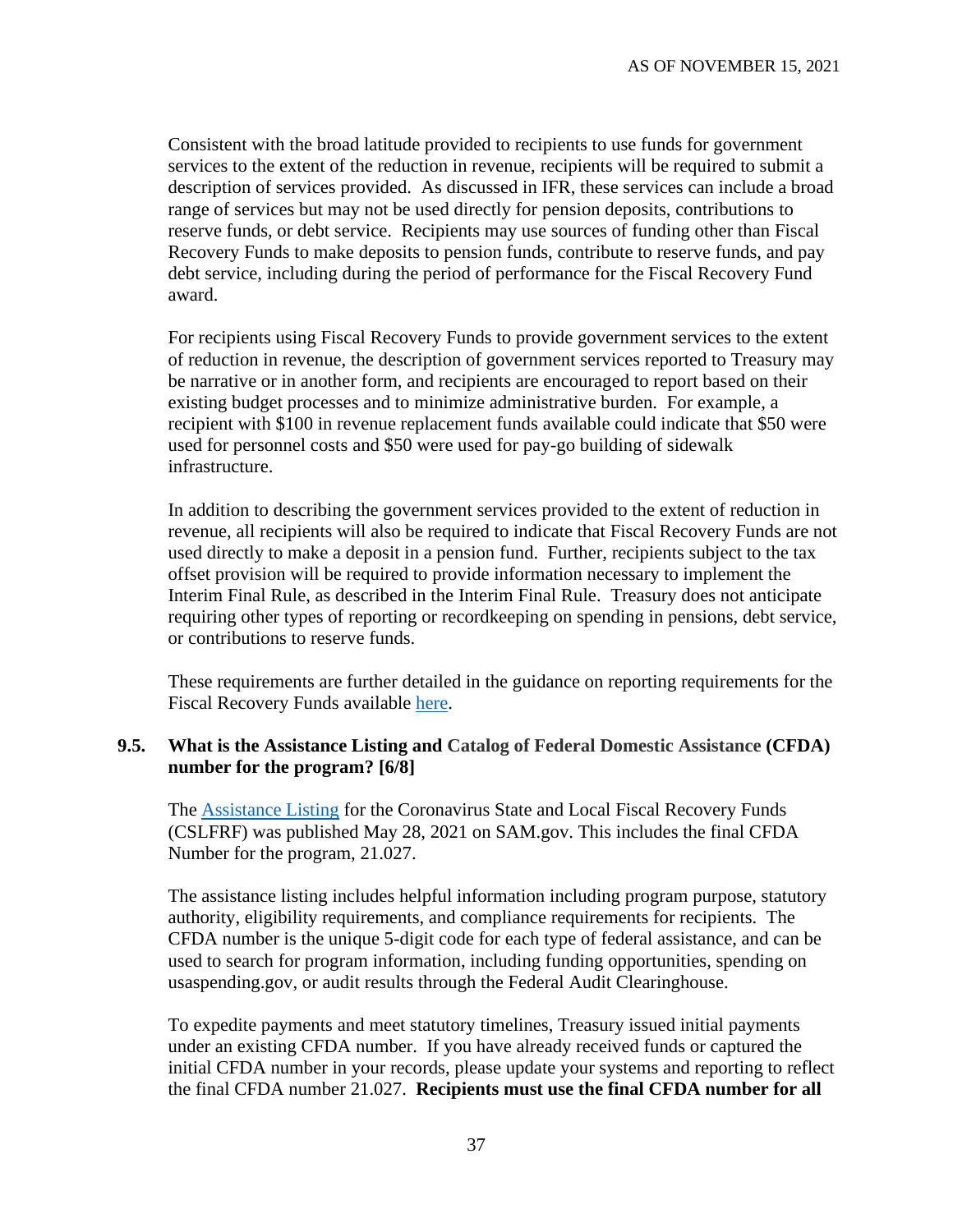#### **financial accounting, audits, subawards, and associated program reporting requirements.**

To ensure public trust, Treasury expects all recipients to serve as strong stewards of these funds. This includes ensuring funds are used for intended purposes and recipients have in place effective financial management, internal controls, and reporting for transparency and accountability.

Please see [Treasury's Interim Final Rule](https://www.govinfo.gov/content/pkg/FR-2021-05-17/pdf/2021-10283.pdf) and the [Guidance on Recipient Compliance and](https://home.treasury.gov/system/files/136/SLFRF-Compliance-and-Reporting-Guidance.pdf)  [Reporting Responsibilities](https://home.treasury.gov/system/files/136/SLFRF-Compliance-and-Reporting-Guidance.pdf) for more information.

## **10. Miscellaneous**

#### **10.1. May governments retain assets purchased with Fiscal Recovery Funds? If so, what rules apply to the proceeds of disposition or sale of such assets?**

Yes, if the purchase of the asset was consistent with the limitations on the eligible use of funds. If such assets are disposed of prior to December 31, 2024, the proceeds would be subject to the restrictions on the eligible use of payments.

#### **10.2. Can recipients use funds for administrative purposes?**

Recipients may use funds to cover the portion of payroll and benefits of employees corresponding to time spent on administrative work necessary due to the COVID–19 public health emergency and its negative economic impacts. This includes, but is not limited to, costs related to disbursing payments of Fiscal Recovery Funds and managing new grant programs established using Fiscal Recovery Funds.

#### <span id="page-37-0"></span>**10.3. Are recipients required to remit interest earned on CSFRF/CLFRF payments made by Treasury? [5/27, updated 7/14]**

No. CSFRF/CLFRF payments made by Treasury to states, territories, and the District of Columbia are not subject to the requirement of the Cash Management Improvement Act and Treasury's implementing regulations at 31 CFR part 205 to remit interest to Treasury. CSFRF/CLFRF payments made by Treasury to local governments and Tribes are not subject to the requirement of 2 CFR 200.305(b)(8)–(9) to maintain balances in an interest-bearing account and remit payments to Treasury. Moreover, interest earned on CSFRF/CLFRF payments is not subject to program restrictions. Finally, States may retain interest on payments made by Treasury to the State for distribution to NEUs that is earned before funds are distributed to NEUs, provided that the State adheres to the statutory requirements and Treasury's guidance regarding the distribution of funds to NEUs. Such interest is also not subject to program restrictions.

Among other things, States and other recipients may use earned income to defray the administrative expenses of the program, including with respect to NEUs.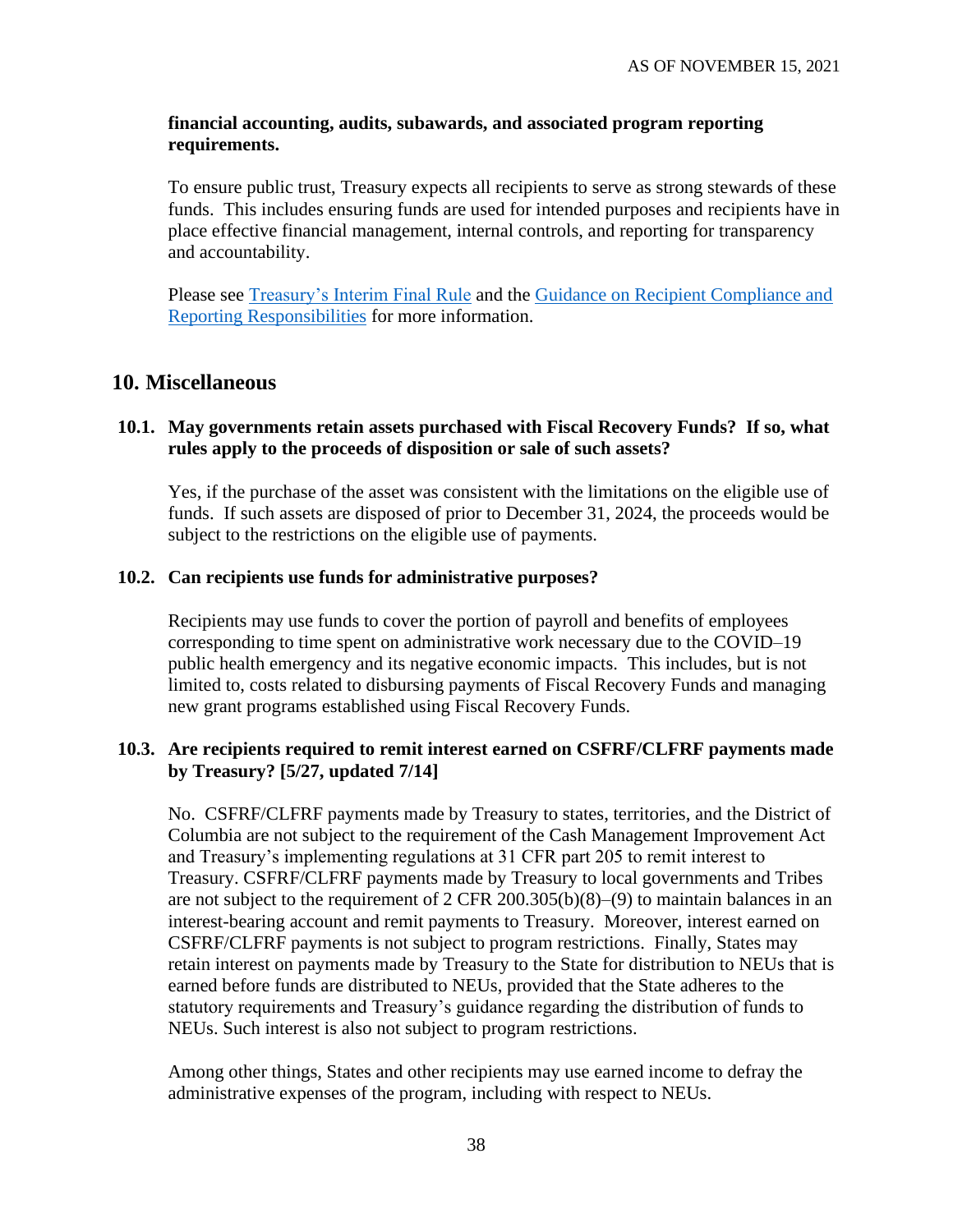#### <span id="page-38-0"></span>**10.4. Is there a deadline to apply for funds? [5/27]**

The Interim Final Rule requires that costs be incurred by December 31, 2024. Direct recipients are encouraged to apply as soon as possible. For direct recipients other than Tribal governments, there is not a specific application deadline.

Tribal governments do have deadlines to complete the application process and should visit [www.treasury.gov/SLFRPTribal](http://www.treasury.gov/SLFRPTribal) for guidance on applicable deadlines.

Non-entitlement units of local government should contact their state government for information on applicable deadlines.

#### <span id="page-38-1"></span>**10.5. May recipients use funds to cover the costs of consultants to assist with managing and administering the funds? [6/8]**

Yes. Recipients may use funds for administering the CSFRF/CLFRF program, including costs of consultants to support effective management and oversight, including consultation for ensuring compliance with legal, regulatory, and other requirements.

## **11. Operations**

#### **11.1. How do I know if my entity is eligible?**

The Coronavirus State and Local Fiscal Recovery Funds American Rescue Plan Act of 2021 set forth the jurisdictions eligible to receive funds under the program, which are:

- States and the District of Columbia
- Territories
- Tribal governments
- Counties
- Metropolitan cities (typically, but not always, those with populations over 50,000)
- Non-entitlement units of local government, or smaller local governments (typically, but not always, those with populations under 50,000)

#### **11.2. How does an eligible entity request payment?**

Eligible entities (other than non-entitlement units) must submit their information to the [Treasury Submission Portal.](https://portal.treasury.gov/cares/s/slt) Please visit the **[Coronavirus State and Local Fiscal](https://home.treasury.gov/policy-issues/coronavirus/assistance-for-state-local-and-tribal-governments/state-and-local-fiscal-recovery-fund)  [Recovery Fund website](https://home.treasury.gov/policy-issues/coronavirus/assistance-for-state-local-and-tribal-governments/state-and-local-fiscal-recovery-fund)** for more information on the submission process.

#### **11.3. I cannot log into the Treasury Submission Portal or am having trouble navigating it. Who can help me?**

If you have questions about the Treasury Submission Portal or for technical support, please email [covidreliefitsupport@treasury.gov.](mailto:covidreliefitsupport@treasury.gov)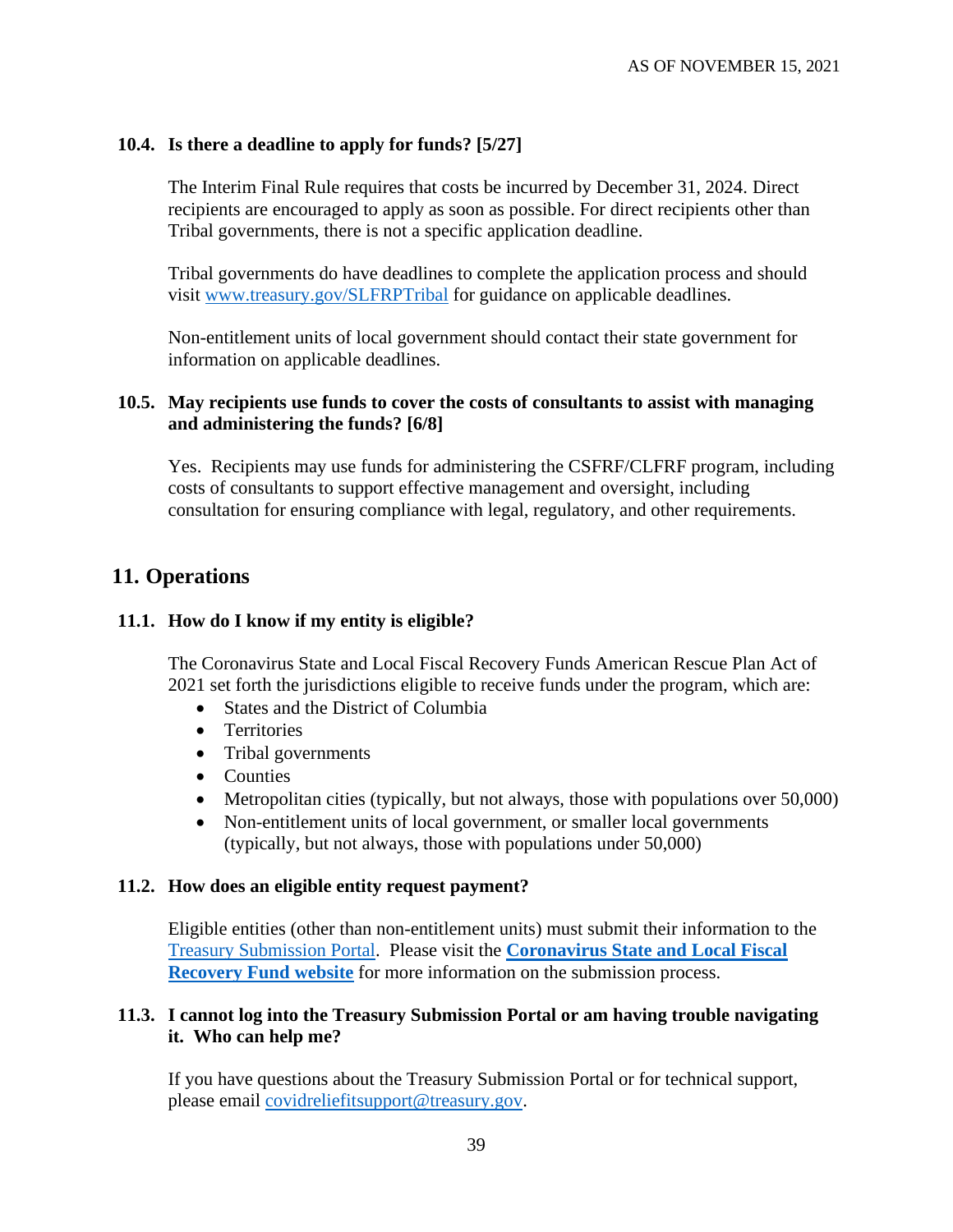#### **11.4. What do I need to do to receive my payment?**

All eligible payees are required to have a DUNS Number previously issued by Dun  $\&$ Bradstreet [\(https://www.dnb.com/](https://www.dnb.com/)).

All eligible payees are also required to have an active registration with the System for Award Management (SAM) [\(https://www.sam.gov\)](https://www.sam.gov/).

And eligible payees must have a bank account enabled for Automated Clearing House (ACH) direct deposit. Payees with a Wire account are encouraged to provide that information as well.

More information on these and all program pre-submission requirements can be found on the **[Coronavirus State and Local Fiscal Recovery Fund website](https://home.treasury.gov/policy-issues/coronavirus/assistance-for-state-local-and-tribal-governments/state-and-local-fiscal-recovery-fund)**.

#### **11.5. Why is Treasury employing id.me for the Treasury Submission Portal?**

ID.me is a trusted technology partner to multiple government agencies and healthcare providers. It provides secure digital identity verification to those government agencies and healthcare providers to make sure you're you – and not someone pretending to be you – when you request access to online services. All personally identifiable information provided to ID.me is encrypted and disclosed only with the express consent of the user. Please refer to ID.me Contact Support for assistance with your ID.me account. Their support website is [https://help.id.me.](https://help.id.me/)

#### **11.6. Why is an entity not on the list of eligible entities in Treasury Submission Portal?**

The ARPA statute lays out which governments are eligible for payments. The list of entities within the Treasury Submission Portal includes entities eligible to receive a direct payment of funds from Treasury, which include states (defined to include the District of Columbia), territories, Tribal governments, counties, and metropolitan cities.

Eligible non-entitlement units of local government will receive a distribution of funds from their respective state government and should not submit information to the Treasury Submission Portal.

If you believe an entity has been mistakenly left off the eligible entity list, please email [SLFRP@treasury.gov.](mailto:SLFRP@treasury.gov)

#### **11.7. What is an Authorized Representative?**

An Authorized Representative is an individual with legal authority to bind the government entity (e.g., the Chief Executive Officer of the government entity). An Authorized Representative must sign the Acceptance of Award terms for it to be valid.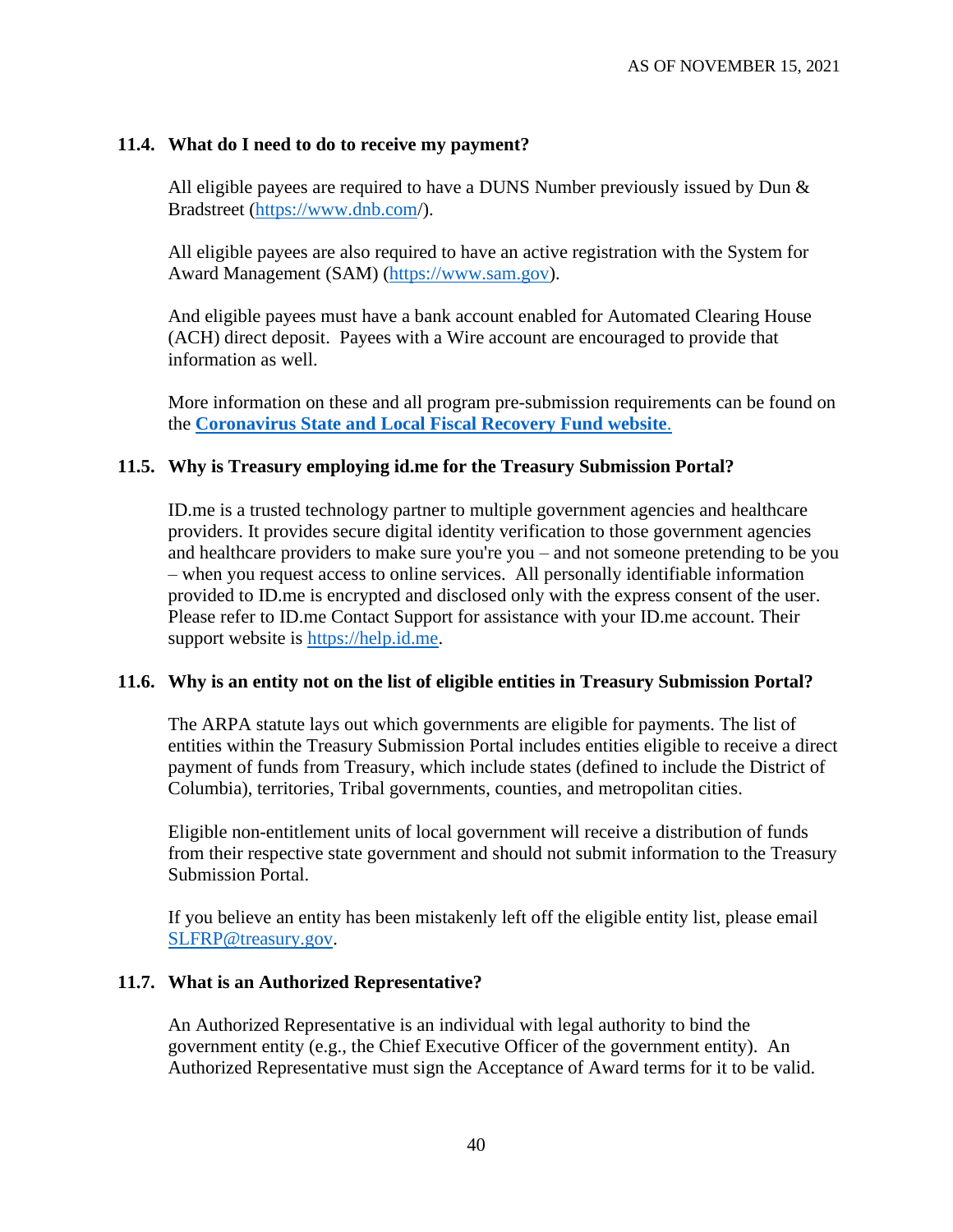#### **11.8. How does a Tribal government determine their allocation?**

Tribal governments will receive information about their allocation when the submission to the Treasury Submission Portal is confirmed to be complete and accurate.

#### **11.9. How do I know the status of my request for funds (submission)?**

Entities can check the status of their submission at any time by logging into [Treasury](https://portal.treasury.gov/cares/s/slt)  [Submission Portal.](https://portal.treasury.gov/cares/s/slt)

## **11.10. My Treasury Submission Portal submission requires additional information/correction. What is the process for that?**

If your Authorized Representative has not yet signed the award terms, you can edit your submission with in the into [Treasury Submission Portal.](https://portal.treasury.gov/cares/s/slt) If your Authorized Representative has signed the award terms, please email **SLFRP@treasury.gov** to request assistance with updating your information.

#### **11.11. My request for funds was denied. How do I find out why it was denied or appeal the decision?**

Please check to ensure that no one else from your entity has applied, causing a duplicate submission. Please also review the list of all eligible entities on the **[Coronavirus State](https://home.treasury.gov/policy-issues/coronavirus/assistance-for-state-local-and-tribal-governments/state-and-local-fiscal-recovery-fund)  [and Local Fiscal Recovery Fund website](https://home.treasury.gov/policy-issues/coronavirus/assistance-for-state-local-and-tribal-governments/state-and-local-fiscal-recovery-fund)**.

If you still have questions regarding your submission, please email [SLFRP@treasury.gov.](mailto:SLFRP@treasury.gov)

#### **11.12. When will entities get their money?**

Before Treasury is able to execute a payment, a representative of an eligible government must submit the government's information for verification through the [Treasury](https://portal.treasury.gov/cares/s/slt)  [Submission Portal.](https://portal.treasury.gov/cares/s/slt) The verification process takes approximately four business days. If any errors are identified, the designated point of contact for the government will be contacted via email to correct the information before the payment can proceed. Once verification is complete, the designated point of contact of the eligible government will receive an email notifying them that their submission has been verified. Payments are generally scheduled for the next business day after this verification email, though funds may not be available immediately due to processing time of their financial institution.

#### **11.13. How does a local government entity provide Treasury with a notice of transfer of funds to its State?**

For more information on how to provide Treasury with notice of transfer to a state, please email [SLRedirectFunds@treasury.gov.](mailto:SLRedirectFunds@treasury.gov)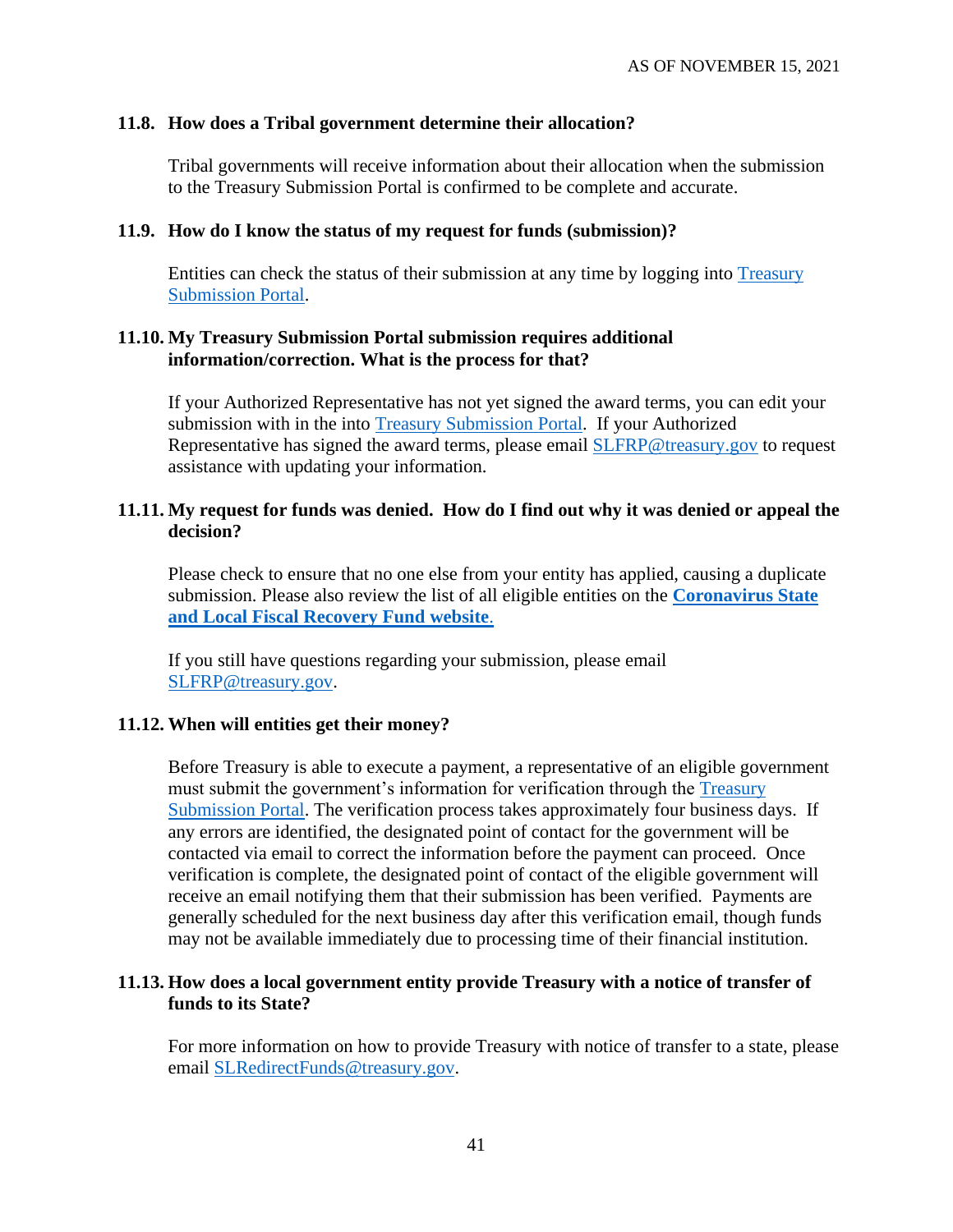# **12. Tribal Governments**

## **12.1. Do Treasury's pandemic recovery program awards terms and conditions impose civil rights laws on Tribes?**

The award terms and conditions for Treasury's pandemic recovery programs, including the CSFRF, do not impose antidiscrimination requirements on Tribal governments beyond what would otherwise apply under federal law. Treasury is amending its reporting requirements with respect to the CSFRF, Treasury's Emergency Rental Assistance Program, and Homeowner Assistance Fund to reflect this clarification.